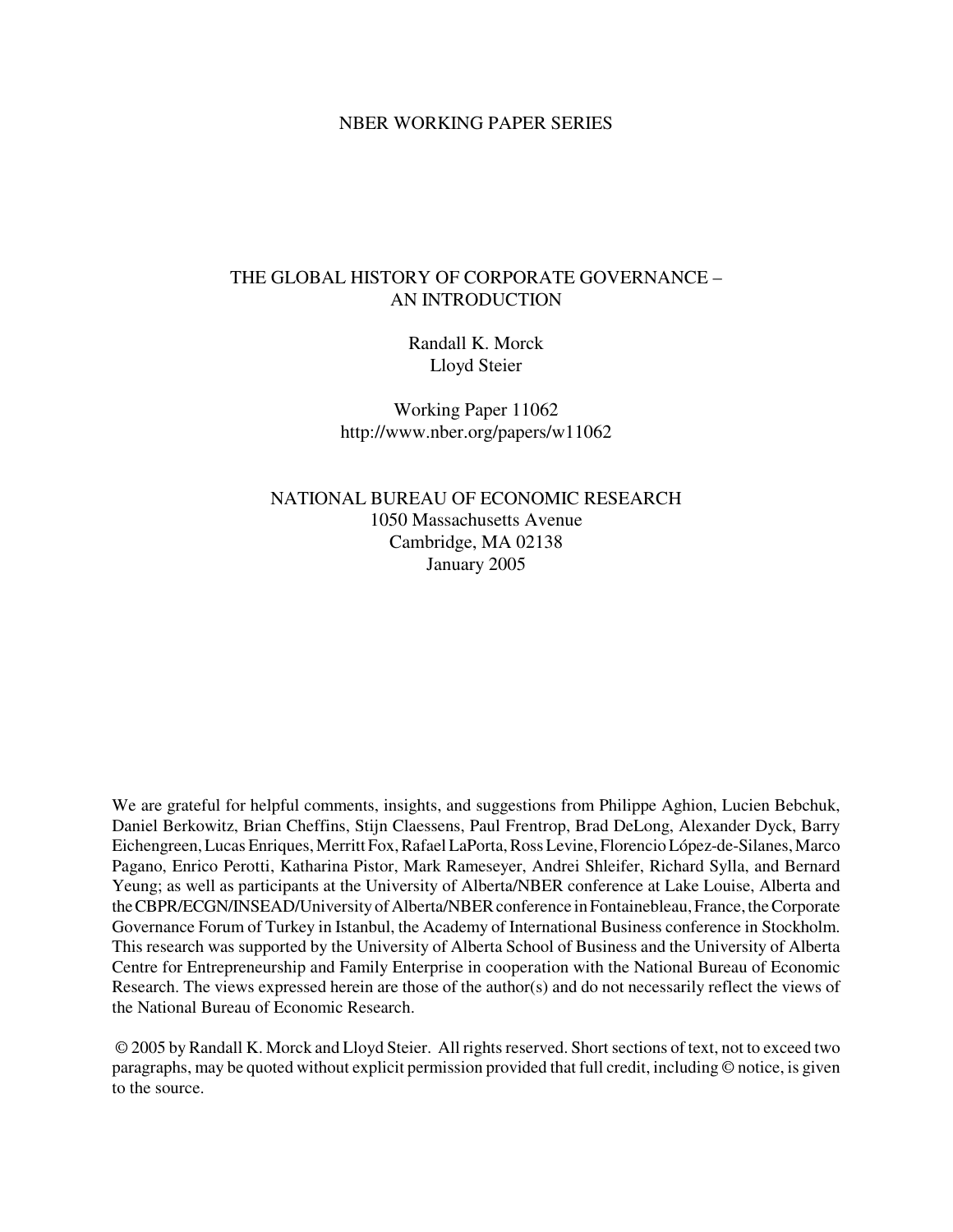The Global History of Corporate Governance: An Introduction Randall K. Morck and Lloyd Steier NBER Working Paper No. 11062 January 2005 JEL No. G3, N2

## **ABSTRACT**

This paper presents a synopsis of recent NBER studies of the history of corporate governance in Canada, China, France, Germany, Japan, India, Italy, the Netherlands, Sweden, the United Kingdom, and the United States. Together, the studies underscore the importance of path dependence, often as far back into preindustrial period; legal system origin, though in a more nuanced form than mere statutory shareholder rights; and wealthy families. They also clarify the roles of ideologies, business groups, trust, institutional transplants, and politics in institutional evolution and financial development. Other themes are the universality of business insiders' investments in, entrenchment, and a possible behavioral basis for this.

Randall K. Morck Faculty of Business University of Alberta Edmonton, AB CANADA T6G 2R6 and NBER randall.morck@ualberta.ca

Lloyd Steier Faculty of Business University of Alberta Edmonton, AB CANADA T6G 2R6 lloyd.steier@ualberta.ca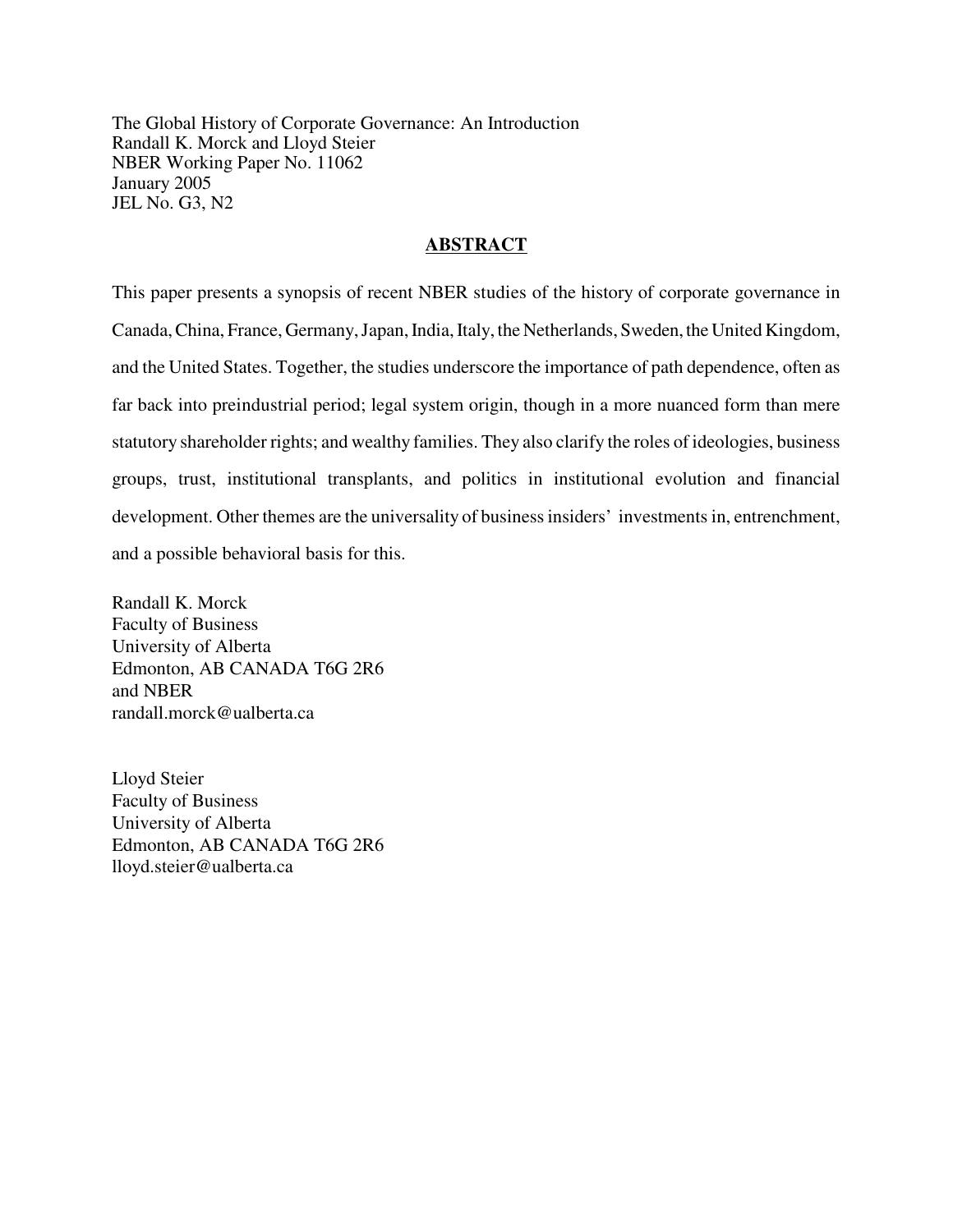# **The Global History of Corporate Governance – An Introduction**

## **Randall Morck and Lloyd Steier**

*This paper presents a synopsis of recent NBER studies of the history of corporate governance in Canada, China, France, Germany, Japan, India, Italy, the Netherlands, Sweden, the United Kingdom, and the United States. Together, the studies underscore the importance of path dependence, often as far back into preindustrial period; legal system origin, though in a more nuanced form than mere statutory shareholder rights; and wealthy families. They also clarify the roles of ideologies, business groups, trust, institutional transplants, and politics in institutional evolution and financial development. Other themes are the universality of business insiders' investments in, entrenchment, and a possible behavioral basis for this.* 

# **1. To Whom Dare We Entrust Corporate Governance?**

Capitalism at the beginning of the  $21<sup>st</sup>$  century is a variegated collection of economic systems. In America, *capitalism* is a system where a huge number of independent corporations compete with each other for customers. Monopolies are illegal, though the courts are sometimes an imperfect safeguard against them. Each corporation has a CEO who dictates corporate policies and strategies to a largely passive board of directors. The true owners of America's great corporations, millions of middle class shareholders, each owning a few hundred or a few thousand shares, are disorganized and generally powerless. Only a handful of institutional investors accumulate large stakes – three or even five percent of an occasional large firm's stock – that give them voices loud enough to carry into corporate boardrooms. Corporate CEOs use or abuse their considerable powers in accordance with their individual political, social, and economic beliefs. In much of the rest of the world, *capitalism* is a system where a handful of immensely wealthy families control almost all of a country's great corporations, and often its government to boot. Competition is largely a mirage, for few firms are genuinely independent. Professional managers are hired help, subservient to oligarchic family dynasties that jealously safeguard their power, sometimes at great cost to their host economies.

 The purpose of this volume is to explore how capitalism came to mean, and to be, such different things in different parts of the world. How did some economies come to entrust the governance of their great corporations to a handful of old moneyed families, while others place their faith in professional CEOs?

 Such different usages of the word *capitalism* make for difficult communication. American economists are often baffled by the reluctance of seemingly well-educated foreigners to embrace the tenets of free enterprise, and foreign economists marvel at the naive simplicity of their American colleagues. In fact, each would do well to take the other more seriously. The rest of the world is not simply unlike America, but usually poorer to varying degrees. Different countries' economies are organized in very different ways, and corporate governance – that is, decisions about how capital is allocated, both across and within firms – is entrusted to very different sorts of people and constrained by very different institutions.

 A key study that forces this point upon the economics profession is by La Porta *et al.* (1999), who contrast the ownership of large and medium sized companies across countries. Figure 1 illustrates their findings.<sup>1</sup> The central message of Figure 1 is how very different

<sup>&</sup>lt;sup>1</sup> La Porta *et al.* (1999) list several large German and Japanese firms as having no controlling shareholder. However, because German banks typically vote the shares of small investors, Baums (1995) shows that these firms are actually controlled by banks. All the large Japanese firms La Porta *et al.* (1999) list as having no controlling shareholder are members of corporate groups called *keiretsu*, in which each firm is controlled collectively by other firms in the group. Although each group firm's stake in every other group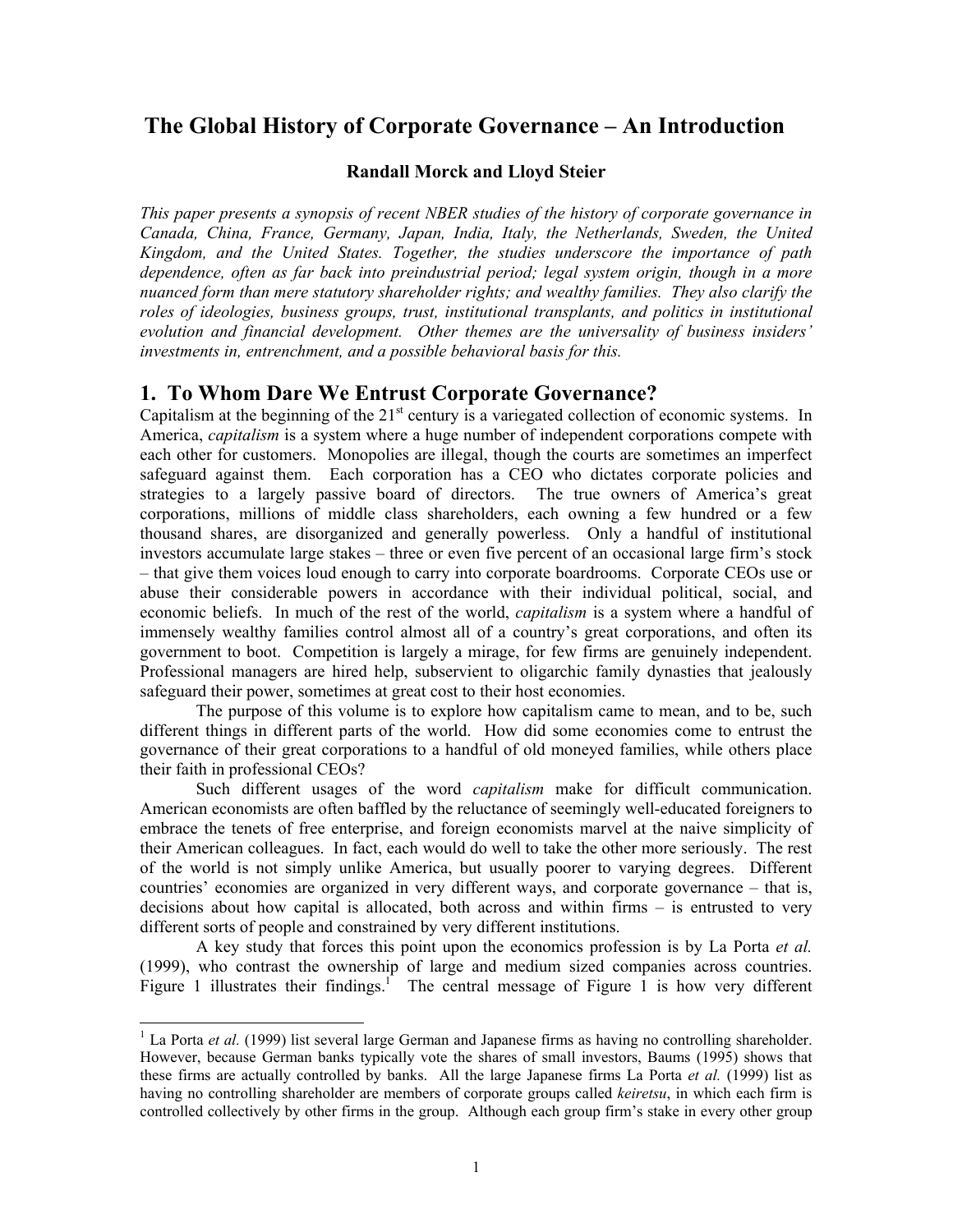different countries are. The large corporate sector of Mexico is entirely controlled by a few enormously wealthy families, whereas all the largest British companies get by with no controlling shareholders at all. Most Argentine firms are controlled by wealthy families, but most great American corporations are not. Wealthy family domination of great corporations is not restricted to poor countries, but also characterizes relatively rich economies like Israel, Hong Kong, and Sweden.

### [Figure 1 about here]

 Nonetheless, Claessens *et al.* (2000), Khanna and Rivkin (2001), and many others document the ubiquity of family controlled corporate groups in poor countries. In general, poor economies have corporate sectors controlled by some mixture of state organs and wealthy families. The variety illustrated in Figure 1 is primarily a feature of the developed world.

 The fact that most large United Kingdom and United States firms are widely held, while most large firms elsewhere are controlled by a few wealthy families, is perhaps insufficient to explain the different perceptions of capitalism that hold force in different countries, for independent firms that compete with each other still lead to economic efficiency regardless of who controls them. However, a second feature of corporate governance in most countries, the *pyramidal business group* or *pyramid* for short, magnifies the economic importance of this difference enough to create genuinely different economic systems, all of which go by the name of capitalism.

 A pyramid is a structure in which an apex shareholder, usually a very wealthy family, controls a single company, which may or may not be listed. This company then holds control blocks in other listed companies. Each of these holds control blocks in yet more listed companies, and each of these controls yet more listed companies. Structures such as these are ubiquitous outside the United Kingdom and United States. They can contain dozens or hundreds of firms, listed and private, and put vast sweeps of a nation's economy under the control of a single family. These are the structures that permit tiny elites to control the greater parts of the corporate sectors of many countries.

 Berle and Means (1932), Bebchuk *et al.* (2000), Morck *et al.* (2000), Claessens *et al.* (2000), and many others demonstrate the severe corporate governance problems that can occur in pyramidal business groups. However, these problems are only of interest in this volume to the extent that they motivate the formation of business groups, or their dissolution. Our focus is on how the differences in corporate control illustrated in Figure 1 came to be.

 The remainder of this chapter is laid out as follows: Section 2 explains why the differences outlined in Figure 1 matter. Indeed, they are the key distinguishing features that define different forms of capitalism. Section 3 then briefly describes the key arguments and findings of each chapter. Section 4 then sorts through these findings, highlighting common threads that connect to current thinking about corporate governance. Section 4 considers the implications of these threads, and Section 5 provides a summary.

# **2. Does It Matter?**

l

*Capitalism* is so-called because it is an economic system organized around the production and allocation of capital. The savings of individuals are the basis of all capital. Yet the ways in which economies accumulate and allocate capital are quite different in different countries, and seem closely related to how each handles corporate governance issues.

firm can be small, these stakes accumulate to control blocks. Figure 1 is based on La Porta *et al.* (1999) for all other countries. We are grateful to Raphael La Porta for making the names of the top firms in each country available to us.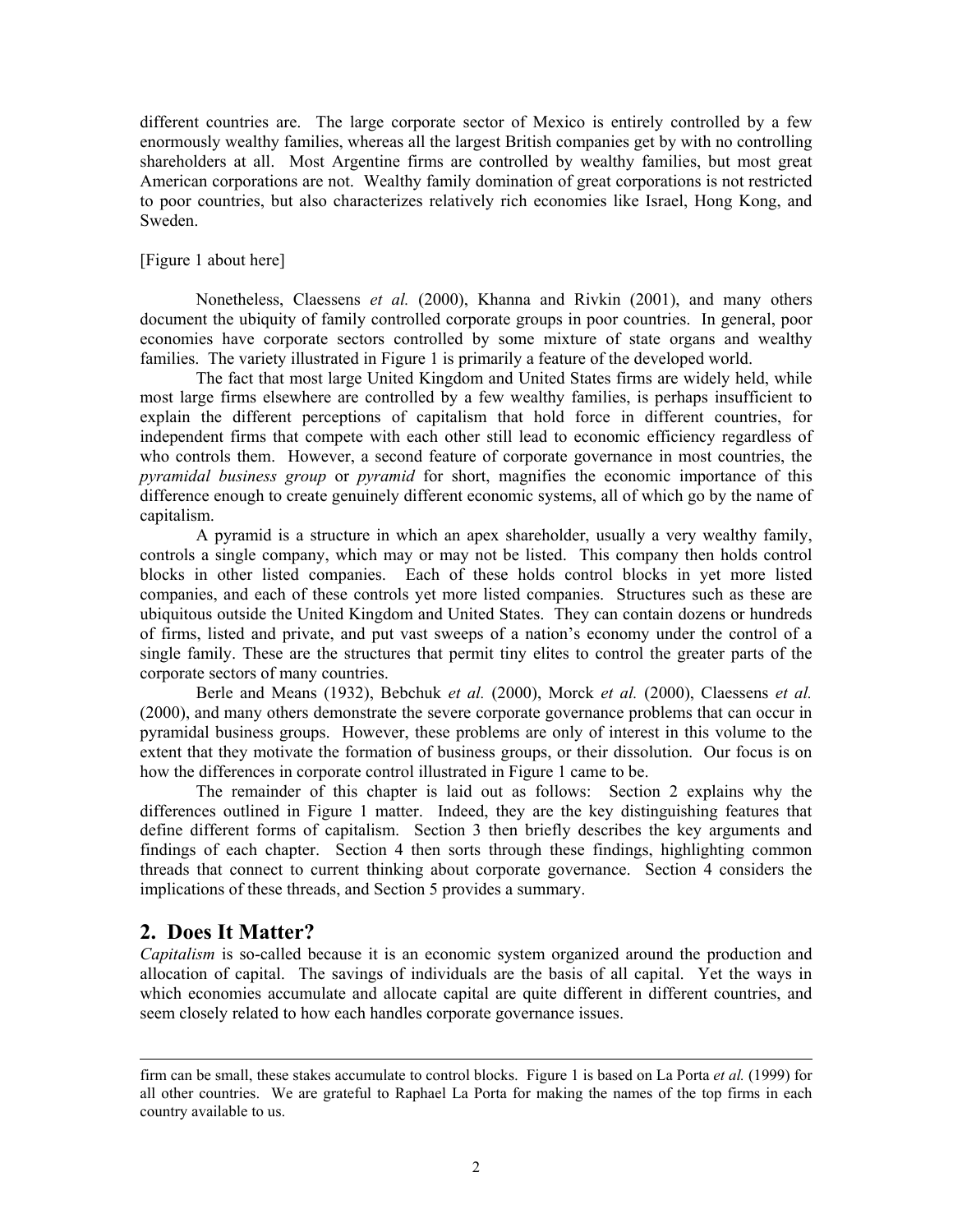Individuals can save by investing in corporate stocks and bonds. Companies they view as good bets can raise huge amounts of money by issuing securities – as when Google raised \$1.67 billion by selling new shares to the public in  $2004$ .<sup>2</sup> A company that investors feel is a poor bet has difficulty raising any substantial amount by issuing securities. For instance, the internet based sales intermediary deja.com withdrew from its proposed share issue in 2000, after it became clear investors were not likely to pay the sort of price management hoped for.<sup>3</sup>

 If investors know what they are doing, capital is allocated to firms that can use it well and kept away from firms that are likely to waste it. This process underlies *shareholder capitalism*, as practiced in the United Kingdom and United States. Firms in those countries that can issue stock and bonds to investors acquire funds to build factories, buy machinery, and develop technologies.

 For investors to trust a company enough to buy its securities, they need reassurance that the company will be run both honestly and cleverly. This is where corporate governance is critical. The corporate governance of large corporations in these countries is entrusted to CEOs and other professional managers. Investors collectively monitor the quality of governance of each listed firm, and its share price reflects their consensus.

 This system has costs. Monitoring the quality of corporate governance in every firm in the economy eats up resources. American and British capital markets and regulators try to shift this cost away from investors by mandating that firms disclose detailed financial reports, insider share holdings, management pay, and any conflicts of interest. Other rules proscribe stock manipulation, certain trading, and other self dealing by corporate insiders. Shareholders can sue the directors and officers of any company that violates these rules. These prohibitions aim to help investors by adding regulatory and judicial oversight to the mix. And raiders and institutional investors stand ready to toss out managers who seem either inept or dishonest. These deep pocketed investors can afford to bear a disproportionate share of the cost of monitoring corporate governance, and of cleaning up governance problems when they arise.

 This system is certainly imperfect. Good managers are penalized and poor ones rewarded if investors get things wrong, and this seems to happen with some regularity, as during the dot.com boom of 1999 when investors bought Internet related company shares with apparently irrational enthusiasm. But over the longer term, through the ebbs and rises of the business cycle, Anglo-American capitalism seems to deliver high standards of living.

 But Anglo-American shareholder capitalism is exceptional. Other systems predominate, and La Porta *et al.* (1999) find that the most common system of corporate governance in the world is *family capitalism*, in which the governance of a country's large corporations is entrusted to its wealthiest few families. This situation might arise if investors are deeply mistrustful of most companies, and prefer to invest by entrusting their savings to persons of good reputation. Family firms constitute larger fractions of the stock markets of countries that provide investors with fewer legal rights. Respected business families can leverage their reputations by controlling many listed companies, and by having listed companies they hold control blocks of other listed companies, in successive tiers of intercorporate ownership. Such pyramidal business groups are also more common where investors' legal rights are weaker.

 Yet family capitalism also has its problems. Corporate governance in many countries is remarkably concentrated in the hands of a few wealthy families. Governance can deteriorate over a wide swathe of the economy if the patriarch, or heir, controlling a large business group grows inept, excessively conservative, or overly protective of the *status quo*. Since the *status quo* clearly has advantages to these families, the last possibility is especially disquieting. For example, they might lobby to keep shareholder rights weak so that upstarts cannot compete for public investors' savings.

<sup>&</sup>lt;sup>2</sup> See "Google's Stock Offering Didn't Follow Script", *The Billings Gazette*, August 20<sup>th</sup> 2004.

<sup>&</sup>lt;sup>3</sup> See "After failed IPO, Deja.Com Attempts to Reanimate", by Jason Chervokas, *atNewYork.com*, February  $4^{th}$  2000.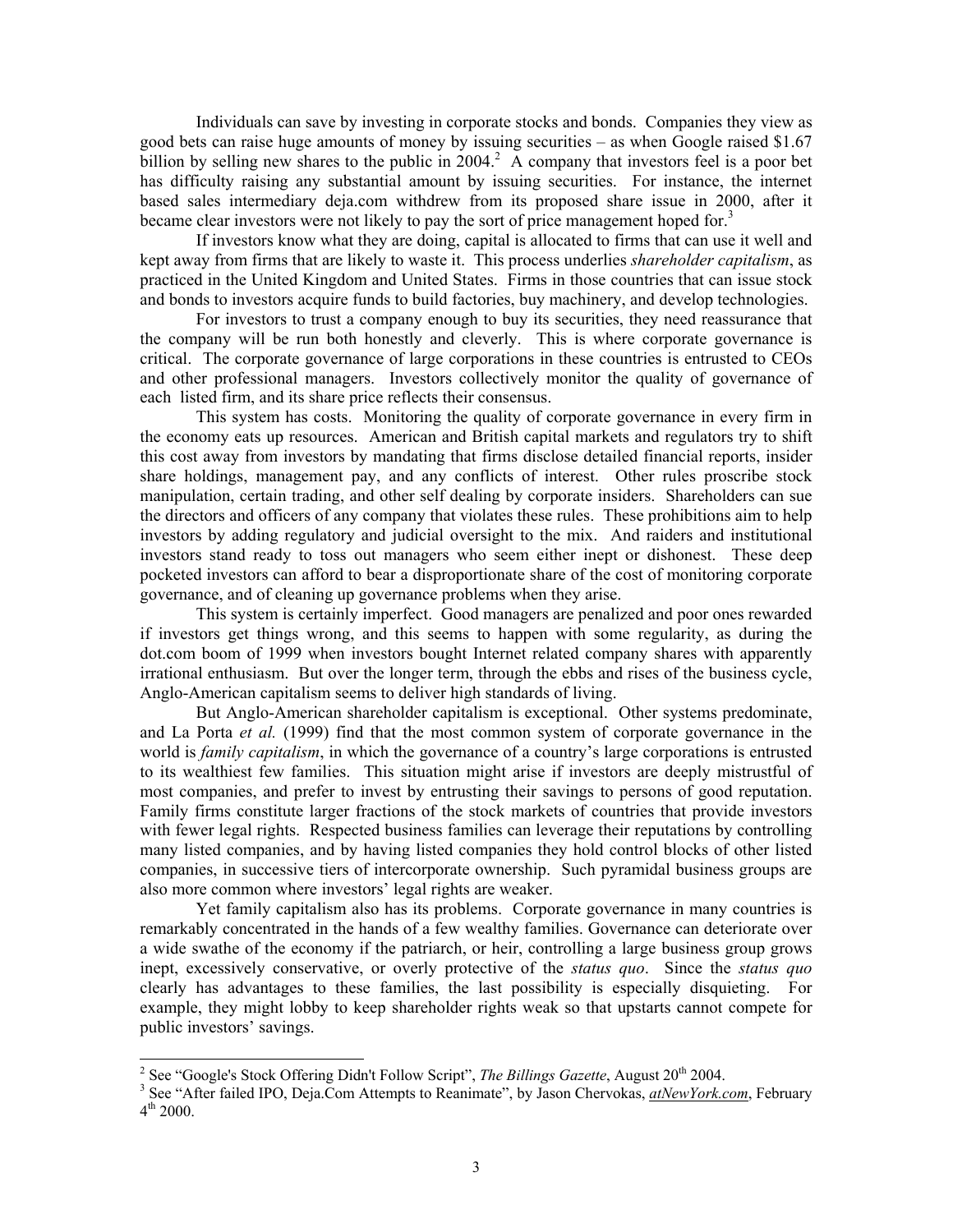Another way investors can save is by putting money in a bank or other financial institution. The bank then lends the money to companies to buy factories, machinery, and technologies. Or sometimes the bank actually invests in other companies by buying their shares or bonds. This constitutes another way in which economies can accumulate and allocate capital. Banks play much greater capital allocation roles in German and Japanese capitalism than in the Anglo-American variant, although, as Morck and Nakamura (1999) and Fohlin (2004) show, their role may have been somewhat overstated in both countries.

 In *bank capitalism*, oversight by bankers substitutes for shareholder diligence. Bankers monitor the governance of other firms, and intervene to correct governance mistakes. If errant managers refuse to change their ways, banks withhold credit, starving the misgoverned firm of capital. As long as the bankers are altruistic and competent, this system can allocate capital efficiently. However, if a few key banks are themselves misgoverned, the ramifications are much worse, and can create problems across all the firms that depend on that bank for capital. Bank capitalism delivered solid growth in postwar Germany and Japan, and in emerging economies like Korea. But in all three, overenthusiastic lending by a few top bankers to misgoverned firms created financial problems that continue to hinder macroeconomic growth.

 Yet another way investors can save is by paying taxes and letting the State provide capital to businesses. In its extreme form, this is the guiding principle of socialism. But industrial policies – State-guided capital accumulation and allocation – are important in many free market economies as well, especially historically. For example, the Fascist governments of Germany, Italy and Japan all imposed this form of corporate governance upon virtually all their large corporations. More democratically formulated industrial policies played large roles in the economies of Canada, Japan, India, and all major continental European economies, as well as in many emerging market economies. Nationalized industries in mid 20<sup>th</sup> century Britain and massive defense and public works investments in the United States also count as industrial policies.

 In *state capitalism*, public officials supervise corporate managers, and intervene to correct any governance problems. If the bureaucratic overseers are able and altruistic, they can direct corporate decision-making down paths that promote the general good. But intractable governance problems arise if the public officials have inadequate ability or knowledge to make such decisions, or skew decisions to benefit politically favored persons or groups. State capitalism delivered brief periods of high growth in many countries, but seems prone to serious governance problems of these sorts over the longer run.

 Finally, investors can save by hoarding gold and silver coins. If people mistrust financial markets, wealthy families, bankers, and politicians, this may be the only option left. Murphy (2004) argues that a series of financial scandals and crises in France actually did reduce generations of Frenchmen to burying coins in their yards to provide for their futures, and that this mistrust retarded French financial development severely. When the savings of the broader public are unavailable to business, each company must grow using its earnings alone. This automatically allocates additional capital to those who already control companies, which is unlikely to be economically efficient. It also makes getting started very difficult for impecunious entrepreneurs.

 Of course, no country is a pure example of any of these flavors of capitalism. Each variant of capitalism accounts for part of the capital formation in all the countries covered in this book. But the different variants clearly have different relative importance – both across countries and over time; and these differences are of great moment. Entrusting corporate governance to wealthy families, a few powerful bankers, or a cadre of bureaucrats might seem profoundly undemocratic to some. Entrusting it to anyone but civil servants, chosen by elected officials, might seem undemocratic to others. And entrusting corporate governance to anyone but reputable leading families might seem rashly irresponsible to still others. Moreover, as the chapters of this book show, impersonal stock markets, banks, wealthy families, and government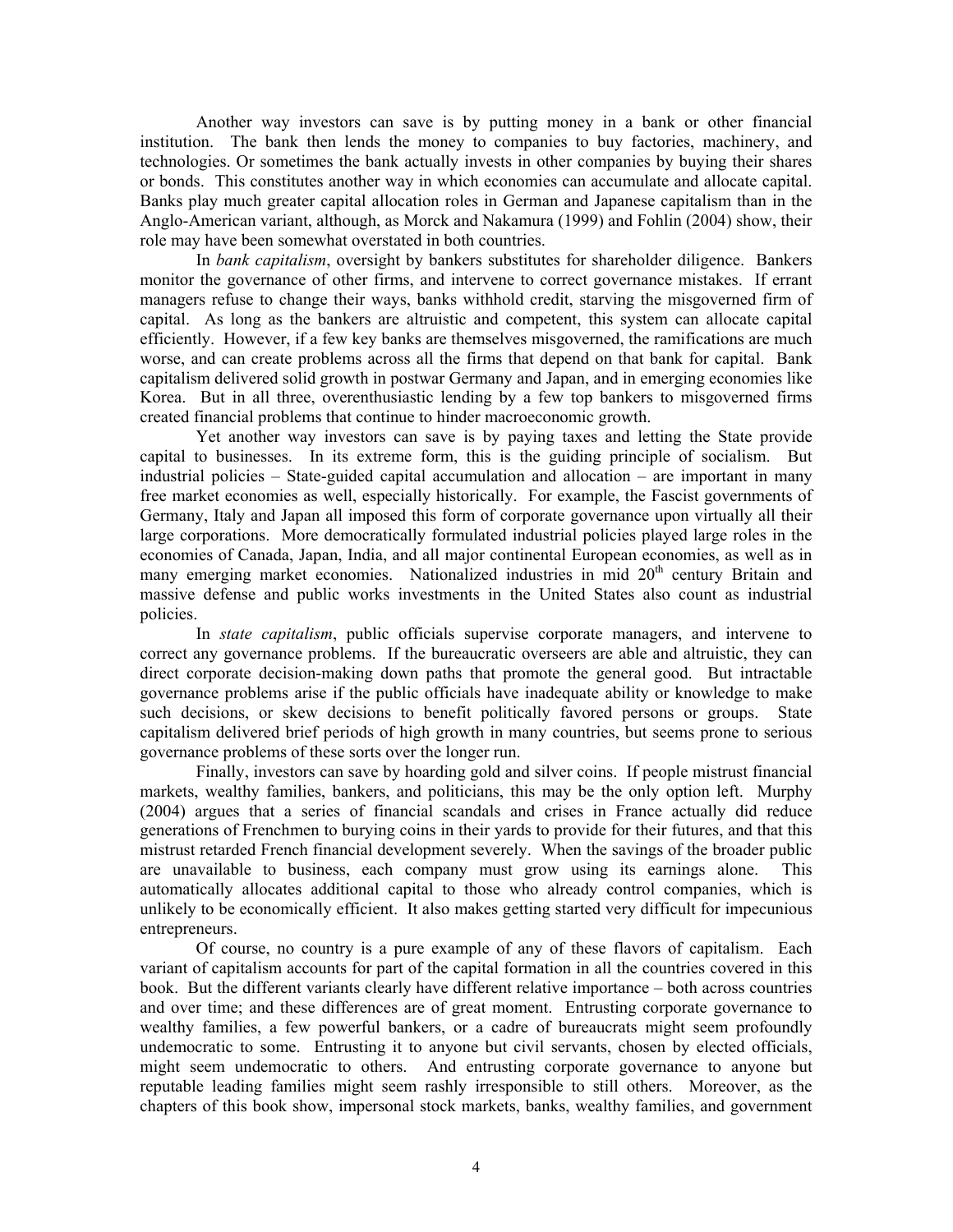bureaucrats each arise from different circumstances, operate in different ways, and bring different sets of issues to the fore.

## **3. Why Did Different Countries Follow Different Paths?**

This volume contains one chapter describing the history of corporate governance in each country in the G7 group of leading industrialized nations: Canada, France, Germany, Italy, Japan, the United Kingdom, and the United States. To these we add a chapter on the Netherlands, because it is the oldest capitalist economy, and many of the institutions which determine corporate control elsewhere originated there. We also add a chapter on Sweden because it is the standard bearer of an alternative *Swedish model* of capitalism tempered by social democracy. Finally, we add a chapter on each of India and China – the world's two largest developing economies. This list is incomplete – omitting such important countries as Australia, Russia, Spain, and Switzerland, not to mention much of Asia and all of Latin America, Africa, and the Middle East. It is our hope that other students of corporate finance or economic history will fill in these gaps.

 Early stages of the research that led to this volume showed that the first large corporations almost everywhere were family businesses; and that family firms predominate in most countries whose industrial histories are short. We therefore chose the countries enumerated above not because we believe they are more important, but because they all have reasonably long histories as industrial economies. Countries whose industrial histories go back only a generation or two, such as Korea, Malaysia, and Singapore, provide insufficient time for the forces that change corporate governance to act. While these countries are profoundly interesting from many perspectives, they are less able to provide insight into the evolution of corporate control than older industrial economies.

 The authors of each study were invited to write a historical account of the evolution of control over their assigned country's large firms. The focus is primarily on large firms, for small firms everywhere tend to have controlling shareholders. Mom and pop stores in India, Italy and the United States all tend to be owned by mom and pop. The different connotations of capitalism that spice political debates in different countries so differently are mainly due to differences in who controls countries' large corporations.

 This section now summarizes the key results of each chapter. The next section condenses these findings into a general account of how corporate governance diverged as it did.

#### **Canada**

Morck, Percy, Tian and Yeung (2004) describe Canada's preindustrial history – first as a French colony of resource extraction built around the fur trade, and then as first a French and then a British colony of settlement. Their theme is how the institutions built up during these colonial periods affected Canada's subsequent industrial development.

 This study has two key points. The first is that Canada was a remarkably corrupt country until a few generations ago. Canada inherited from her French colonial history a disposition to mercantilist policies that invite official abuse. Indeed, the country was a veritable laboratory for Jean Baptiste Colbert, the father of French mercantilism. Subsequent British and Canadian elites preserved this disposition in the Canadian government, economy, and culture.

 Their second key point is a remarkable pattern in Canadian corporate control. A full century ago, the large corporate sector looked much as it does now: a slight predominance of family controlled pyramidal business groups supplemented by a large phalanx of freestanding widely-held firms. However, half a century ago, the Canadian large corporate sector was composed mainly of freestanding widely held firms.

Through the first half of the  $20<sup>th</sup>$  century, wealthy Canadian families sold out into stock market booms, went bankrupt during recessions, diluted their stakes by issuing stock to fund takeovers, and liquidated corporate empires to pay estate taxes. The net effect was a marked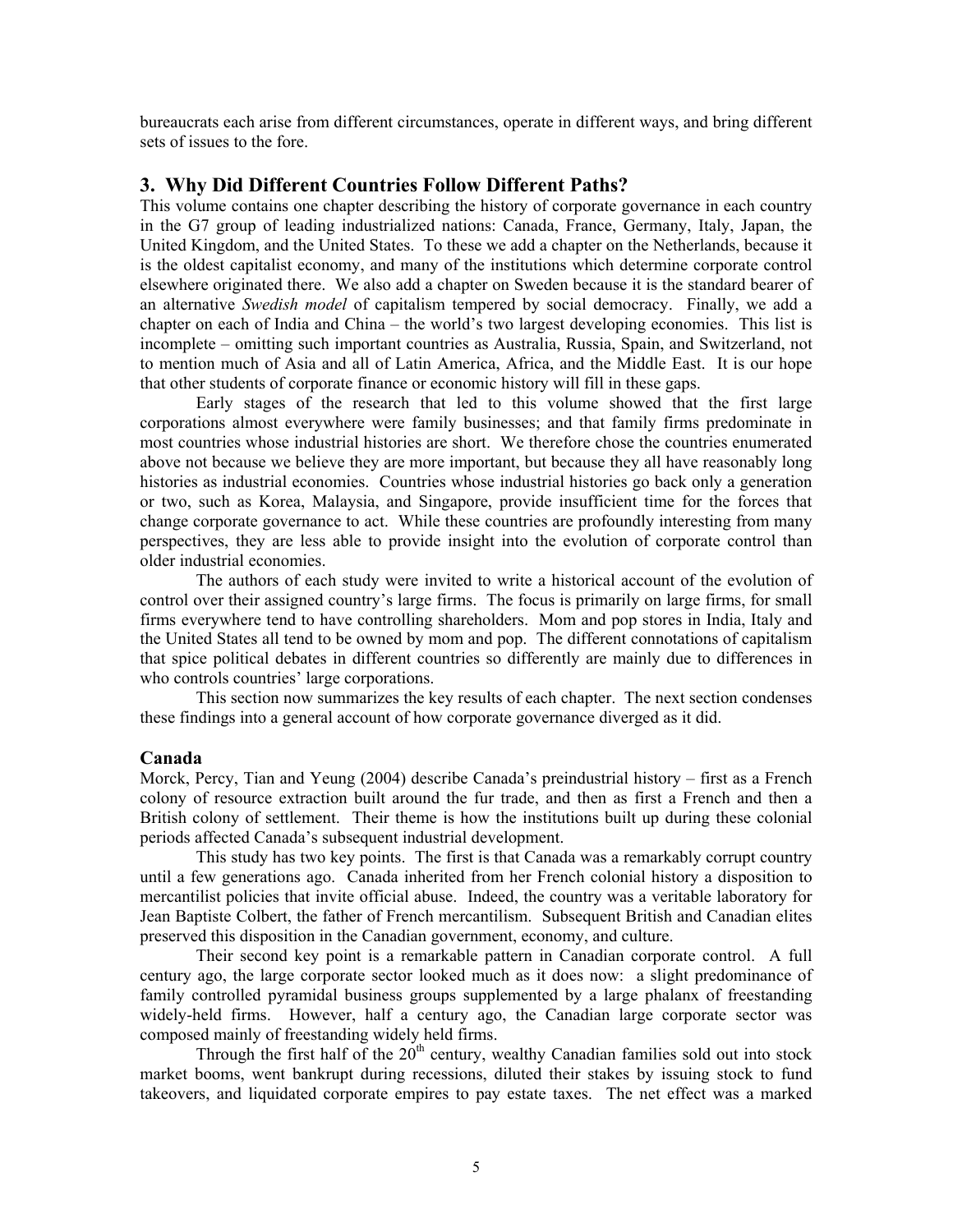eclipse of family control and pyramids. By the mid-20<sup>th</sup> century, Canada looked much like the United States does in Figure 1. Then, in the late 1960s and early 1970s, pyramidal groups resurged, and regained their gilded age proportions by the century's end. The reasons for this are not fully clear. The authors speculate that an emasculation of the estate tax and a dramatic expansion of state intervention in the economy may have been factors. The erosion of the estate tax permitted large fortunes to survive and grow. Government intervention made political connections more valuable corporate assets than in the past, and pyramidal business groups may have been better than freestanding, widely held, and professionally managed firms at building and exploiting such connections.

 Siegal's discussion of this chapter introduces an especially insightful division of institutional development into three stages. First come institutions, such as universal education, necessary for the production of entrepreneurial ideas. Then come institutions, such as financial systems, necessary to realize these ideas. Finally come institutions, such as public policy regarding inheritances, that prevent ones period's entrepreneurs from entrenching themselves and blocking entrepreneurship by others.

## **China**

The chapter by Goetzmann and Köll (2004) examines Chinese corporate governance in the late  $19<sup>th</sup>$  and early  $20<sup>th</sup>$  centuries. This period is of interest because it corresponds to the beginning of China's industrialization and sees the attempted transplanting of Western institutions into a nonwestern economy. Pre-communist China's industrial development may thus offer more interesting lessons for modern emerging economies than does post-communist China, scraped clean of its non-Western traditions by decades of totalitarian Marxism. Certainly, for China herself, pre-revolutionary capitalism also provides a model of "a market economy with Chinese characteristics".

Late 19<sup>th</sup> century China's first generation of industrial firms floated equity, yet remained under state control. Modeled on the Imperial salt monopoly, these ventures were financed and operated by private merchants, but ultimately controlled by Imperial bureaucrats. Intended to reassert China's pride and prestige, they sought to free China of foreign arms makers, shippers, and manufacturers. Industrialization was a means to this end, and to restoring China's traditional economic balance, but not an end in itself.

 Imperial bureaucrats were accustomed to buying and selling offices and favors. Profitable businesses thus attracted more intensive bureaucratic oversight and their earnings were quickly bled away. Although bureaucratic intervention protected these firms from competition, their merchant investors and managers became increasingly dissatisfied with the fees and bribes their civil service overlords demanded.

 Having lost the Sino-Japanese War in 1895, the Imperial government was forced to permit private foreign industry in treaty ports, which were subject to foreign law, and so could no longer prevent Chinese from establishing private industrial firms. New industrial businesses proliferated rapidly.

 To regulate these, the Imperial Government enacted a new Corporations Law in 1904. An abbreviated version of contemporary English and Japanese law, it permitted limited liability and mandated shareholder meetings, elected boards, auditors, and detailed annual reports. Shares had traded in Shanghai since the 1860s, and equity participation was a long established business principle. The 1904 code was thus a top-down revision of established practices, not a *de novo* introduction of business corporations. Its main innovation was the replacement of official patronage by a rules-based code of conduct designed to attract investment by public shareholders.

 It was remarkably ineffective. Goetzmann and Köll examine a large industrial concern, Dasheng No. 1 Cotton Mill, to see how the 1904 law altered its governance and find virtually no effect. The founder and general manager, Zhang Jian, continued intermingling company and personal funds, ignored shareholder criticism of his donations of company money to political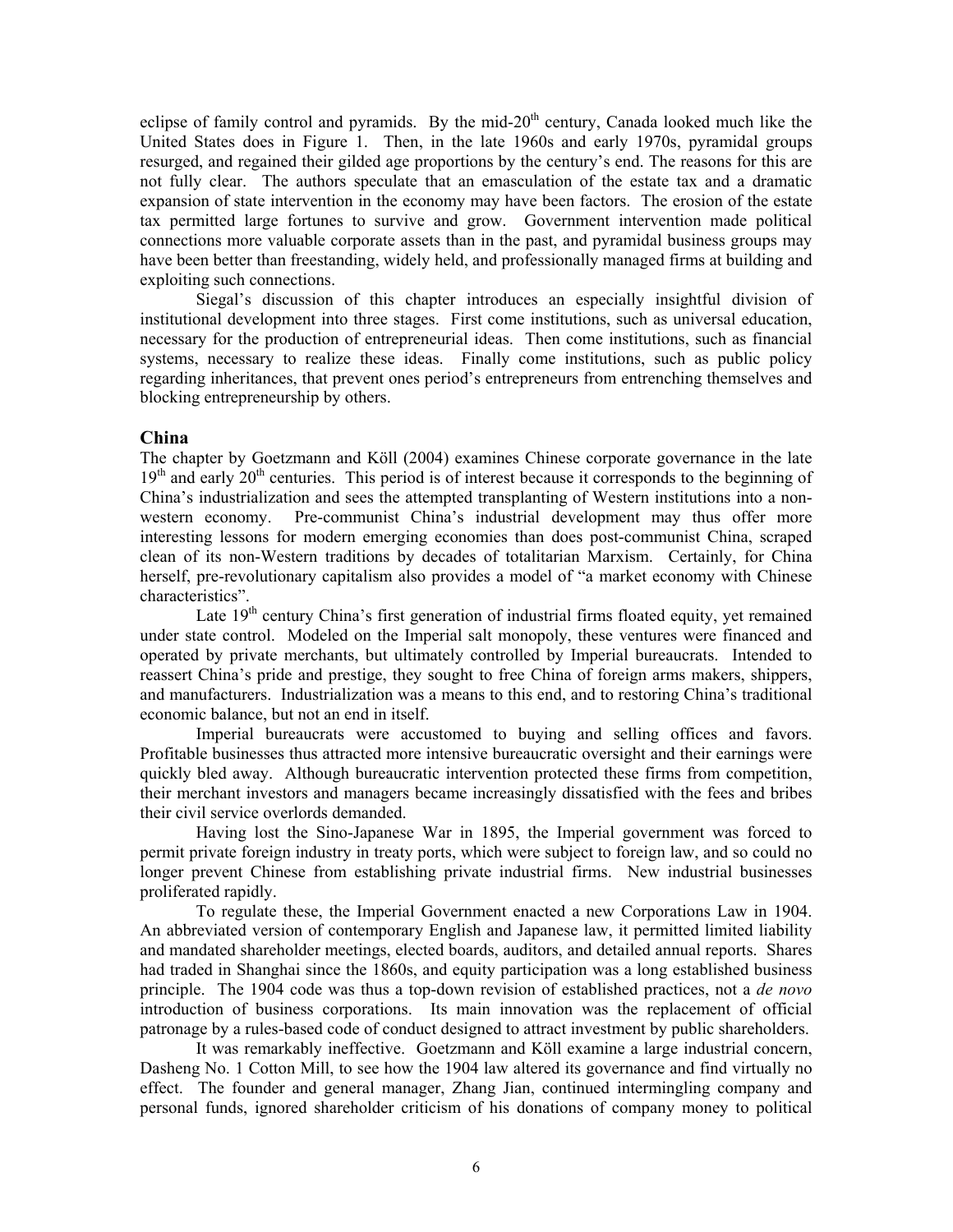causes, and could not be removed because the corporate charter contained numerous provisions protecting his power. The absence of standard accounting rules made the disclosed financial accounts of minimal use.

 The reasons beneath this failure are not fully clear. Perhaps cultural inertia prevented real change, and China's long culture of family business paying for the patronage of Imperial bureaucrats proved too deeply ingrained. But the top down reformers also saw capital markets only as sources of funds, overlooking their use as mechanisms for disciplining errant corporate insiders. Portfolio investors, unable to influence corporate governance after the fact, stayed out of stocks. This kept the Chinese stock market illiquid and subject to severe boom and bust cycles. This, in turn, kept insiders from selling out and diversifying, underscoring the value of their private benefits of control.

 In his discussion of this chapter, Perkins argues that China's traditional legal system was also an important factor. By empowering each county's magistrates as representative of the central government, judge, and prosecutor, this system prevented the disinterested enforcement of any laws, no matter how well written. Perkins stresses that the real lesson modern emerging economies should take from precommunist Chinese economic history is the critical importance of an independent and trustworthy judiciary.

#### **France**

The chapter on France by Murphy (2004) stresses the importance of history. Its theme is that historical trauma generates strong aftershocks that affect the economy for generations, shaping the collective psyche to constrain the course of subsequent events. This chapter is an eloquent restatement of "path dependence" – the thesis that simple historical accident can set the economy on one of many previously equally probable paths.

 The shock that set the course of future French corporate governance was the implosion of the Mississippi Company in 1720. John Law (1671-1729), a Scottish convicted murderer, rescued France from the financial ruin wrought by the wars and court extravagance of Louis XIV. Law's *Compagnie de l'Occident* took on all French government debt in return for a monopoly on trade with Louisiana. Law's company issued shares and hyped their value, stimulating investment demand, which pushed their value up further, stimulating even more demand.

 This bubble imploded in 1720, ruining the finances not only of the French kingdom, but of much of her aristocracy and merchant elite. Joint stock companies were banned, and wise Frenchmen shunned financial markets and passed this wisdom on to their children.

 The South Sea Company, a deliberate imitation of Law's French experiment in Britain, burst at about the same time and to somewhat the same effect. The Bubble Act of 1722 banned joint stock companies in Britain unless they secured a parliamentary charter. This meant that establishing each new joint stock company required an Act of Parliament. The London stock exchange survived because preexisting sound British companies, such as the British East India Company and the Hudson's Bay Company were grandfathered.

 The reaction in France was much more severe – a profound rejection of banks, credit, and financial innovation and a retreat to the traditional French financial system, regulated by religious directives, controlling methods of borrowing and lending with the state constituting the main borrower. Religious prohibitions against interest meant that contracts had to separate the ownership of savings from the streams of revenue they produced. The notaries who drew up these contracts became surrogate bankers, but only in a very limited sense. While they arranged for the state to borrow by issuing annuities, Murphy argues that their role in financing the private sector was mainly limited to mortgages for real estate purchases. While they had some leeway around the usury laws, the notaries were unable to arrange the sorts of high interest speculative debt appropriate to finance an industrial revolution. British companies needed parliamentary approval to issue shares, but French businesses had even more difficulty issuing shares, had no access to debt in the ordinary sense, and had to get by without a formal banking system.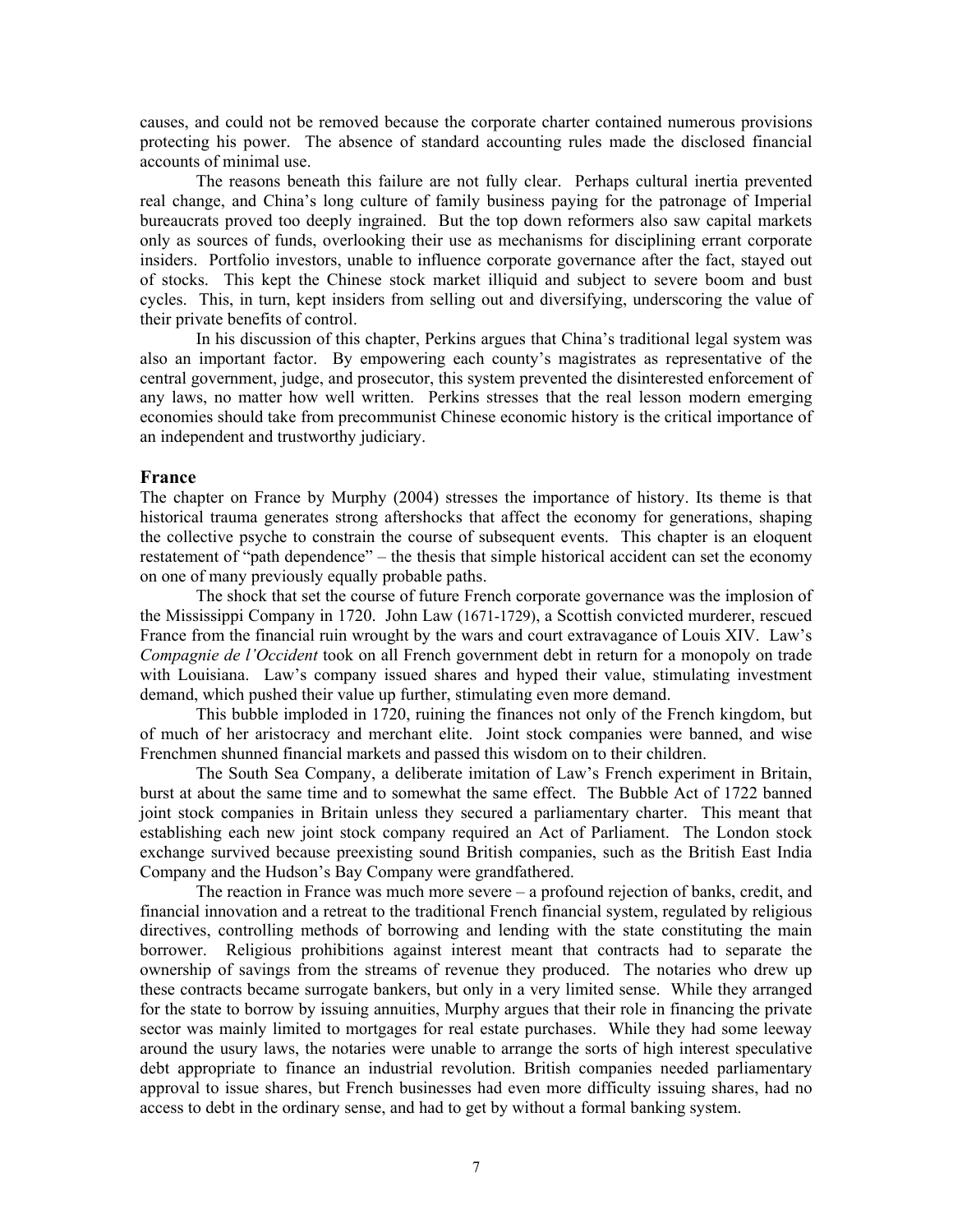In October 1789, the Revolutionary Government repealed the usury laws and resurrected Law's economic system, now issuing *assignats*. The only real difference was that these securities were backed by seized church estates, rather than a monopoly on trade with Louisiana. John Law was a central topic in the National Assembly debates. Murphy describes how the Abbé Maury produced a fistful of Law's banknotes, denouncing them as "fictive pledges of an immense and illusory capital, which I drew from a huge depot where they have been held for the instruction of posterity. With sorrow I look at these paper instruments of so many crimes, I see them still covered with the tears and blood of our fathers and I offer them today to the representatives of the French nation as beacons placed on the reefs so as to perpetuate the memory of this massive shipwreck."

 Maury was ignored and the Revolutionary government issued ever more *assignats* to cover its escalating expenses. France soon experienced a full blown hyperinflation and financial collapse. Kindleberger (1984, p.99) writes that assignats "embedded paranoia about paper money and banks more deeply in the French subconscious."

 The hyperinflation nourished the popular distrust of finance that Law had sown, and the French public took to hoarding gold and silver. Through most of the  $19<sup>th</sup>$  century, most transactions were in specie and coins still composed more than half of the money supply in 1885.

 The French banking system was reinvigorated with the rise of the Crédit Mobilier, a universal bank established by Emile and Isaac Pereire, inspired by the utopian socialist ideals of Claude-Henri, Count de Saint-Simon, who saw banks as irrigation systems to bring capital from areas of overabundance to areas of drought. Hobbled by a portfolio of disastrous investments, the Crédit Mobilier collapsed in 1867 taking much of the French and European banking system down with it, and wise Frenchmen continued hoarding gold and silver coins.

The Paris bourse would occasionally achieve brief periods of activity in the late 19<sup>th</sup> and early  $20<sup>th</sup>$  centuries, but would never again rival the economic importance of the London Stock Exchange. Kindleberger (1984, p. 113) estimates that "France lagged behind Britain in financial institutions and experience by a hundred years or so…"

 French businesses expanded, using the retained earnings of one company to build others, and the founding families of these business groups remained in control generation after generation. French Civil Law facilitated this course by making it virtually impossible for the owner of a business to bequeath it to anyone but his children. French tycoons with families cannot leave their fortunes to charitable foundations. Landes (1949) argues that France fell behind Britain because a preponderance of family control made large French corporations more conservative and reliant on government connections.

 Severe financial trauma thus set France on a course of economic development that left wealthy families controlling her corporate sector under the watchful guidance of the State. Psychologists have only the vaguest understanding of why a similar trauma shatters some individuals' lives and barely affects others. Economists, likewise, need a deeper understanding of how economic trauma shapes institutional development. Murphy's chapter is a first step in that direction.

 Daniel Raff, in his discussion of this chapter, raises a series of penetrating questions arising from Murphy's central ideas, and argues that we need much additional work along these lines.

## **Germany**

Fohlin (2004) argues that Germany's large universal banks were less important to its history of corporate governance than is commonly believed. German industrialization advanced rapidly in the late  $19<sup>th</sup>$  century, financed by wealthy merchant families, foreign investors, small shareholders and private banks. Industrial firms with bankers on their boards did not perform better than other firms.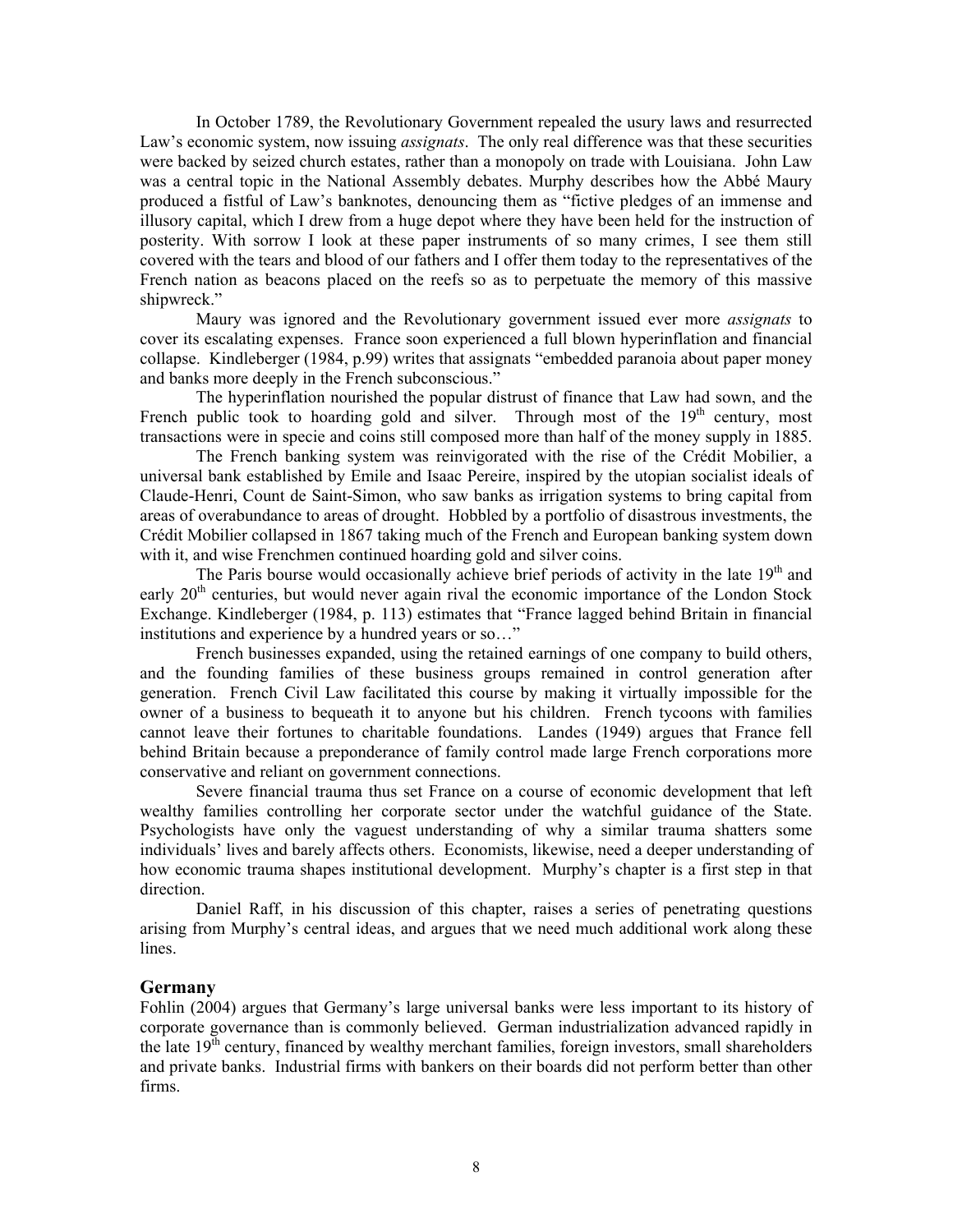German corporate governance appears thoughtfully developed in this era. The Company Law of 1870 created the current dual board structure explicitly to protect small shareholders and the public from self-serving insiders. It also required greater uniformity and consistency in accounting, reporting, and governance. The Company Law of 1884 proscribed sitting on the same company's supervisory and management boards and thrust a "duty to become informed" on supervisory board directors. In the two decades before World War I, managerial turnover was highly sensitive to firm performance, suggesting that some form of disciplinary governance mechanism was functioning. Firms listed in Berlin stock exchange, which were most likely to be owned mainly by public shareholders, rather than founding families or other block-holders, replaced management even more readily in response to poor performance.

 German universal banks' proxy voting powers arose from their role in placing new securities and in lending with shares as collateral. The Company Law of 1884 required a minimum turnout at a company's first shareholders meeting, and banks could accomplish this by holding proxies for small shareholders. Banks thus ended up voting the shares of companies that used their underwriting services. The Company Law of 1897 made exchange trading cumbersome, and this apparently moved share trading inside the big banks.

 Under the Weimar Republic, ownership seems to have grown more dispersed, instilling fears of corporate takeovers in both founding families and their hired managers. To prevent such events, multiple voting shares and voting caps came into widespread usage.<sup>4</sup> Multiple voting shares were often bestowed on family members serving on supervisory boards and on the family's bank. Voting caps cap non-family shareholders' voting rights regardless of their actual ownership. Pyramids do not seem to have gained prominence, perhaps because these other devices permitted firms to tap public equity markets for capital without risking takeovers.

 The National Socialist government established much of the modern foundations of German corporate governance. Invoking the *Führerprinzip* or *leader principle*, the Nazis' Shareholder Law of 1937 freed corporate managers and directors of their specific fiduciary duty to shareholders and substituted a general duty to all stakeholders – especially to the Reich. It banned voting by mail, and forced shareholders who could not vote in person to register their holdings with banks and entrust banks with proxy voting rights. This bestowed the large banks with voting control over much of the German large corporate sector. The Reich then took control of the banks.

 Following the war, the banks were privatized, but the Nazi innovations of stakeholder rights and proxy voting by banks remained. Codetermination gave workers half the supervisory board, though Roe (2002) argues that companies simply shifted decisions out of the supervisory boards. Reforms in 1965 abolished the *Führerprinzip*, required banks to have written permission to vote proxies, and required that banks inform shareholders of how they voted. Shareholders could be anonymous again. Reforms in 1998 abolished voting caps, and the stock prices of affected companies rose sharply. Multiple voting shares remained unimportant.

 Pyramiding apparently arose mainly after WWII. German households' ownership of shares declined sharply, from 48.6% of all shares in 1950 to 17% in 1996. Meanwhile, intercorporate equity blocks rose from 18% in 1950 to 41% in 1996. The use of pyramids is far more extensive in the last few decades of the 20<sup>th</sup> century than before. With multiple voting shares banned, pyramids may have become the preferred mechanism for retaining control while also using public shareholders' money.

 The modern German economy thus consists primarily of family controlled pyramidal groups and nominally widely held firms that are actually controlled by the top few banks via proxies. The leading banks collectively also control dominant blocks of their own shares. Bank voting control is less evident in smaller firms, which tend to have family control blocks. Recent

 $4$  Though Dunlavy (2004) argues for a much earlier provenance.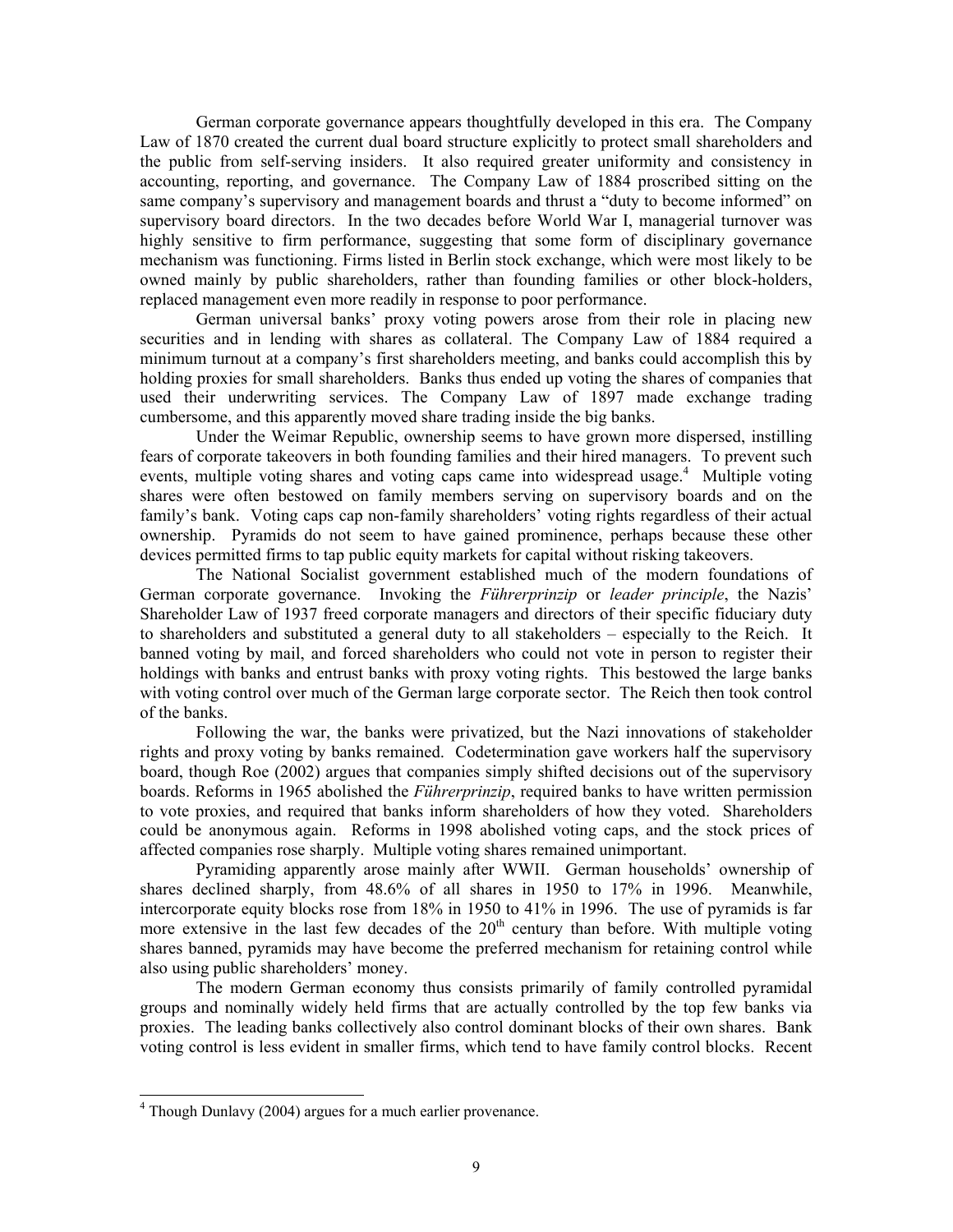reforms require banks to inform shareholders of their right to vote their own shares annually; and to erect Chinese Walls around staff who decide how to vote at shareholder meetings.

 Fohlin argues that patterns of corporate control in Germany are best explained by "a string of disastrous political institutions and movements in the aftermath of World War I, culminating in the Nazi regime, dismantled the rich, highly functioning, hybrid financial system of the Second Reich. The post-war political and legal climate, one that continues to suppress the liberal tradition of the pre-World War I era, seemingly prevents the old dual system from reemerging."

 Dyck's discussion commends Fohlin for documenting the aborted dispersion of German shareholdings, but argues that a complete explanation needs further work. Dyck is unswayed by arguments diminishing the role of banks in German corporate governance, and argues that Germany's economic success warrants further study of how German firms avoid classic governance traps.

### **India**

The chapter by Khanna and Palepu (2004) highlights India's long business history. Large-scale trading networks of merchants belonging to particular ethnic and sectarian groups go back centuries, and modern Indian business groups often correspond to these same groupings. When India began industrializing under the British Raj, these groups had the capital both to compete and to cooperate with Indian subsidiaries of the great British business groups of the era.

 The Tata family, of priestly Parsi origin, controlled the largest business group in India for the past sixty years. The group grew to prominence under the Raj, nurtured by colonial government contracts and protected by Imperial tariffs. The Tatas were neutral on independence, and so lost favor when the Congress party took charge.

The Birla family, of the prosperous Marwari community, financed Mohandas Gandhi and the Congress Party generously. Khanna and Palepu quote Sarojini Naidu, a Congress activist and poet, quipping "it took all Birla's millions to enable Gandhi to live in poverty. And he gave for free." The Birla group expanded dramatically in the post-independence period; and by 1969 was the second largest Indian business group.

 Thus, the early histories of India's two greatest business groups align with two theses of Ghemawat and Khanna (1998) and Khanna (2000): that such groups excel at doing deals with politicians and attain their position through political connections, and that they confer genuine economic advantage. Khanna and Palepu's finding that group firms are typically older and larger than independent firms is consistent with both.

 Khanna and Palepu's key point is that the rankings of smaller Indian business groups are quite volatile, with groups appearing, rising, falling, and disappearing. Turnover around independence doubtless reflects the withdrawal from India of British business groups such as Martin Burn, Andrew Yule, and Inchcape. But volatility actually increases after independence, clearly showing that business groups did not always entrench their owners' economic positions. Such volatility speaks of a more entrepreneurial economy than is generally credited to postindependence India.

 Thus, business groups as an organizational form persisted, but many individual business groups, especially smaller ones, did not. In the 1960s, Prime Minister Jawarharlal Nehru led India down a distinctly socialist path, building a dense thicket of regulation and bureaucratic oversight that came to be called the *License Raj*. Nehru's original motive seems to have been a desire to curb the power of India's large business groups following a series of official reports that documented evidence of big business houses exerting significant influence over the economy and exploiting growth opportunities through favorable access to finance and government permits. Nehru's daughter, Prime Minister Indira Gandhi, asserted even greater state control over private sector firms' pursuit of growth opportunities, access to finance, and collaboration with foreign partners and forced many multinational companies out of the country. This policy proved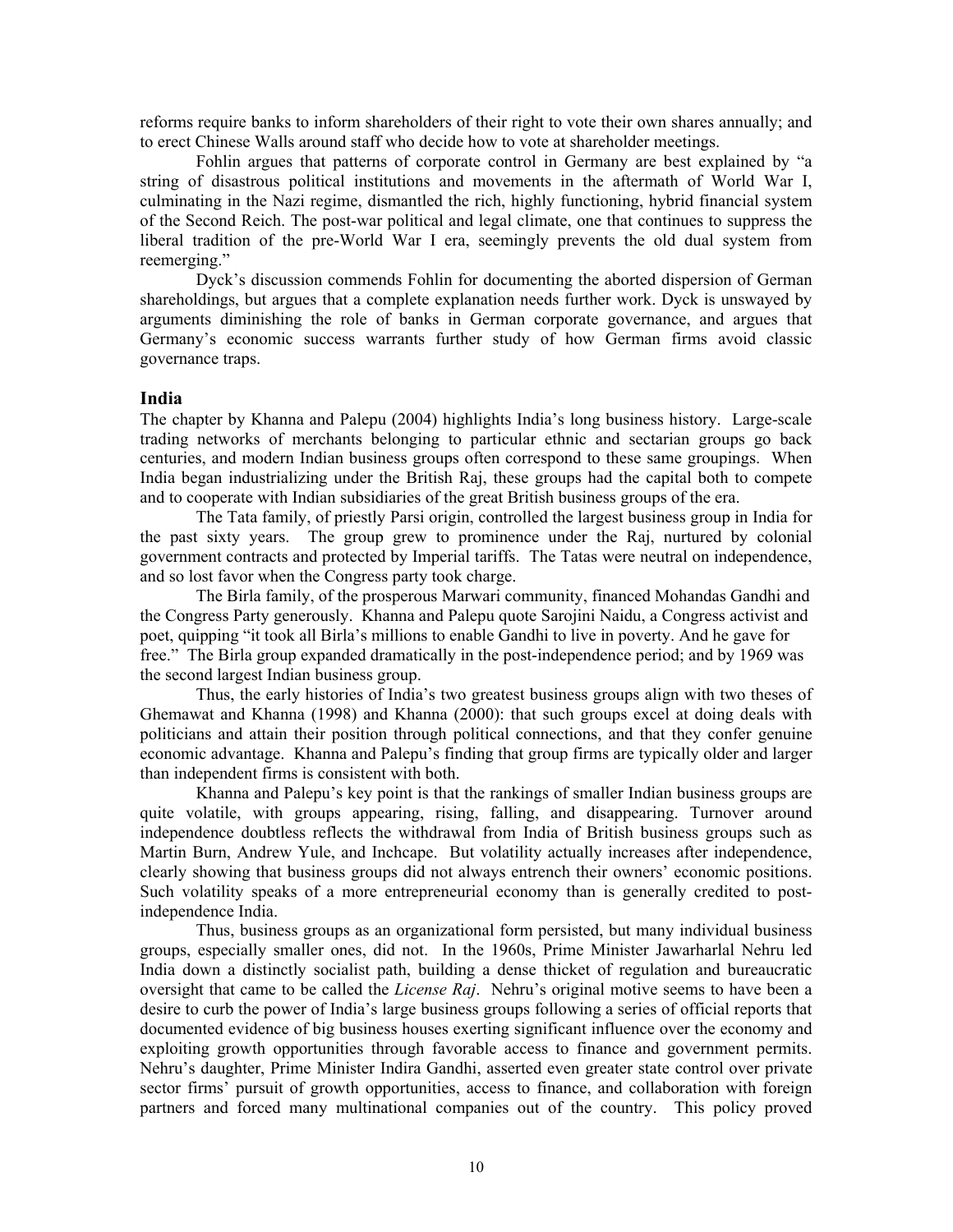economically disastrous, and a period of slow deregulation began in the mid 1980s. A financial crisis spurred a much more radical liberalization in the 1990s.

 Turnover among smaller business groups during all of this might indicate an entrepreneurial economy, in which innovative new businesses arise and old ones die out. Khanna and Palepu argue that business groups retained an advantage over individual firms throughout because they could better bridge institutional gaps – like dysfunctional capital, labor, and product markets. But these benefits certainly accrue mostly to very large business groups. Smaller ones, containing only a few firms cannot avoid markets as well as huge groups containing larger reservoirs of capital, labor, and products of all kinds that can be allocated internally.

 But the larger groups also devoted huge resources, establishing *de facto* embassies in New Delhi staffed by legions of experts in all manner of bureaucratic red tape. The License Raj was clearly constructed to tie down the great business groups, but its actual effect may have been the opposite. Only the largest groups could absorb the huge fixed cost of retaining the bureaucratic expertise needed to navigate the maze.

 Under Indira Gandhi, the Birla group was accused of manipulating the licensing system. Stung by this unexpected criticism, the Birla shifted their expansion plans overseas. Given India's strict foreign exchange controls at the time, this surely required official acquiescence. A string of profitable overseas subsidiaries put substantial group cash flows well beyond the reach of the minions of New Delhi, enabling the group to expand rapidly within India once the License Raj was dismantled. One interpretation of all this is that the size and prominence of the Birla group reflects their entrepreneurial tendencies in handling the licensing restrictions, rather than simple political rent-seeking.

 The Tata felt discriminated against under the License Raj, and this may well have been so. Nonetheless, they survived and prospered and grew increasingly entrepreneurial and innovative to compensate for their relative lack of political influence. By remaining economically dominant, the Tata group confirms that government connections are but one factor underlying the success of Indian businesses.

 Ultimately, the chapter argues that large family business groups likely persisted because they bridged institutional voids created by dysfunctional markets and weak economic institutions. But even beyond this, the chapter argues that the Tata group in particular survives and prospers because of genuine entrepreneurship. They stress the role of the Tata in developing India's software industry. This industry is thought to prosper precisely because it is less dependent on India's creaking domestic institutions and markets, so groups' advantage in this sector should be minimal. Perhaps the Tata supply entrepreneurial activity, and prosper because this is in short supply in emerging economies like India.

 Mody's discussion of this chapter begins with a comparison of Korea, whose development depended on large family controlled business groups, and Taiwan, whose development was mainly due to smaller firms. He points out that both countries grew rapidly, but suggests that Korean groups eventually became a problem because they made entrepreneurship by outsiders difficult. Mody recounts the Bombay Plan, in which the leaders of India's most powerful business families "called on government support for industrialization, including a direct role for the government in the production of capital goods, foreshadowing post-independence Indian planning, typically considered an outgrowth of socialist ideas drawn either from the Soviet Union or the so-called Fabian socialists." He argues that this plan, proposed just before independence, shows that its sponsors, including the Tata and Birla families, did actively seek partnership with the Congress party government they saw approaching.

### **Italy**

Aganin and Volpin's chapter (2004) shows that family controlled business groups were more powerful in the middle of the century than at either end of it, and that the stock market was more important at either end of the century than at its midpoint.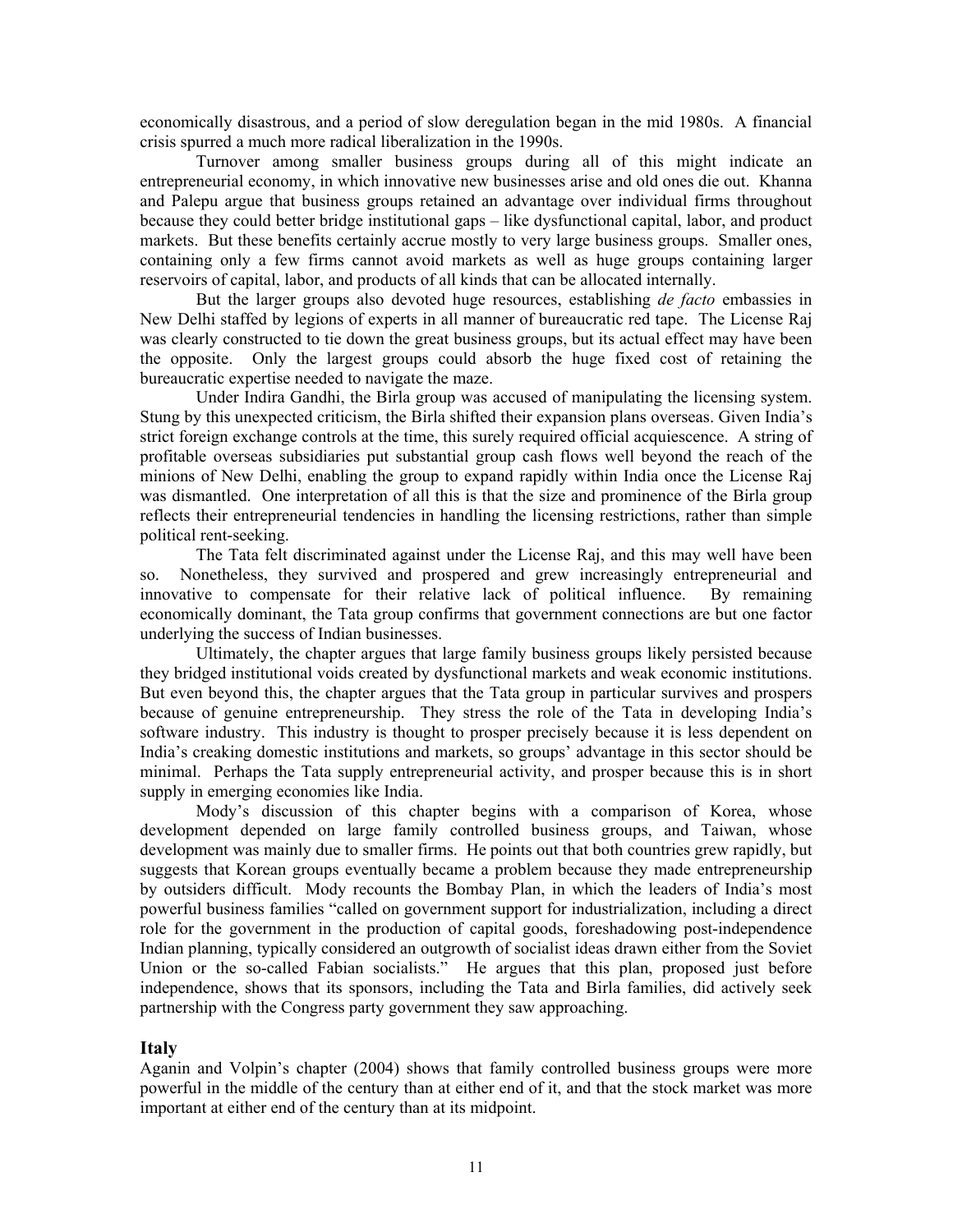Laws and politics clearly have some explanatory power. At the beginning of the century, the Italian government had little interest in direct intervention in the economy. However, all three major Italian investment banks collapsed in 1931, and the Fascist government took on their holdings of industrial shares and imposed a legal separation of investment from commercial banking. The shares were turned over to the *Istituto per la Riconstruzione Italiana* (IRI), which would persist as a large state controlled pyramidal group. After the Second World War, Italy's governments maintained a direct role in the economy, propping up financially troubled companies and using its corporate governance power to direct economic growth, especially in capital-intensive sectors. Postwar governments founded the *Ente Nazionale Idrocarburi* (ENI) in 1952 to control firms in the chemical, oil and mining sectors; the *Ente Partecippazioni e Finanziamento Industrial Manifatturiera* (EFIM) in 1962 to control electric and other companies; and the *Società di Gestioni e Partecipazioni Industriali* (GEPI) in 1972 to intervene in the Southern Italian economy. Each of these business groups controlled numerous listed companies, and was directed by a forceful CEO.

 Aganin and Volpin thus argue that, since postwar Italian politicians opted to allocate capital *via* an industrial policy, rather than *via* the financial system, they saw no great need for investor protection. Investors opted for government bonds, rather than shares, and the Italian stock market shrank steadily through the middle of the century. New entrants found public share issues very expensive, while politicians assisted established large business groups with cheap capital. New publicly traded family groups emerged rarely, and always with strong political support. Most Italian firms remained unlisted, and were operated by founding families in small scale niche markets.

 This locked in a sort of *State and family capitalism*. Listed firms were mostly organized into pyramidal groups controlled either by the State or old families. The corporate governance of Italy's large listed firms was thus entrusted either to politically appointed bureaucrats or to wealthy old families who transmitted power from generation to generation.

 Italy's industrial policies directed subsidized capital to both sorts of business groups, which raised public debt and taxes to unsustainable levels by the 1990s. A sweeping privatization program and improved legal protection for public shareholders reinvigorated the stock market. Formerly unlisted companies opted to go public, and the stock market grew further. Investors, increasingly conscious of the need for good corporate governance, continue to demand stronger property rights protection.

## **Japan**

The history of corporate governance in Japan is more complicated and variegated than in any other major country. Consequently, the chapter by Morck and Nakamura (2004) takes more the form of a narrative history than do many of the other contributions to this volume.

 Prior to 1868, Japan was a deeply conservative and isolationist country. Business families were at the bottom of an hereditary caste system – beneath priests, warriors, peasants, and craftsmen. Unsurprisingly, this moral inversion led to stagnation. Yet the necessity of running a densely populous country forced Japan's feudal shoguns to give prominent mercantile families, like the Mistui and Sumitomo, steadily greater influence.

 When Admiral Perry, in an early example of American unilateralism, bombarded Tokyo until Japan opened her markets to American traders, the Shogun acquiesced and a cadre of rash young samurai warriors seized power, justifying their coup as the restoration of the Meiji emperor, who nonetheless remained a figurehead. The Meiji Restoration leaders planned to defeat the foreigners and restore Japan's splendid isolation, but soon realized that beating the foreigners meant learning their ways. The Meiji leadership sent Japan's best students to universities throughout the world to learn about foreign technology, business, and governments, and to report back. The result was a cultural, economic, and political reinvention of Japan, in which the reformers cobbled together a new system based on what they saw as global best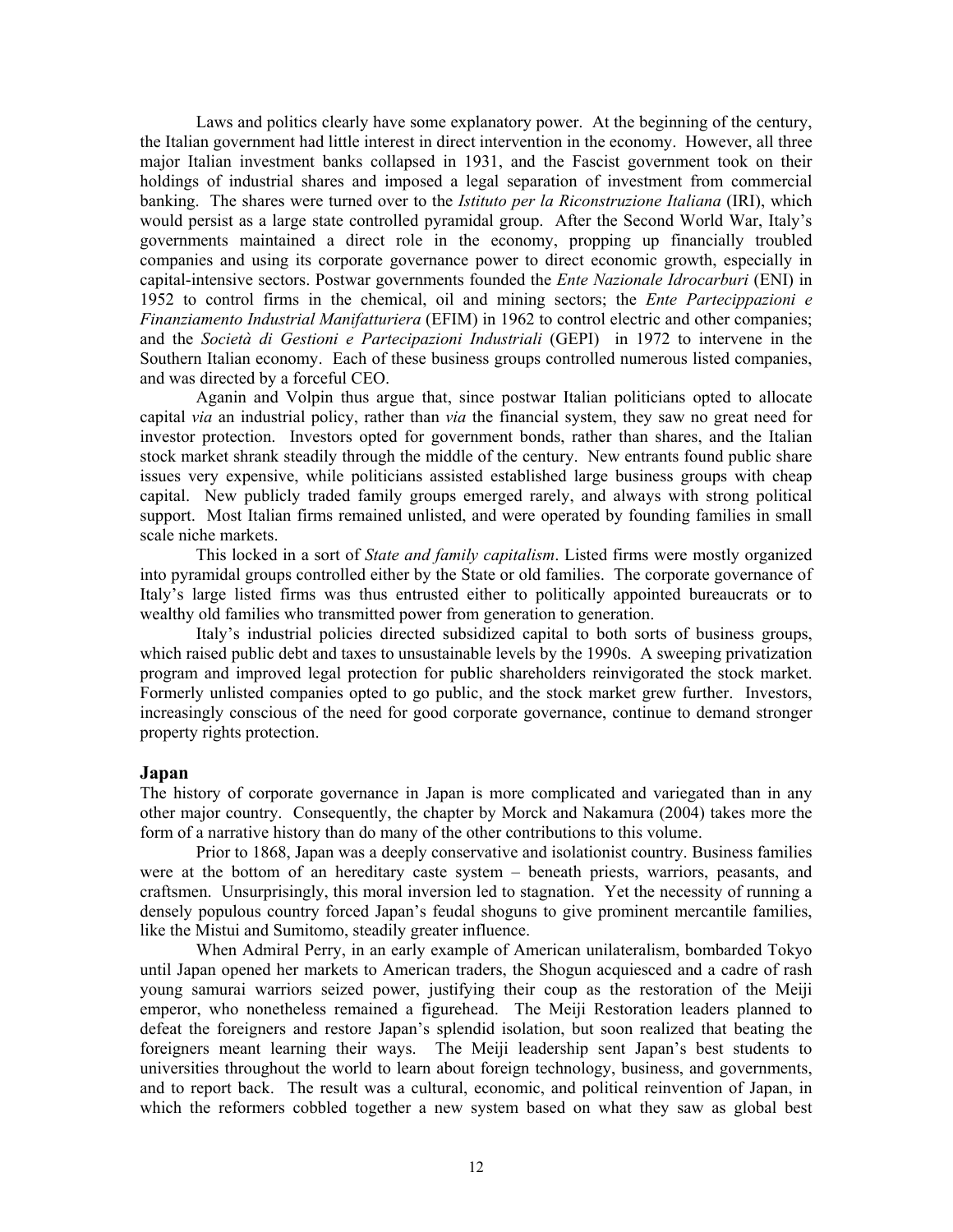practice in legal, economic, and social institutions. The government founded state-owned enterprises to bring all manner of Western industry to Japan, and built up huge debts in the process. To extricate itself, the Meiji government conducted a mass privatization, in which most of these enterprises were sold to the Mitsui and Sumitomo families, and to a few other family controlled business groups that were gaining prominence, such as Mitsubishi. These groups, called *zaibatsu*, were family controlled pyramids of listed corporations, much like those found elsewhere in the world. Later, other groups like Nissan, a pyramidal business group with a widely held firm at its apex, joined in as Japan's economy roared into the  $20<sup>th</sup>$  century. Thus Japan began its industrialization with a mixture of family and state capitalism. Shareholders eagerly bought shares, especially in numerous subsidiaries floated by these great business groups.

 The 1920s and early 1930s were depressionary periods, and exposed the weaknesses and strengths of different pyramidal structures. Groups like the Mitsui, Sumitomo, and Mitsubishi pyramids, whose banks (or *de facto* banks) were located near their apexes, survived. Groups like the Suzuki pyramid, whose bank was controlled, but not owned by the Suzuki family, failed. It seems likely that the Suzuki structure disposed the controlling family to transfer funds out of the bank and into firms whose financial fate affected family wealth, and that this rendered such groups financially unstable during downturns. The prolonged economic stagnation eroded the public's appreciation of family capitalism, and economic reformers lambasted the wealthy families for putting their rights as shareholders ahead of the public interest, and for their fixation on short-term earnings and dividends rather than long-term investment.

 In the 1930s, the military slowly consolidated power by strategically assassinating civilian government leaders, and replacing them with military officers. Although Japan's military government was decidedly fascist, its economic policies borrowed unblushingly from Soviet practices. The government freed corporate boards of their duty to shareholders – meaning the families and corporate large shareholders, and banned dividends. Military representatives sat on all major boards and supervised the implementation of centrally directed production quotas. Prices and wages were also determined by central planners. Although the *de jure* ownership rights of Japanese shareholders were never formally annulled, the 1945 American occupation force took charge of an economy not greatly different from the post-socialist economies of Eastern Europe in the early 1990s.

 The American occupation government, though led by General MacArthur, was staffed with Roosevelt "New Dealers". As the chapter by Becht and De Long (2004) shows, the Roosevelt administration had successfully forced the dismantlement of America's zaibatsu, the great family controlled pyramidal groups that had previously dominated its economy. The New Dealers resolved to do the same in Japan. Family and intercorporate equity blocks were confiscated and sold to the public. The families received nominal compensation in bonds and the proceeds from the equity sales accrued to the government. By 1952, Japan's great corporations were almost all freestanding and widely held, just as those of the United Kingdom and United States are at present. Corporate raiders soon emerged and launched two major waves of hostile takeovers of firms they viewed as misgoverned. As in the United Kingdom and United States today, hostile takeovers were only a small fraction of total merger activity, but affected large firms and drew disproportionate publicity. As Morck *et al.* (1988) stress, the threat of a hostile takeover is probably more important to promoting good governance than its occurrence.

 But takeovers did not lead to the improved governance the raiders desired. The professional managers now governing Japan's great corporations were not constrained by regulations, laws or customs to protect the property rights of public shareholders. Initially, a popular takeover defense was *greenmail* – the target firm's managers would pay the raider (with shareholders' money) to back off. These payments likely only emphasized the target firms' poor governance to other potential raiders.

 Ultimately, a more effective takeover defense was devised – the *keiretsu*. In the United States, target firms sometimes obstruct a raider by placing a block of stock with a friendly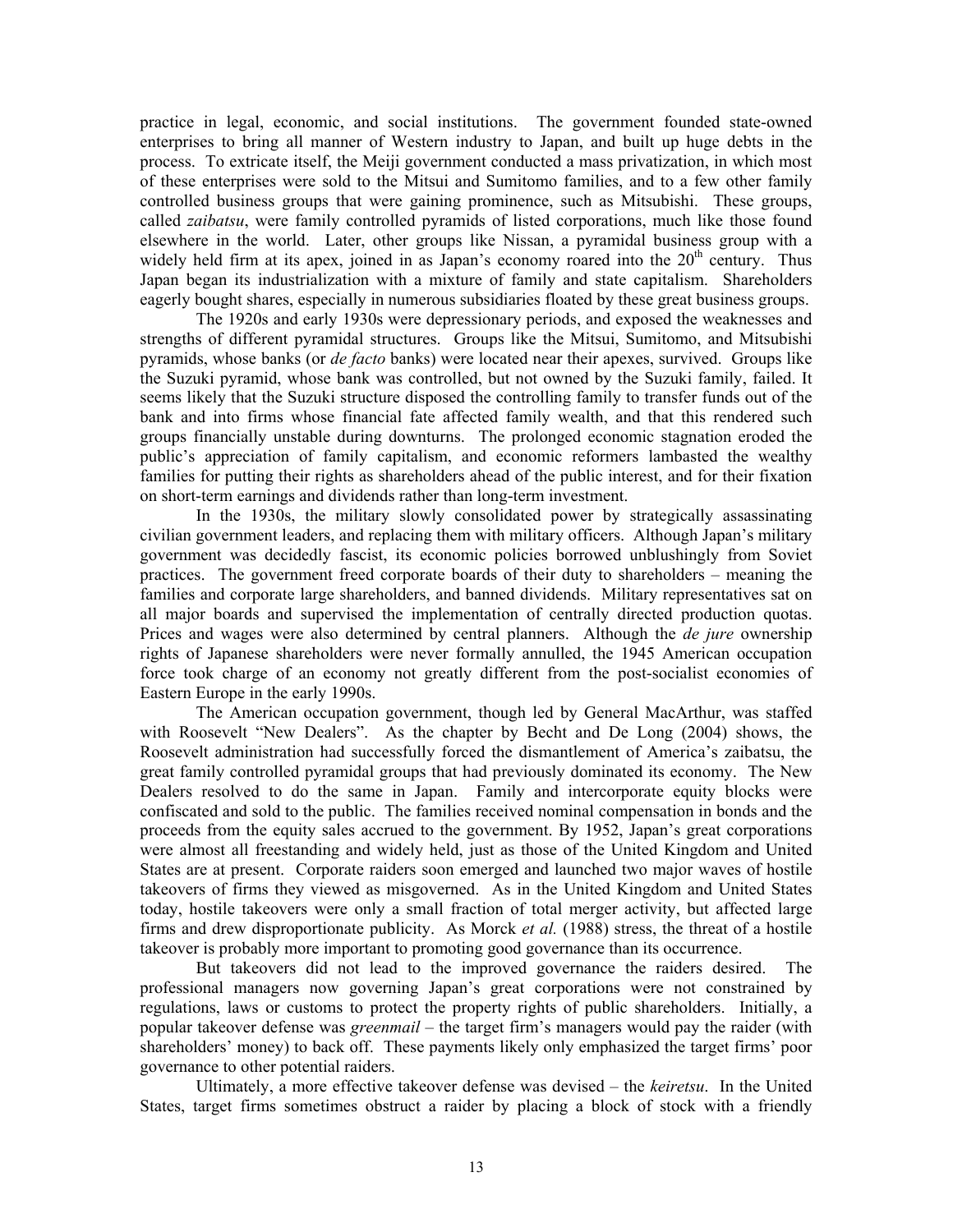shareholder, called a *white squire*, or by bringing in a rival acquirer, a *white knight*, whose management is friendly to the target's managers. The *keiretsu* defense, a variant along the same lines, involves a group of firms run by mutually friendly managers exchanging small blocks of stock with each other. Even though each firm holds only a tiny stake in every other firm, these stakes collectively sum to effective control blocks. Every firm in the *keiretsu* group is thus controlled collectively by all the other firms in the group. *Keiretsu* groups arose in two waves, first in the 1950s and then in the 1960s. Japan's experiment with Anglo-American shareholder capitalism was short-lived, and the *keiretsu* system remains in place today.

 Although their primary functions were to lock in corporate control rights, both *zaibatsu* and *keiretsu* were probably also rational responses to a variety of institutional failings. Successful *zaibatsu* and *keiretsu* were enthusiastic political rent-seekers, raising the possibility that large corporate groups are better at influencing government than free standing firms. In the case of some zaibatsu and many *keiretsu*, this rent seeking probably retarded financial development. This, and the probable misallocation of substantial amounts of capital by poorly governed *keiretsu* firms appear to have created long-term economic problems that slowed Japan's growth through the 1990s.

 Sheldon Garon's discussion argues that more attention should be paid to precisely who made which decisions in importing Western institutions. He also points out that little is said in the chapter about small and medium sized firms, despite their importance. He also takes issue with the view that Tokugawa Japan isolated itself from the rest of the world, and that Japan's wartime economy resembled Soviet central planning. He points out that recent thinking stresses Tokugawa Japan's contacts via foreigners in Nagasaki, and rightly argues that wartime Japan imitated National Socialist central planning, which is described in detail in the chapter by Fohlin. We recognize this, but remain impressed by the remarkable similarity of National Socialist, fascist, and Soviet socialist central planning, as described by Silverman (1998), Guerin (1945), and Hosking (1985), respectively, among others.

## **The Netherlands**

The Netherlands has the oldest stock market in the world, and its entrepreneurs largely invested in the joint stock corporation. The chapter by de Jong and Röell (2004) on the history of corporate governance in the Netherlands is therefore especially enlightening. The world's first great limited liability, widely held, joint stock company, the Dutch East Indies Company, or *Vereenigde Oostindische Compagnie*, was founded in 1602. The world's first great corporate governance dispute quickly followed in 1622, when the managers, who had floated the stock as participation in a limited-term partnership with a liquidating dividend in 20 years, decided to keep the "astonishingly lucrative" enterprise continuing indefinitely. The investors were outraged, but the government of the Dutch Republic saw the company as a weapon in its conflicts with Spain and supported management. But the dividend stream was large enough that investors who wanted out could sell their shares to others. This was perhaps better than a liquidating dividend since the seller need not wait for the company's fixed lifetime to expire. Nonetheless, vociferous shareholder complaints about inadequate disclosure and dividend payouts continued, and are preserved in the company archives. Other widely held firms followed suit, and the Dutch stock markets remained Europe's financial heart for a century.

 Spillovers from the series of French financial crises, which Murphy (2004) discusses, among other things, undermined Dutch investors' confidence in financial markets – slowly through the  $18<sup>th</sup>$  century, and then quite rapidly during the French occupation (1795-1813). In 1804, the French imposed a version of their Civil Code. This was widely viewed as less sophisticated than the indigenous legal system. It jettisoned two centuries of Dutch accumulated legal wisdom and inflicted French investors' aversion of financial markets upon the Netherlands. The French Civil Code, along with a public debt (bequeathed by the French administration) of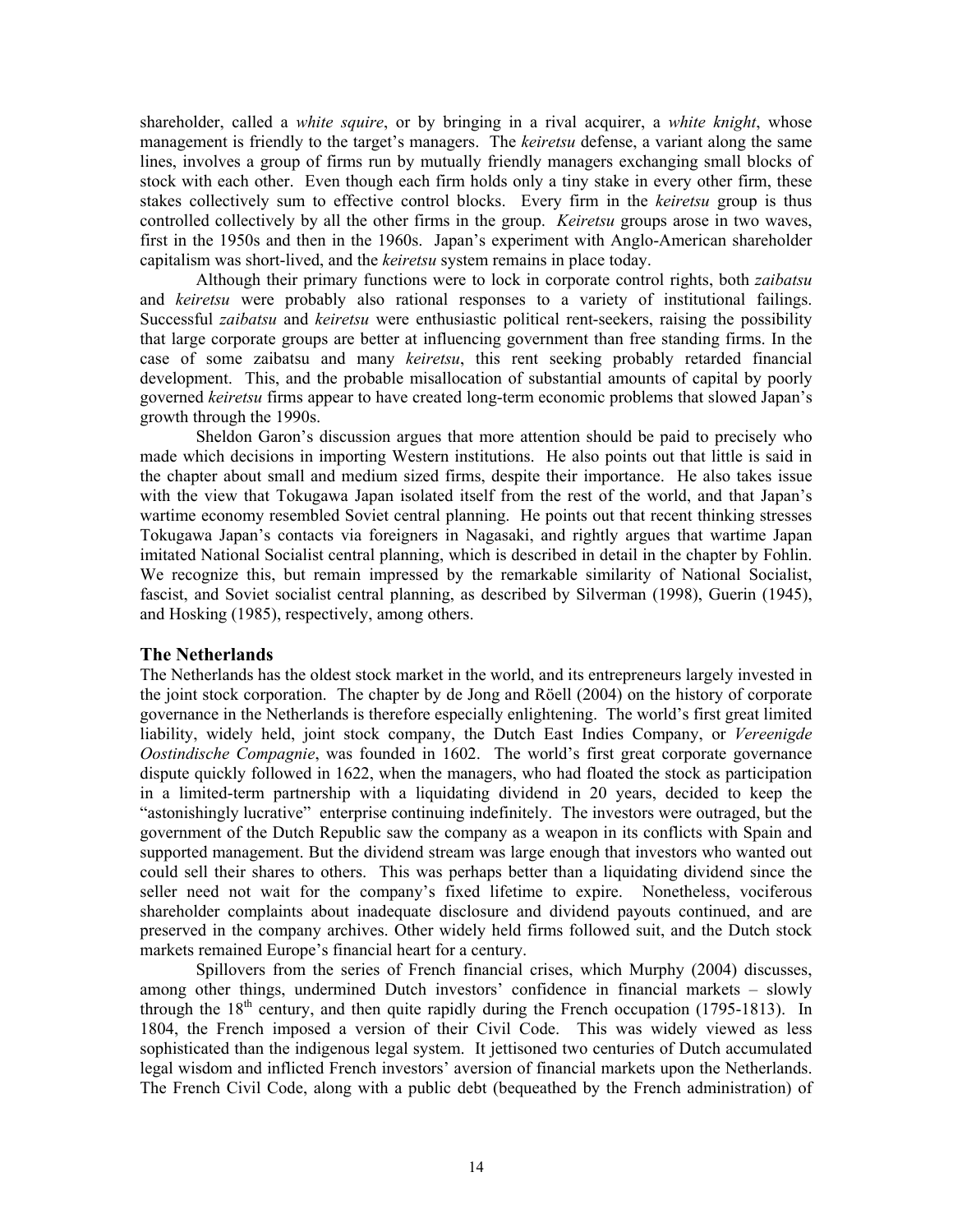more than four times national income, and a prolonged industrial dislocation caused by the carveout of Belgium as a separate state, made the first part of the  $19<sup>th</sup>$  century a period of slow growth.

Industrial development in the second half of the  $19<sup>th</sup>$  century was financed mainly with retained earnings from family firms that had slowly accumulated wealth over the previous halfcentury. Wealthy families often bought into new firms' commercial paper, or *prolongatie*, and were expected to roll these investments over indefinitely. Listed domestic shares played a role toward the century's end, but repeated egregious looting of listed companies by insiders limited public investors' appetites. Many small Dutch investors, many of whose families lost heavily in the official defaults of the French revolutionary era, apparently preferred to save by hoarding coins. Although Dutch markets were energetic throughout the  $19<sup>th</sup>$  century, their most active listings were foreign government bonds and American railroad and industrial stocks.

During the  $20<sup>th</sup>$  century, a clear trend away from family control and towards professional management is evident. Public equity issues and long term bank loans played an important role in an industrialization boom from 1895 to roughly 1920, reinvigorating the stock markets. Unlike Germany, the Dutch kept bankers to a secondary role in the governance and financing of industrial firms. Workers' corporate governance voices grew louder in the final decades of the  $20<sup>th</sup>$  century, but remains more muted than in Germany.

 Despite the rise of public equity participation in Dutch firms, Jong and Röell (2004) conclude that real decision-making power remains with self-perpetuating top corporate executives, entrenched behind formidable takeover defenses. These defenses differ from those in Anglo-American finance, and so merit mention. Reforms emulating German Co-determination mandated that companies establish supervisory boards, but gave shareholders no real role in choosing their members. These self-perpetuating supervisory boards thus severed managers' responsibility to shareholders. Another entrenchment device is *priority shares*, to whose owners are relegated key corporate governance decisions, such as board appointments. Other so-called *oligarchic devices* relegate power over key decisions, like payout policies, to organs other than the management board. Voting caps, restricted voting shares, and super-voting shares are also widely used. From the end of World War II through the 1970s, another popular entrenchment device was *preference shares*, issued to white squire shareholders at deep discounts and often carrying superior voting rights. Yet another device is to place all voting shares with an income trust, and then let public investors buy units in that trust. Finally, interlocking directorships are commonplace, apparently giving the Dutch corporate sector a clubby air.

 Jong and Röell (2004) find that these devices are associated with depressed shareholder value. Many of these entrenchment devices have come (or are) in conflict with European Union directives, and they suggest that other entrenchment devices, like pyramidal groups, will grow more popular in their place.

 Högfeldt's discussion compares the Netherlands to Sweden, stressing the remarkably reticent role of Dutch banks compared to Swedish ones, the remarkable array of takeover defenses in Dutch listed firms, and the apparent acquiescence of Dutch politicians to these defenses.

#### **Sweden**

Swedes are justly proud of their unique model of highly egalitarian social democracy. Yet Högfeldt's (2004) chapter shows that Swedes also entrust their wealthiest families with an extraordinary concentration of corporate governance power.

 Högfeldt argues that this concentration occurs because of persistent Social Democratic political influence, not despite it. The Social Democrats became *de facto* guarantors of family capitalism because of a surprising commonality of interests. Social Democratic politicians wanted a stable large corporate sector controlled by Swedes, who were thought more susceptible than foreign owners to political pressure and hence more likely to buy into social democracy eventually. Sweden's wealthy families, who used small blocks of super-voting shares to hold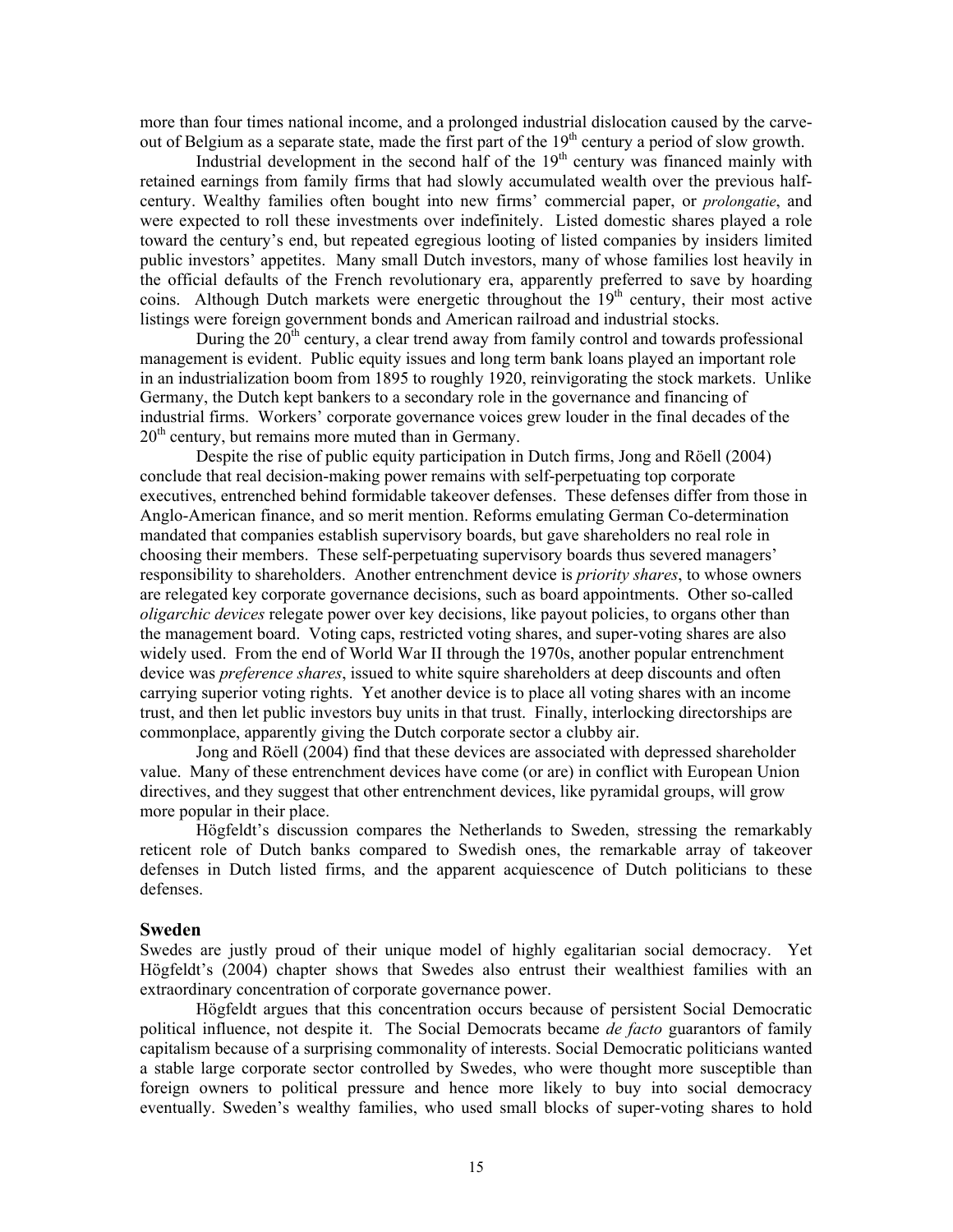together their vast pyramidal business groups, wanted to preserve the *status quo*. Buying into social democracy apparently seemed a reasonable price for policies that locked in their corporate governance powers.

 Högfeldt argues that the extensive separation of ownership from control in these pyramidal structures makes external financing expensive relative to retained earnings, and so encourages existing firms to expand and discourages new firms from listing. He calls this a political pecking order theory of financing. To this, the social democrats added tax subsidies for firms that finance expansions with retained earnings and heavy taxation of returns to public shareholders.

 These entrenched mutually supportive political and corporate elites provided Swedes solid growth until the 1970s, when the economy proved unexpectedly inflexible in dealing with external shocks. Institutions designed to stabilize the largest firms and prevent upstarts from arising to challenge them were ill suited to dealing with a rapidly shifting comparative advantage in the global economy. Social democracy had redistributed income dramatically, but could not manage the necessary redistribution of property rights and wealth.

 The result, according to Högfeldt, is an increasingly frail economic dominated by elderly and infirm companies, still controlled by the same wealthy families that bought into the social democratic experiment more than half a century ago.

 Röell's discussion stresses the differences between Sweden and the Netherlands—both small, northern European social democracies. She argues that voting caps and other residues of Napoleonic civil law entrenched insiders in the Netherlands while dual class shares and pyramids entrenched Swedish insiders. Both sorts of entrenchment are costly and tallying up these costs is an important research problem.

## **The United Kingdom**

The chapter on the United Kingdom by Franks, Mayer, and Rossi (2004) compares a cadre of firms founded in 1900 to another founded in 1960. They find that ownership grows diffuse in both sets of firms at roughly the same rate. Based on this, they argue that the forces that made founding families withdraw from corporate governance in the modern United Kingdom also operated a century ago.

 They argue that shareholder rights in the United Kingdom were extremely weak until the latter part of the  $20<sup>th</sup>$  century, and so dispute the contention of La Porta *et al.* (1999) that shareholder legal protection permits diffuse ownership in the United Kingdom. If this were true, they argue that corporate ownership should have been highly concentrated earlier in the century, which they do not observe.

 Providing a descriptive summary of United Kingdom corporate governance in greater generality, they further argue that pyramids gained importance at the middle of the century. They suggest that improved corporate disclosure, implemented in 1948, made hostile takeovers less risky for raiders, and that pyramids developed as a defense against hostile takeovers. However, Franks *et al.* (2004) argue that institutional investors saw serious governance problems in these structures and lobbied to have them undone. British institutional investors successfully pressed the London Stock Exchange to adopt a takeover rule whereby any bid for 30% or more of a listed firm must be a bid for 100%. Franks *et al.* propose that this rule made pyramidal business groups untenable as takeover defenses, and that continued pressure from institutional investors on boards rapidly rid Britain of these structures.

 Franks *et al.* (2004) also argue that concentrated corporate control and pyramidal groups are of more value to insiders elsewhere than in Britain. This is because these ownership structures permit corporate insiders to extract private benefits of control. However, they propose that British corporate insiders were and are governed by higher standards of ethical conduct, which preclude the extraction of such private benefits. Given this, British corporate insiders were more readily convinced to sell their control blocks and dismantle their pyramids. Thus, the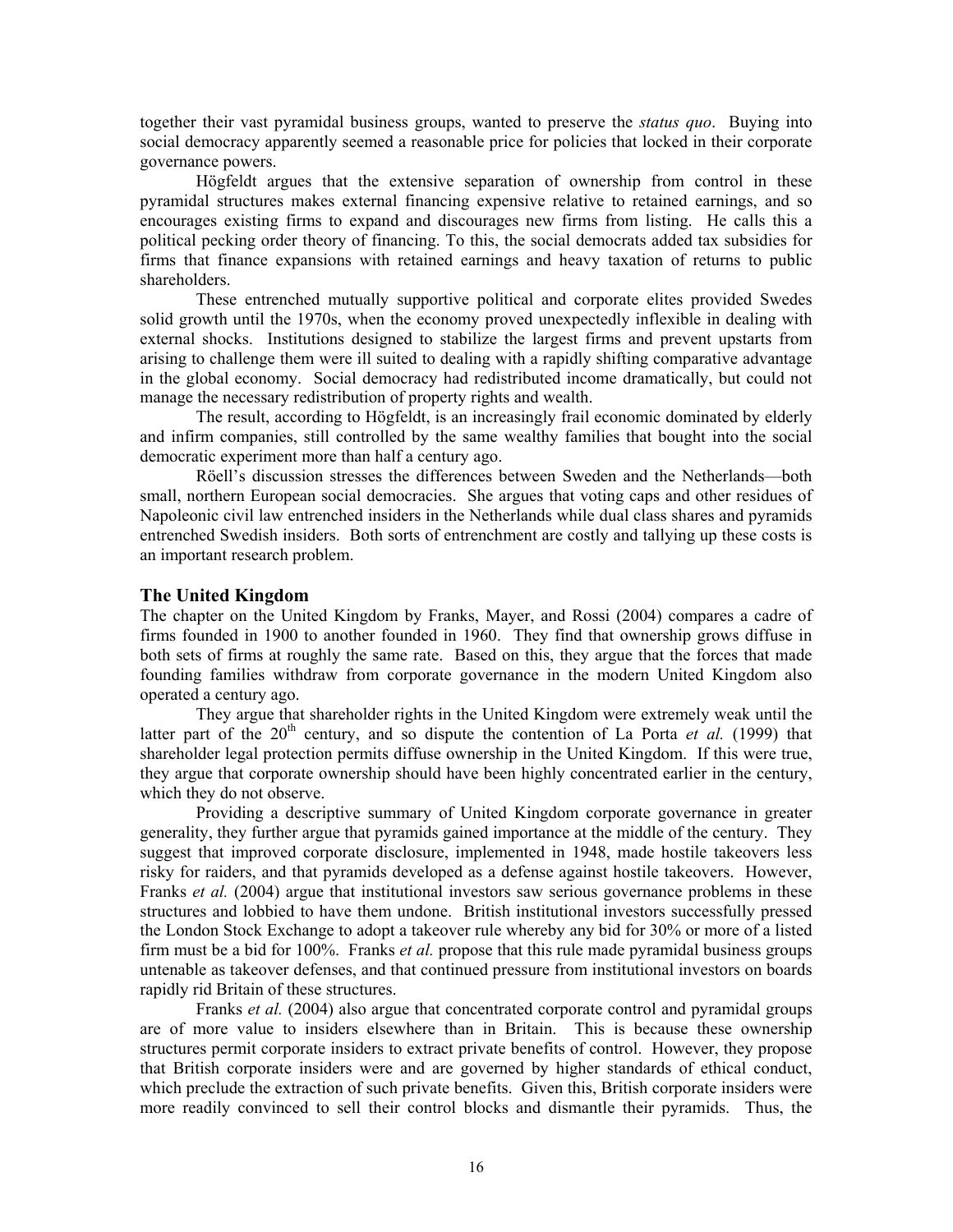current diffuse ownership of British corporations came to prevail early in the  $20<sup>th</sup>$  century and still persists.

 Eichengreen's discussion raises further questions. The Great Depression was a critical juncture in the evolution of corporate governance in many countries, yet it is little discussed. Why were British banks content without the corporate governance powers of their German or Swedish peers? He notes that Sylla and Smith (1995) emphasize the Directors Liability of Act of 1890, which made company directors liable for statements in prospectuses soliciting buyers for company shares, and the Companies Act of 1900, which strengthened the principle of compulsory corporate disclosure, as the explanation for why British financial markets developed so rapidly around the turn of the century. He speculates that shareholder rights might have been stronger in early 20<sup>th</sup> century Britain than Franks *et al.* admit.

## **The United States**

The chapter on the United States by Becht and DeLong (2004) explore how that country came to have the atypically diffuse corporate ownership evident in Figure 1. The great corporations of other countries are usually organized into business groups that are controlled by wealthy, old families or powerful financial intermediaries. Great corporations in the United States are, for the most part, managed by career professionals and freestanding – they do not have listed subsidiaries or parents.

These differences are developments of the  $20<sup>th</sup>$  century, for Moody (1904) describes an America that was more "normal." Powerful banking houses and plutocratic families controlled much of the large corporate sector, wielding their corporate governance power robustly, monitoring, choosing, and replacing managers and setting corporate direction.

 But by the 1930s, all of this had changed. A remarkable democratization of shareholding took place between World War I and the end of World War II. The benefits of diversification depend on the depth of the stock market. High-pressure war-bond sales campaigns in 1917-1918, popular magazines on share-ownership, and popular media coverage of Wall Street celebrities brought middle American wealth into the stock market, vastly deepening it and thus making the sacrifice of diversification for control more attractive than elsewhere.

 The burgeoning Progressive Movement deplored both the concentration of economic power and the way business oligarchs like J.P. Morgan, the Rockefellers, and others ruling vast pyramidal groups "turned conflict-of-interest into a lifestyle." Progressive politicians pilloried the "robber barons" of industry, their heirs, and J.P. Morgan.

 Both to obtain the benefits of diversification and to relieve their pummeling by the progressive press, many wealthy families sold majorities of their firms' shares into the stock markets. Of course, most of these families at first retained control through voting trusts, staggered boards, larger and more complicated pyramidal holding companies with multiple classes of stock, and other entrenchment devices.

 But progressive politicians were on a roll, and pressed antitrust regulators into service. In 1911, they succeeded in breaking up the Standard Oil Trust, a huge group of petroleum and industrial companies formerly controlled by the Rockefeller family. Over the subsequent decades, these emerged as freestanding, widely held, and professionally managed entities. Becht and DeLong (2004) track this process in detail for Standard Oil of New Jersey.

 America's response to the Great Depression then razed much of what *family capitalism* remained. Two great pyramids, the Insull and van Sweringen business groups, collapsed after the 1929 crash. These high profile collapses appear to have linked the Depression with highly concentrated corporate control in the public mind, justifying a barrage of progressive reform. The Glass-Steagall Act of 1933 pared commercial from investment banking. The Public Utility Company Holding Companies Act of 1935 forbade pyramidal control of utility companies. A series of regulatory reforms governing banks, insurance companies, mutual funds, and pension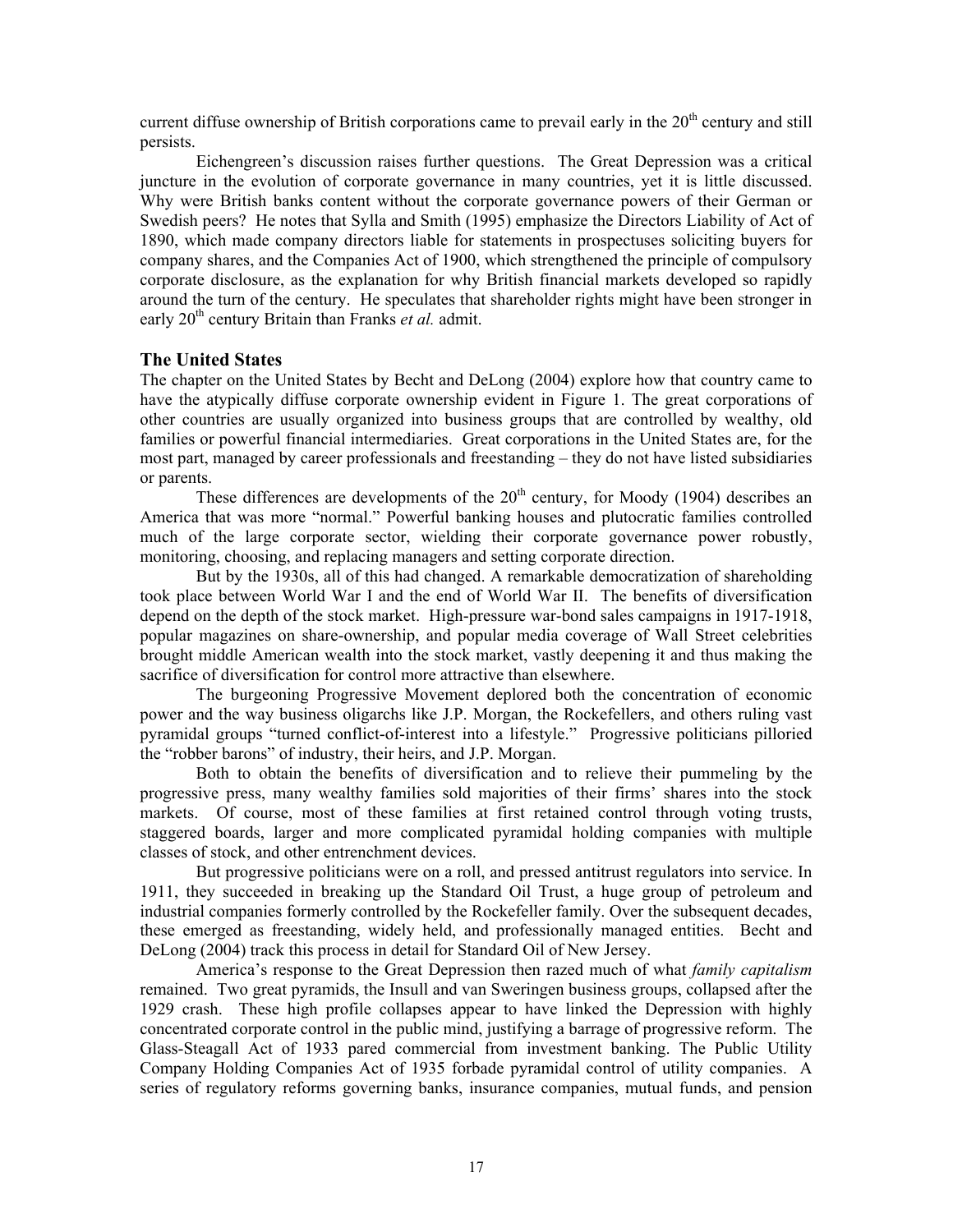funds prevented any of these organizations from accumulating any serious corporate governance influence either.

 The activist US courts intervene further to keep shareholdings dispersed. For example, in 1957 the Supreme Court ordered the DuPont family to sell its equity block in General Motors to prevent DuPont from obtaining "an illegal preference over its competitors in the sale to General Motors of its products..."

 Becht and DeLong (2004) then explore 1937 data on blockholdings in the top listed 200 US firms. Of these, 24 are subsidiaries in pyramids and only 34 have no controlling shareholder. They explore the history of the last, and find that they became widely held when their founding families sold out, either directly or with trust promoters as intermediaries. Some of this might have been market timing – selling stocks for more than their fundamental values during bubbles. Most of it was probably founding families appreciating the value of diversification in a deep stock market. These wealthy families often retained influence on their boards without holding control blocks.

 Stung by progressive era condemnation, they often turned to philanthropy, distancing themselves and their heirs even further from governance issues. Thus, modern Americans associate the names Rockefeller, Harkness, Carnegie, and Guggenheim with performing arts, universities, and museums, not with the great business groups that built those fortunes.

 Activist judges and progressive politicians, aided by fortune, thus effectively entrusted the governance of America's great corporations to professional managers. The Securities and Exchanges Act of 1934 relegated to management control over who can stand for election to boards, and left boards to monitor management. Although the hostile takeovers of the 1980s disrupted this arrangement for some firms, and some United States institutional investors are clearing their throats, this situation has kept most American firms freestanding and professionally run ever since.

 Richard Sylla's discussion contrasts Becht and Delong's arguments with those of Dunlavy (2004), who contends that by 1900 American firms were already exceptional in having one-vote-per-share voting rights, giving large shareholders more say in corporate affairs than small shareholders. In Europe, she argues, shareholder voting rights were more "democratic" in limiting the power of large shareholders, as was the case earlier in the United States. Sylla notes that Alexander Hamilton proponed such limits on large blockholder votes as necessary to prevent a few large players from dominating corporate policies. We are impressed that Hamilton was clearly more concerned about entrenched large blockholders, not professional managers, abusing small shareholders, as are students of corporate governance in most modern countries other than the United Kingdom and United States.

## **4. What Are the Common Factors?**

Each chapter highlights the intricate complexity of the financial history. Yet there are common threads spanning many countries. This section tracks some of the most visible of these threads and ties them to current thinking about the reasons why corporate governance is so different in different countries.

### **Accidents of History**

The clearest lesson, evident in every chapter, is things happen, and constrain what can happen next. The history of corporate governance, like other historical processes, is *path dependent*.

 Had France had not suffered repeated financial collapses at the hands of John Law, the Revolutionary Assembly, and the Crédit Mobilier, shareholder rights in that country might have solidified much earlier and much harder. Murphy argues that the formation of new joint stock companies and other large enterprises essentially ceased in France until 1840, and thereafter only very slowly resumed. Other students of European history make similar points – Frentrop (2002,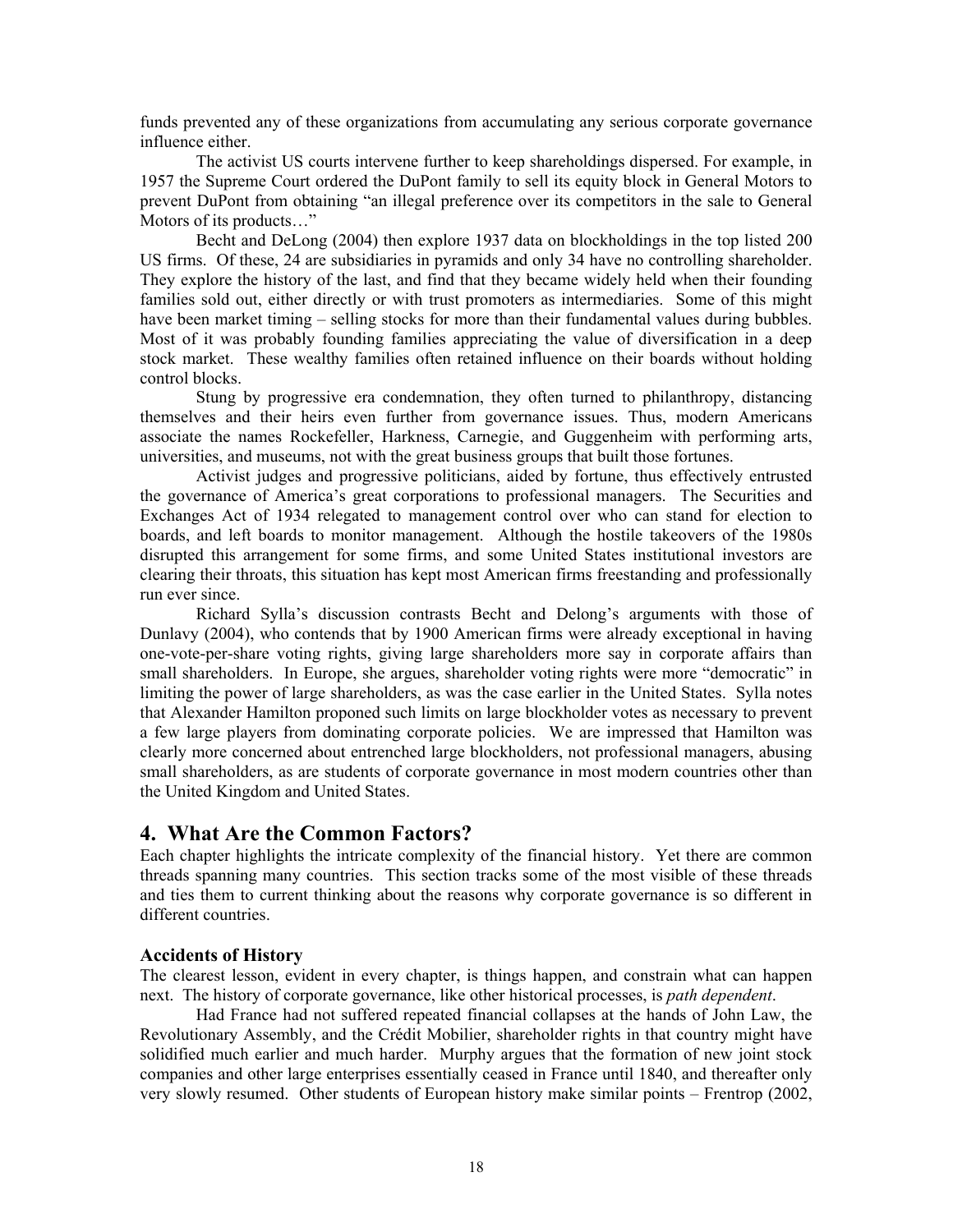2003, p. 137) writes that "Following the experience of 1720, French public opinion developed a violent distaste for anything to do with financial markets." He goes on to argue that "A similar opinion was expressed in the Netherlands." Frentrop argues that the Napoleonic Code, which French armies spread across the continent in the early  $19<sup>th</sup>$  century, carried that distaste, and was far less conducive to large business undertakings than was the previous Dutch legal system. Perhaps accidents of history explain the findings of La Porta *et al.* (1999) that countries with legal systems based on the Napoleonic code have stunted financial systems.

 Yet other countries underwent financial crises and responded entirely differently. Britain's South Sea bubble closely paralleled Law's Mississippi bubble, and its response, the Bubble Act, hampered equity markets for generations afterward. But sound ventures like the British East India Company and the Hudson's Bay Company sustained a financial sector that soon boasted sophisticated merchant banks.<sup>5</sup> Psychologists puzzle over why some people are devastated by emotional traumas that others recover from on their own. Economists, too, understand little about how crises affect institutional development. The histories in this volume show this to be an important fault in our discipline.

 China's stock market, founded in the 1870s, saw the same sorts of manipulation and insider trading that characterized other markets around the world, and collapsed in 1883 – and again in the 1922. Perhaps these misfortunes pushed China off a path to free-market democracy she might otherwise have followed. Chinese capitalism never recovered, shares in Chinese companies grew illiquid, and the faltering free market economy fell to Mao's socialist revolution.

 In 1933, a committee of experts, assembled under the Weimar Republic, completed its deliberations on separating commercial from investment banking. Had it favored this separation, German banks would have relinquished most of their corporate governance influence over nonfinancial firms, and German capitalism would have developed far differently than it did. However, the committee favored the *status quo* – possibly because its chairman, Reichsbank President Hjalmar Horace Greeley Schacht feared setting a berserker like Gottfried Feder loose to reform the system.<sup>6</sup> Feder, a founding member of the National Socialist Party and Hitler's banking advisor, was famous for his 1919 *Manifesto on Breaking the Shackles of Interest* and advocated the nationalisation of all banks and the total abolishment of interest.

 Perhaps China, Germany, Japan, and Italy might have evolved ingrained cultures of shareholder capitalism had they avoided prolonged economic collapses in the 1920s and 1930s – and if fascism and socialism had been less entrancing. Were socialism less in vogue in the mid  $20<sup>th</sup>$  century, perhaps India, the Netherlands, and Sweden might have gone the route of American corporate governance. If Colbert were British, the English-speaking had a few more financial crises, or fascism and socialism had more persuasive English speaking advocates, would America and Britain be dominated by large family controlled business groups?

 But concluding that everything is a concordance of accidents is too simple. However satisfying that view to pure historians of individual countries, economic history is about patterns and regularities amid those accidents. Fortunately, many issues that ought to affect corporate governance are already highlighted in the literature. Even more fortunately, the chapters in this volume present a wealth of detail that helps fill in the gaps. It would be wonderful for economists if we could conclude that one theory is correct and discard the others, but economics is rarely so simple. All of the major theories that purport to explain historical and cross-country differences in corporate control find support, though some require modification in passing.

### **Ideas**

Wars, upheavals, and many other catastrophes affected many countries simultaneously, but triggered different reactions in different countries – perhaps depending on the popularity or

 $<sup>5</sup>$  See Kindelberger (1978).</sup>

<sup>6</sup> See Kleeberg (1987) for details.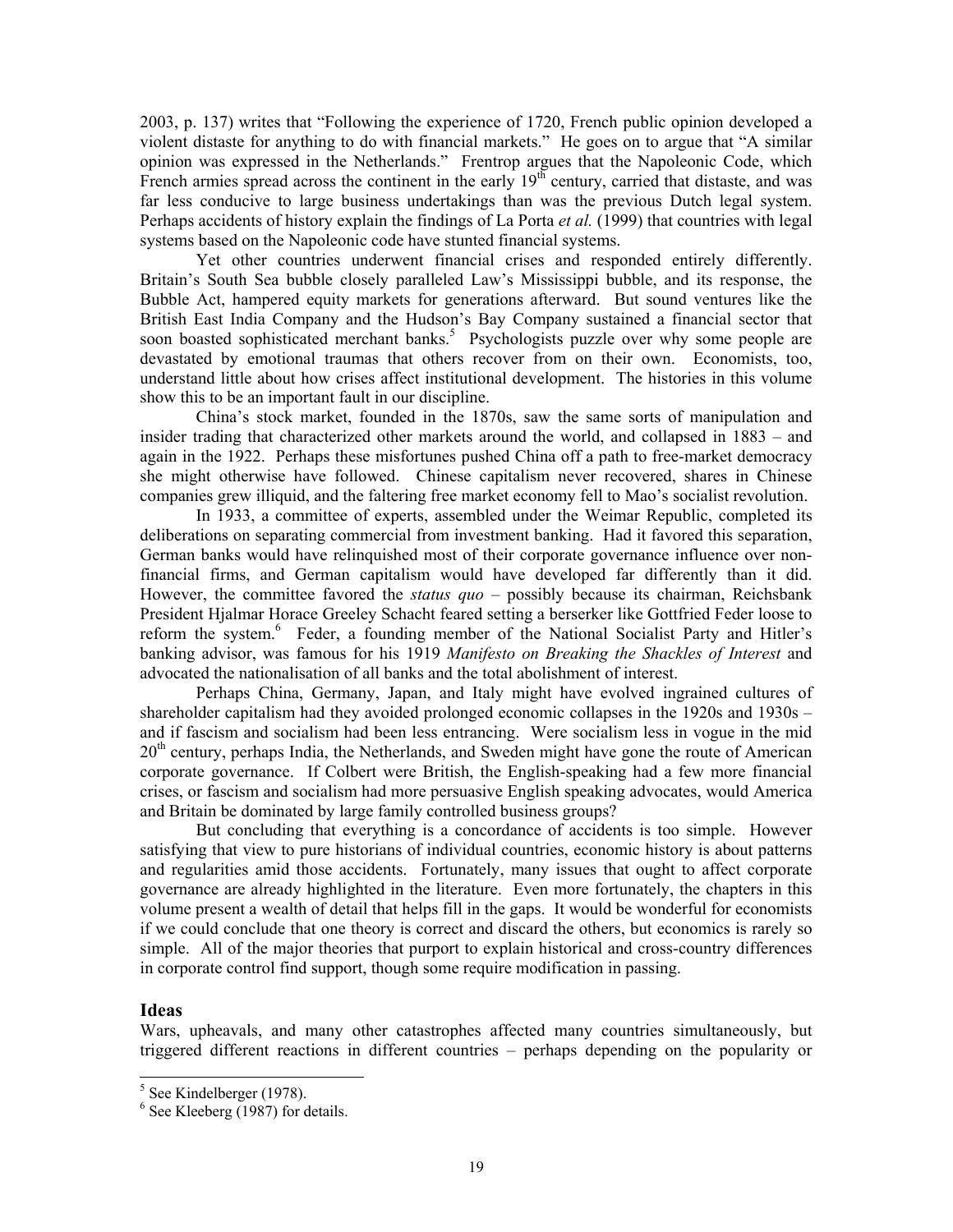unpopularity of certain ideologies at that point in time. Rarely, as after the English Civil War and American Revolution, private property rights coalesced. Perhaps more typically, French economic and political turmoil in the 1720s resurrected traditional Catholic restraints on business. More turmoil at the end of the  $18<sup>th</sup>$  century institutionalized a suspicion of all things financial, and wars exporting the French Revolution spread this to the Netherlands and elsewhere. The chapters in this book collectively suggest the importance, for good and ill, of ideologies at critical moments when economies are ripe for institutional transformations.

 One such critical moment was the Great Depression of the 1930s, when different countries set off in different directions that wrought today's differences in corporate governance. Financial catastrophes in many countries in the 1920s and 1930s, and ideological reactions to them, deeply affected their subsequent evolution of corporate control.

 In the 1930s, the United States was deeply influenced by the progressive ideology of Louis Brandeis, Thorsten Veblen, and others. Roosevelt's New Dealers realigned American institutions to this ideology when the Great Depression undermined popular faith in America's older institutions. Dispersing economic power as widely as possible was a key part of this. Thus, the American government undertook to break up that country's great pyramidal corporate groups by banning large pyramidal groups from controlling public utility companies, applying taxes to intercorporate dividends, and strengthening public shareholders' property rights over their investments.<sup>7</sup> This fortuitous coincidence of ideology and opportunity to act created America's exceptional large corporate sector composed mainly of freestanding widely held firms.

 In Sweden, the same Great Depression had completely different results. The ideology waiting in the wings in Sweden was social democracy. When Swedish voters lost faith in their traditional institutions, social democrats took power and radically concentrated economic power in two ways. First, the State assumed power over the commanding heights of the Swedish economy. Second, widespread corporate bankruptcies left large banks, like that owned by the Wallenberg family, holding control blocks in most large Swedish companies. These banks reorganized these companies into the large pyramidal groups that currently dominate the Swedish economy. Högfeldt (2004) argues that the social democrats and these powerful families developed a symbiotic relationship – the families supported the social democrats, who enacted policies that favored large old firms and hampered upstart firms.

 Mixtures of socialist and nationalist ideologies emerged in Germany, Italy, and Japan during the Great Depression. Ultimately, radical nationalists won in all three, but not without adopting many socialist policies. In the 1920s and 1930s, the major German banks had accumulated huge holdings of their own shares in efforts to stabilize their own stock prices. The National Socialists confiscated these holdings, effectively nationalizing the banks and imposing party control over their proxy voting processes. Multiple voting shares were nullified, except of family firms controlled by Gentiles and voting caps did not apply to banks voting the holdings of individual shareholders by right of proxy. In this way, the Reich *de facto* nationalized the greater part of the German economy while leaving the formalities of private ownership in place.<sup>8</sup> The fascist government of Italy nationalized the banks, which had seized control blocks in many large bankrupt companies. Italy's postwar governments retained many aspects of Mussolini's economic system, including large pyramidal groups of listed companies with state holding companies at their apexes. Japan's military government likewise placed military representatives on all boards to ensure that large firms were managed patriotically, and not for mere profit.

 In Canada, socialists and progressives trumpeted opposing visions of reform in the 1930s, letting old line parties hold the center and retain power. This preserved its prewar system of pyramidal groups. The corporate governance of large Canadian firms changed only gradually

 $\frac{7}{7}$  See Morck (2004).

<sup>8</sup> See Kleeberg (1987, p. 83).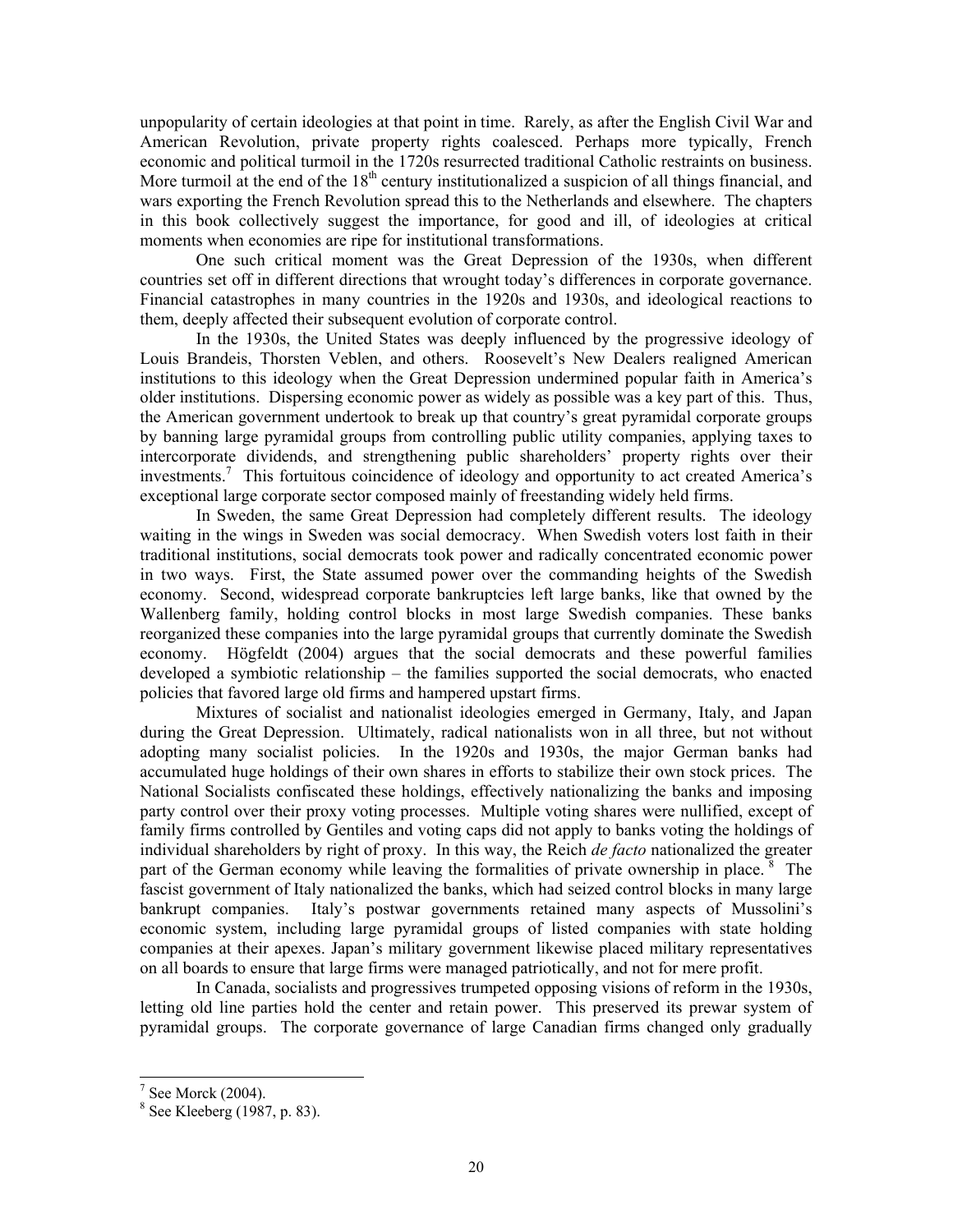over the subsequent decades. Britain, France, and the Netherlands also seem to have preserved their pre-Depression systems of corporate governance.

 Another example arises in connection with India and other post-colonial economies. Das (2002) and others argue that intellectual fashions at the London School of Economics adversely affected India's economic policies, including corporate governance. Similar effects elsewhere in the third world seem highly plausible.

#### **Families**

A purpose of this book was to provide a richer rendering of corporate governance systems throughout the world. The geographic and chronological scope of the project allows us to make observations as well as raise important questions regarding how enterprise is organized in different parts of the world. Importantly, the book speaks to the neglect of family enterprise relative to their role in capitalist economies. Family capitalism contributes to the wealth and or poverty of a nation, with appreciation to Adam Smith and David Landes.

 A theme throughout this volume is the importance of large family business groups in most developed economies. This confirms La Porta *et al. (*1999) and Burkart *et al*. (2003), who conclude (p. 2167) that most large businesses throughout the world "are controlled by their founders, or by the founder's families and heirs." Moreover, there is no evidence of a uniform natural transition from family capitalism to managerial capitalism. Franks *et al.* (2004) describe such a transition in the United Kingdom, and De Jong and Röell (2004) describe a form of managerial capitalism that is perhaps native to the Netherlands. Becht and Delong (2004) describe the transition from family to managerial capitalism in the United States as a convolution of accidents and America's unique progressive ideology. Fohlin (2004) shows that, although Germany developed a variant of managerial capitalism because of banking laws left in place by the national Socialists, large family firms and groups remain very important there. Japan's variant of managerialism was a forced postwar transplant of American institutions. In Canada, managerial capitalism displaced family groups through the first part of the century, and then retreated before a resurgence of family groups. Elsewhere, family business groups were seldom challenged except by state-owned enterprises. Professional managers, where they exist at all, are merely hired help employed by enormously wealthy families.

 The studies in this volume provide abundant evidence of family control encompassing both best and worst practice. How large family groups perform, and how they affect their economies, seems highly context dependent. Burkart *et al.* (2003) stress the legal protection of public shareholders, arguing that heirs relinquish control to better qualified professional managers and diversify their wealth across many firms only if they trust the corporate governance of those firms, and conclude (p. 2193) that "The separation of ownership and management is thus an indication of a superior corporate governance environment. The lack of such separation, and the prevalence of family firms, is evidence of financial underdevelopment."

 But La Porta *et al.* (1997, 1998) show that many highly developed economies provide few rights to public shareholders. This might occur naturally if family control offers many advantages. For example, close family bonds might enable a degree of cooperation that is more difficult to sustain among non-kin. Entrusting control over different firms to blood kin might facilitate the transfer of knowledge, roles and routines from firm to firm as well as from generation to generation. In other words large family business groups may represent effective ways of organizing enterprise that survive the rigors of economic selection. Khanna and Palepu (2004) stress this naturally cooperative behavior as the glue that holds family groups together; and attribute the hard-earned reputations of certain families for their relative success.

 But they also show that family business groups rise and fall in India; and other chapters identify analogous change elsewhere. Schumpeter (1951) makes a similar observation about European family enterprises. He posits several factors that alter the relative positions of wealthy families within a ruling class, the breeching of class barriers – upward or downward, and the rise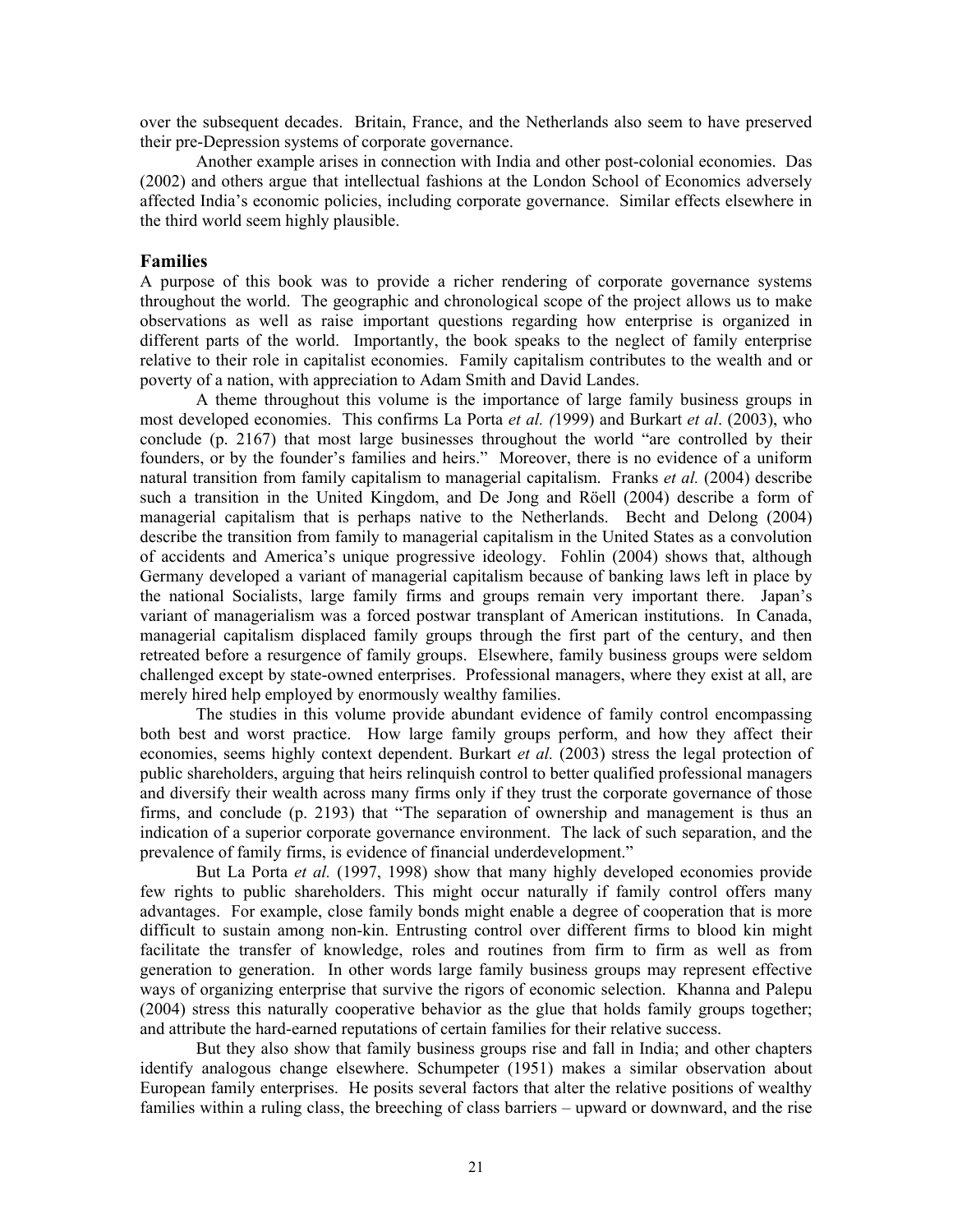and fall of whole classes. These are: chance; shrewd management of the families' position, especially via advantageous arranged marriages; differences in the usefulness of families to their feudal superiors; and different entrepreneurial ability in successive generations of the family. He argues for a sort of automatism  $-$  a family that simply reinvests a proportion of its profits in its business is bound to go under sooner or later. Bad luck strikes, competition emerges, politics shift, and most importantly, entrepreneurs die. Schumpeter (1951, p. 122) stresses that rare entrepreneurial ability is the foundation of most great family fortunes, but is an individual trait and does "not coincide with the logical necessity that obtains in the case of family enterprises." This, he continues, means "The complete displacement of powerful family positions as typical phenomenon, not merely the shifting of positions between families." The entry and exit of families is thus "individually effected" (p. 123), so that classes survive, but families come and go." He concludes (p. 130) that "The persistence of class position is an illusion, created by the slowness of change and the stability of class character as such and of its social fluid."

 Ultimately Shumpeter's (1912) notion of creative destruction is an underlying principle of capitalism. But innovation and entrepreneurship need to be nurtured. Oligarchic family elites can use their considerable wealth and connections to maintain their power and control at the expense of economic development. Haber (1999), Morck *et al.* (2004a), Olson (1963, 1982), Rajan and Zingales (2003), Thurow (1989) and others call such entrenched elites *oligarchies*. Thurow (1989, p. 405) for example, distinguishes *establishments* from *oligarchies*. Both are well-educated, wealthy, powerful, intermarried elites who "run their countries… [But] the central goal of an establishment is to insure that the system works so that the country will in the long run be successful. An establishment is self-confident that if the system works and if their country does well, they will personally do well… In contrast an oligarchy is a group of insecure individuals who amass funds in secret Swiss bank accounts. Because they think that they must always look out for their own immediate self-interest, they aren't interested in taking time and effort to improve their country's long-run prospects." The studies in this volume provide ample evidence of powerful family business groups behaving as establishments, oligarchies, or first one and then the other.

#### **Business Groups**

Conceptualizing economic activity in terms of business groups, as opposed to freestanding firms, is an incompletely understood area – perhaps because groups are rarest in the United States and United Kingdom, where business research is most active. A literature on business groups is coalescing, but is probably decades behind that for other issues of similar importance.<sup>9</sup> The literature is probably most developed in connection with Japan, where area studies scholars have long appreciated business groups<sup>3</sup> importance.<sup>10</sup> However, Japanese business groups, as Morck and Nakamura (2004) show, have a history starkly different from groups elsewhere. Most importantly, large horizontal Japanese *keiretsu* are controlled by managers, not wealthy families.

 Humans' tendency to organize activities along patterns of kinship may be biologically innate, as Axelrod and Hamilton (1981) suggest. But this organizing propensity continues long after the biological necessity is removed, and often extends to economic activity. Family and kinship groupings are likely the oldest and most pervasive forms of group behavior. From an economic perspective, Khanna and Palepu (2000) conceptualize family business groups "as a mechanism through which intragroup transaction costs are lowered, by encouraging information

 9 See Bae *et al.* (2002), Bebchuk *et al*. (2000), Barca and Becht (2001), Bertrand *et al.* (2002), Claessens *et al.* (2000, 2002), Daniels *et al.* (1995), Faccio and Lang (2003), Faccio *et al.* (2001), Faccio (2002), Ghemawat and Khanna (1998), Khanna (2000), Granovetter (in press), Khanna and Palepu (2000), Morck et al. (2000, 2004), and others.

<sup>&</sup>lt;sup>10</sup> See e.g. Aoki (1984), Hoshi et al. (1991), and especially Nakatani (1984).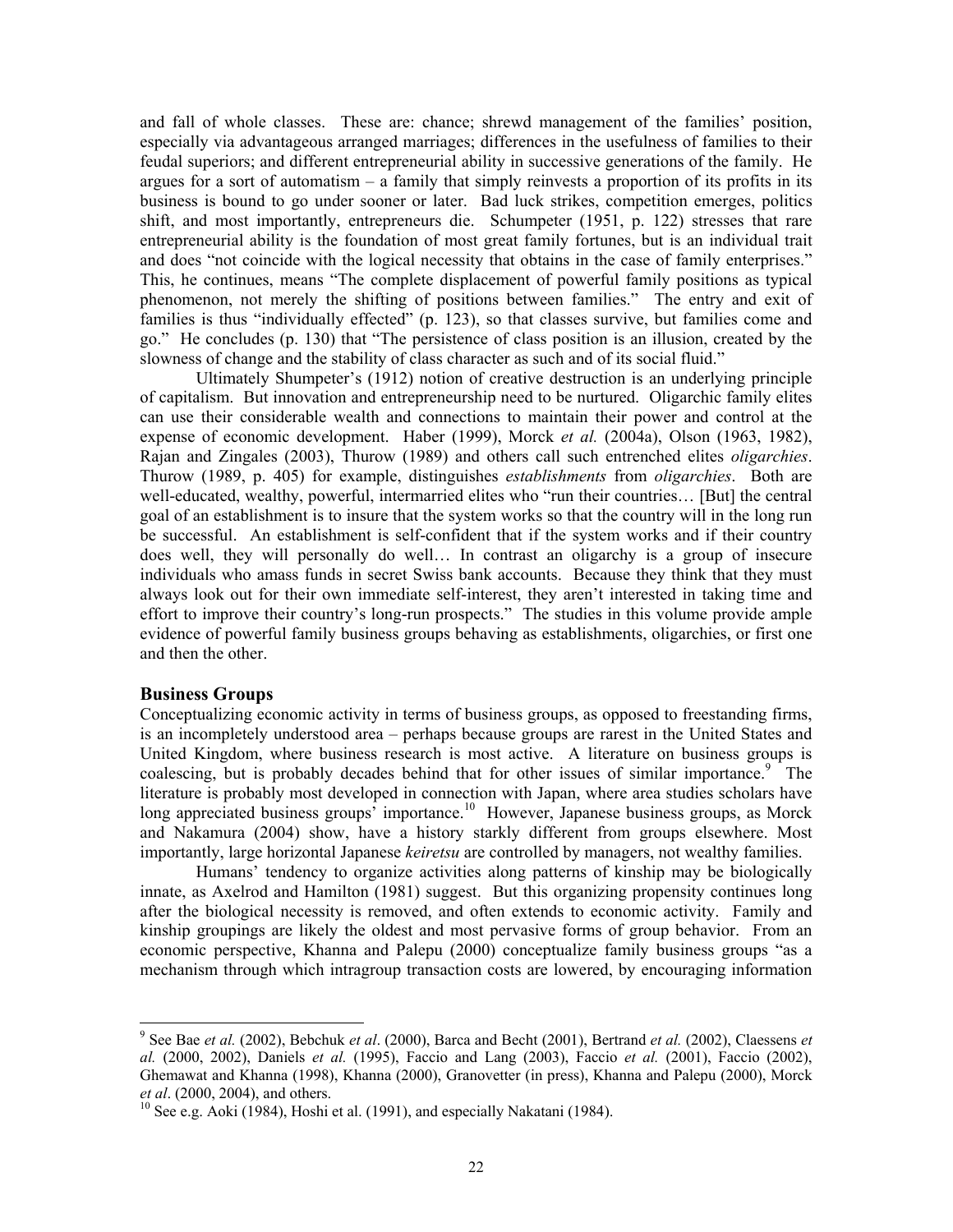dissemination among group firms, reducing the possibility of contractual disputes, and providing a low-cost mechanism for dispute resolution" (p.271).

Economic welfare, in theory, is greatly enhanced if trade extends beyond kinship groups, and even encompasses anonymous transactions. Firms that raise capital from public shareholders at low cost can expand more rapidly than those constrained by family wealth. Family controlled pyramidal groups arose everywhere as devices to tap public equity financing on a huge scale, but retain family control over all key decisions.

Groups that do not fit this pattern, such as modern Japanese *keiretsu*, German bank groups, and groups with widely held or state-owned enterprises at their apexes, are exceptions, but important ones. In every case, they too are structured to preserve public equity financing while locking in control by insiders – professional managers, bankers, or bureaucrats, rather than wealthy families. The broader theme of concentrated control seems to encompass all business groups everywhere.

Why might such concentrated control develop and persist? Why does it most often rest with a handful of wealthy families? At this point we can only speculate.

There is safety in numbers, and as Aristotle wrote in *The Ethics* "Men journey together with a view to particular advantage." Sociologists have long recognized that "involvement and participation in groups can have positive consequences for the individual and the community" (Portes, 1998, p. 2). Granovetter (in press) speculates that American-style freestanding widely held firms did not last in postwar Japan because the "Planners had dramatically underestimated the extent to which the dense web of ties connecting firms within these groups, and the resulting sense of group identity and patterns of customary cooperation, could persist and regenerate even without direction from family owners." Perhaps, but group identity and cooperation need not require intercorporate equity holdings, which Morck and Nakamura (2004) argue were established as takeover defenses in the 1950s and 1960s. In their view, Japanese groups were raised from the dead to protect the positions of top corporate managers.

Khanna and Palepu (1997, p. 41) note that the "diversified business group remains the dominant form of enterprise throughout most emerging markets." They caution economic planners and executives in those countries against imitating western style freestanding industrially focused firms. They argue that ties of the sort Granovetter (2004) proposes substitute for markets and institutions that permit anonymous or arm's length transactions in developed countries. Khanna and Palepu (p. 41) argue that if "…a country's product, capital, and labor markets; its regulatory system; and its mechanisms for enforcing contracts" are not trusted, business groups substitute for them. Trust between family members running various group firms substitutes for trust in business contracts, financial markets, or labor market signals.

## **Trust**

l

Cooperative behavior with blood kin may well be genetically programmed, making families the default junctures of high trust behavior for the individuals within them. But wider networks of high trust behavior appear to be important to the creation of an effective system of governance for large organizations and of reliable institutions in general.<sup>11</sup> Mayer, Davis and Schoorman (1995, p.712) define trust as "the willingness of a party to be vulnerable to the actions of another party based on the expectation that the other will perform a particular action important to the trustor, irrespective of the ability to monitor or control that other party." Arrow (1974, p.23) explains the advantages it bestows thus, "Trust is an important lubricant of a social system. It is extremely efficient; it saves people a lot of trouble to have a fair degree of reliance on other people's word". Trust can lower transaction costs and permit effective coordination and control. Macaulay (1963,

<sup>&</sup>lt;sup>11</sup> Regarding trust in large organizations, see Bradach and Eccles (1989); Coase (1937); La Porta et al. (1997a), Powell (1990); Sahlman (1990), Steier (1998), Stinchcombe (1965), Williamson (1975; 1985). Regarding institutions broadly interpreted, see Coleman (1988), Putman (1993), and Fukuyama (1995).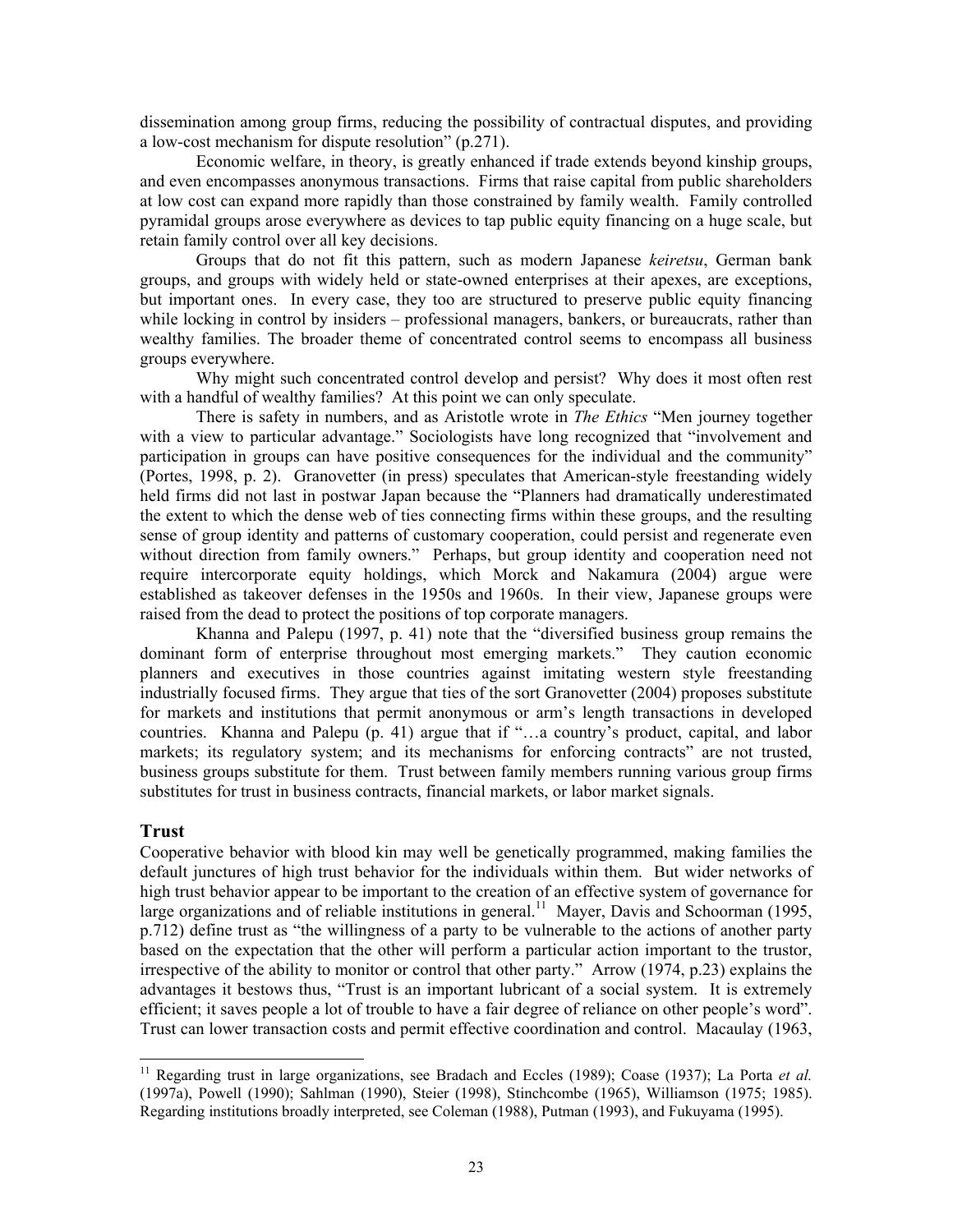p. 55) makes a strong case that the governance of business transactions has an important dimension that goes beyond formal agreements and contracts. He argues (p. 58) that formal legal contracts cover a very small portion of all business conducted, and that business people largely prefer to rely on mechanisms such as "a man's word", a "handshake" or "common honesty and decency."

 For Fukuyama (1995) a high level of societal trust improves the performance for all the society's institutions. The absence of trust, or more seriously, distrust, makes coordination and control problematic. In certain situations, such as the grafting of Western capitalism onto a developing economy with low general levels of trust for non-kin, a "mismatch" of trust occurs where people take advantage of the erroneous expectations of others. This is a key theme in the chapter by Goetzmann and Köll (2004), in which Western institutions built on certain assumptions of trust failed abjectly in pre-Revolutionary China when adjoined to its ancient entrenched bureaucracy.

 Although readily destroyed, trust in a society's institutions is not easily built up. Putnam (1993) describes how economically important networks of trust in Northern Italy were built through centuries of successful association. The chapter on Canada by Morck *et al.* (2004) describes that country's evolution from a low-trust society in which families were virtually the only instruments of trust reliable enough to finance business ventures. Murphy's (2004) chapter on France describes the destruction of popular trust in the institutions of arm's-length finance.

 Certain organizational arrangements can substitute to some extent for low trust outside families, and even increase ambient levels of trust, albeit slowly. Khanna and Palepu's chapter on India (2004) describes the importance of ethnic minorities in India's early large businesses. The relatively small size of these communities in large markets permitted both relationships of trust between key decision makers and certain economies of scale. In India and other countries, small elites developed within which huge deals could be consummated largely on the basis of trust.

 This view of business groups is underscored by the business histories of many of the countries surveyed in this volume. The earliest origins of Japan's family business groups, or *zaibatsu*, were to circumvent low trust problems. For example, the Mitsui family expanded into commodity trading because their silk business depended on barter deals. They later moved into banking to move Japan beyond barter deals into a real financial system.

 It also helps explain the structures of business groups. The relational approach to strategy and economics propounded by Dyer and Singh (1998), Landes (1998), and Portes (1998) suggests that economic success depends on effective network relationships. Burt (1992b, p.11) thus argues that "Something about the structure of the player's network and the location of a player's contacts in the social structure of the arena provides a competitive advantage…." In this light, business groups should be structured around critical transactions where trust is important. Effective networks contain enough members to accomplish the task, but not so many as to be unmanageable nor unnecessary or redundant.

Burt (1992a) models effective network ties as links to clusters of resources. The number of ties matters less than the clusters of resources accessed. A bigger network is only more effective if it connects to additional pertinent clusters of resources. An effective network thus contains "structural holes" (Burt, 1992a, p.65), clusters of people who do not overlap. There are advantages (Burt, 1997, p.343) to "having a contact network rich in structural holes." Efficient growth encompasses relevant clusters but avoids redundant relationships by economizing on ties. Thus, very early Canadian groups began with timber businesses, expanded into ship building, then shipping, and then insurance.

 Business-government relations are also critical links for business groups in many countries. Högfeldt's (2004) chapter on Sweden essentially argues that socialist politicians viewed family controlled business groups as effective links to the whole of the private sector. By abetting dynastic family control over wide circles of firms, these politicians established a system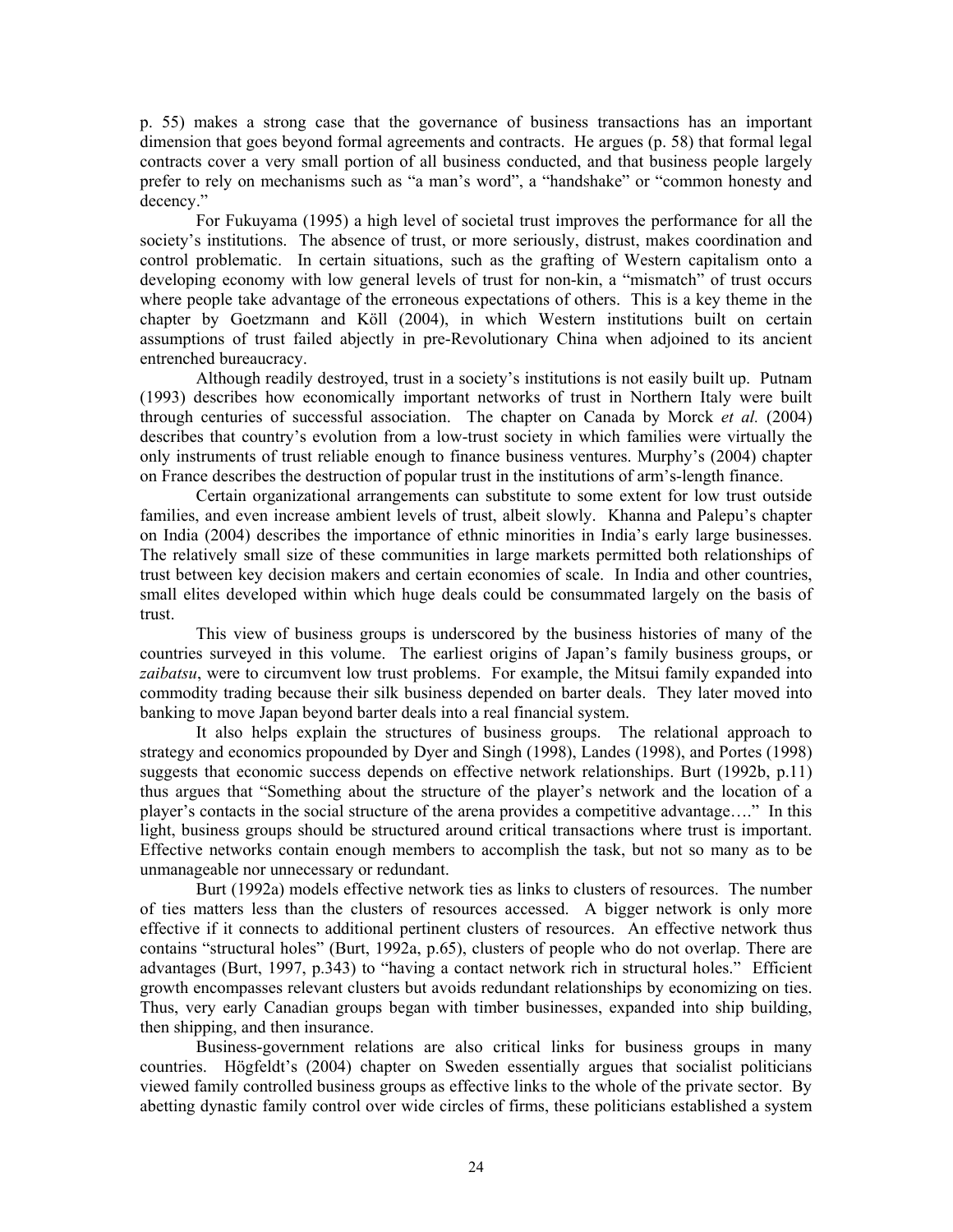where they could negotiate with the greater part of the large corporate sector over a small table. He adds this may have stymied the development of arms-length institutions in Sweden. This logic of business groups as second best solutions impeding movement towards first best solutions is echoed in several other chapters.

 Franks *et al.* (2004) argue that fear of losing one's reputation spread trustworthy behavior widely across British corporate governance by the early  $20<sup>th</sup>$  century. But in the rest of this volume, legal or regulatory sanction as reprisal for unacceptable grasping seems necessary to elevate ambient levels of trust, though exactly which sanctions mattered historically in which countries remains unclear.<sup>12</sup> In the United States especially, Becht and Delong  $(2004)$  see popular disquiet with concentrated economic power as perhaps more important than economic inefficiency in advancing tax, securities law, and other regulations that ultimately destabilized large business groups.<sup>13</sup> And Sylla and Smith (1995) argue that law played a greater role in Britain than Franks *et al.* allow.

#### **Law**

In a fundamental paper, La Porta *et al*. (1997) argue that stock market development should be positively correlated with shareholder legal protection. Shleifer and Wolfenzon (2002) formalize this argument with a model in which controlling shareholders sell out to diversify if their rights as portfolio investors are legally protected. Otherwise, they remain undiversified blockholders in the companies they manage and consume what private benefits they can extract from their public shareholders. La Porta *et al*. (1997) measure shareholder rights by focusing on six specific legal rights shareholders have in the United States, and counting how many of them shareholders have in other countries.<sup>14</sup> They find that in the 1990s countries with stronger shareholder protection were characterized by larger stock markets and more diffusely held large corporations, and that these countries tend to have legal systems derived from British Common Law. The Common Law countries in Figure 1 are Australia, Canada, Hong Kong, Ireland, New Zealand, Singapore, the United Kingdom, and the United States; and clearly do have more widely held large firms that the other countries, all of which employ civil codes of one form or another. La Porta *et al.* (1997, 1999) conclude that diffuse ownership and shareholder capitalism require solid legal protection of public shareholders' property rights in their investments.

 Several of the chapters in this volume beg to differ. Murphy (2004) remarks that "In a post Enron, Tyco, WorldCom world, French jurists and financiers might be permitted a wry smile at the implication that the common law system is linked to a strong system of corporate control." Fohlin (2004) argues that her chapter "casts doubt on the notion that civil law traditions *per se*  consistently undermine market functioning" because German stock markets ebbed and rose at various points, while its legal system changed little. She also fails to find any temporal correlation between changes in shareholder protection and ownership diffusion. Franks *et al.* (2004) argue that British shareholders had none of the legal rights La Porta *et al.* (1997) enumerate until 1948, and only attained their current level of protection in the final third of the 20<sup>th</sup> century.<sup>15</sup> Yet they find that the ownership of new British firms dispersed as quickly early in the 20<sup>th</sup> century and in its latter decades. Canadian shareholders had few of these same rights

<sup>&</sup>lt;sup>12</sup> See La Porta *et al.* (2003). <sup>13</sup> See Morck (2004) for detail on these regulatory attacks.

<sup>&</sup>lt;sup>14</sup> This index adds one point if the country lets shareholders mail in proxy votes; does not require shares to be deposited prior to a General Shareholders' Meeting; allows cumulative voting or proportional representation of minorities in the board; provides an oppressed minority remedy; lets an owner of ten percent or less of the share capital call an Extraordinary Shareholders' Meeting; lets shareholders' preemptive rights be voided only by a shareholders' vote.

<sup>&</sup>lt;sup>15</sup> Cheffins (2001) also argues that British legal developments weaken the thesis of La Porta *et al.* (1997, 1998), though Sylla and Smith (1995) argue that late  $19<sup>th</sup>$  century developments in British law actually did strengthen shareholder rights considerably.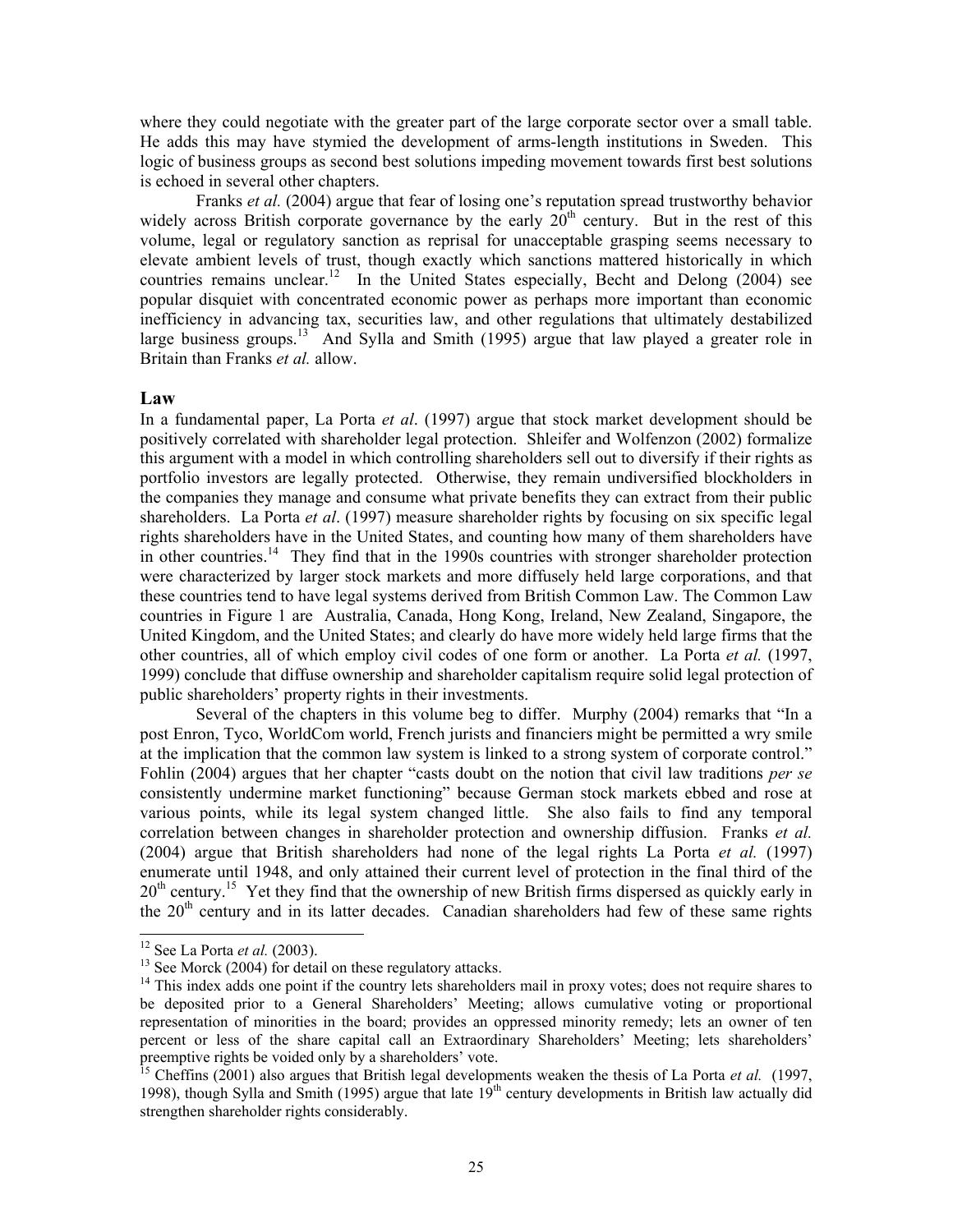until the 1960s, but Morck *et al.* (2004) find that Canadian corporate ownership grew widely dispersed by the middle of the  $20<sup>th</sup>$  century, and that family controlled pyramidal groups staged a roaring comeback at the century's end and under unprecedentedly strong shareholder rights laws. France, Germany, Italy, Japan, the Netherlands, and Sweden all had economically very important stock markets off and on through their history – especially at the beginning of the  $20<sup>th</sup>$  century, as noted by Rajan and Zingales (2003). Becht and DeLong (2004) argue that US shareholders remain vulnerable to many forms of expropriation by corporate insiders despite their statutory legal rights, and Aganin and Volpin (2004) argue that shareholder rights in Italy are a dead letter because of general judicial system inefficiency.

 Three general criticisms of La Porta *et al.* (1997, 1999) emerge. First, the timing of improved shareholder rights does not match the timing of ownership dispersion in several countries. Second, the correlation between large stock markets and shareholder rights is highly specific to the late  $20<sup>th</sup>$  century. Third, the La Porta *et al.* shareholder rights index is an incomplete proxy for actual shareholder legal protection. The thesis that statutory shareholder rights cause stock market development and ownership diffusion is hard to square with these findings. However, the thesis that a country's legal system, or some other factor highly correlated with this, *predisposes* it to a certain form of capitalism, which is really the fundamental point La Porta *et al.* (1997, 1999) advance, is harder to challenge. Indeed, the chapters of this book provide fairly solid evidence in its favor.

 Murphy (2004) does not argue that the French legal code is unimportant, but rather that French public investors grew skeptical of stock markets because of repeated financial crises. Yet the response of French politicians and jurists to each crisis was not to strengthen investor rights. Rather, the response to the Mississippi Company bubble was to reassert Roman Catholic prohibitions on interest and to all but shut down the financial system. Neither the revolutionary government's assignats nor the Credit Mobilier fiasco heralded stronger investor rights. Likewise, the responses of the Dutch, Italian, Japanese, and Swedish governments to the financial crises of the 1920s and 1930s were to substitute various mechanisms of state-controlled capital allocation for their stock markets. In contrast, a not dissimilar succession of financial manias, panics, and crises in Britain, Canada, and the United States ultimately strengthened shareholder rights. Clearly something in their legal systems changed. Why did financial crises trigger fuller disclosure, better regulation, and stronger investor rights in Common law countries, but a disconnection of the stock market from the economy in countries with Civil Law traditions?

 Aganin and Volpin (2004) shed light on what happened in Italy. After the Crash of 1907, Fiat's shareholders sued the Agnelli family for accounting irregularities and stock price manipulation. The Agnellis were cleared of all wrongdoing, but investor confidence in the stock market was deeply shaken, and Italy remained in a prolonged financial crisis through 1914. Aganin and Volpin (2004) argue that "There was a general market perception that universal banks and corporate insiders like the Agnellia used the investment boom early in the century to pump and dump their shares."

 Morck and Nakamura (2004) describe how the American occupation force redesigned the ownership structures of Japan's major corporations in the late 1940s to make them widely held. Yet, Japanese managers, fearful of hostile takeovers, placed blocks of stock with each others' firms to defend against raiders, forming the current *keiretsu* groups. Recent work in the United States and other countries shows that barriers to takeovers are not in the best interests of shareholders. Yet the Japanese managers acted anyway, for Japanese shareholders had no legal rights to object.

 One interpretation of the findings in this volume is that both Civil Law and Common Law countries create large financial markets, but that Common Law countries are better able to *sustain* them over the longer run. Perhaps, from time to time, a new generation in a civil law country discards the advice of their grandparents and invests heavily in stocks. Once it becomes clear that their rights are ill protected, the values of their portfolios collapse and the next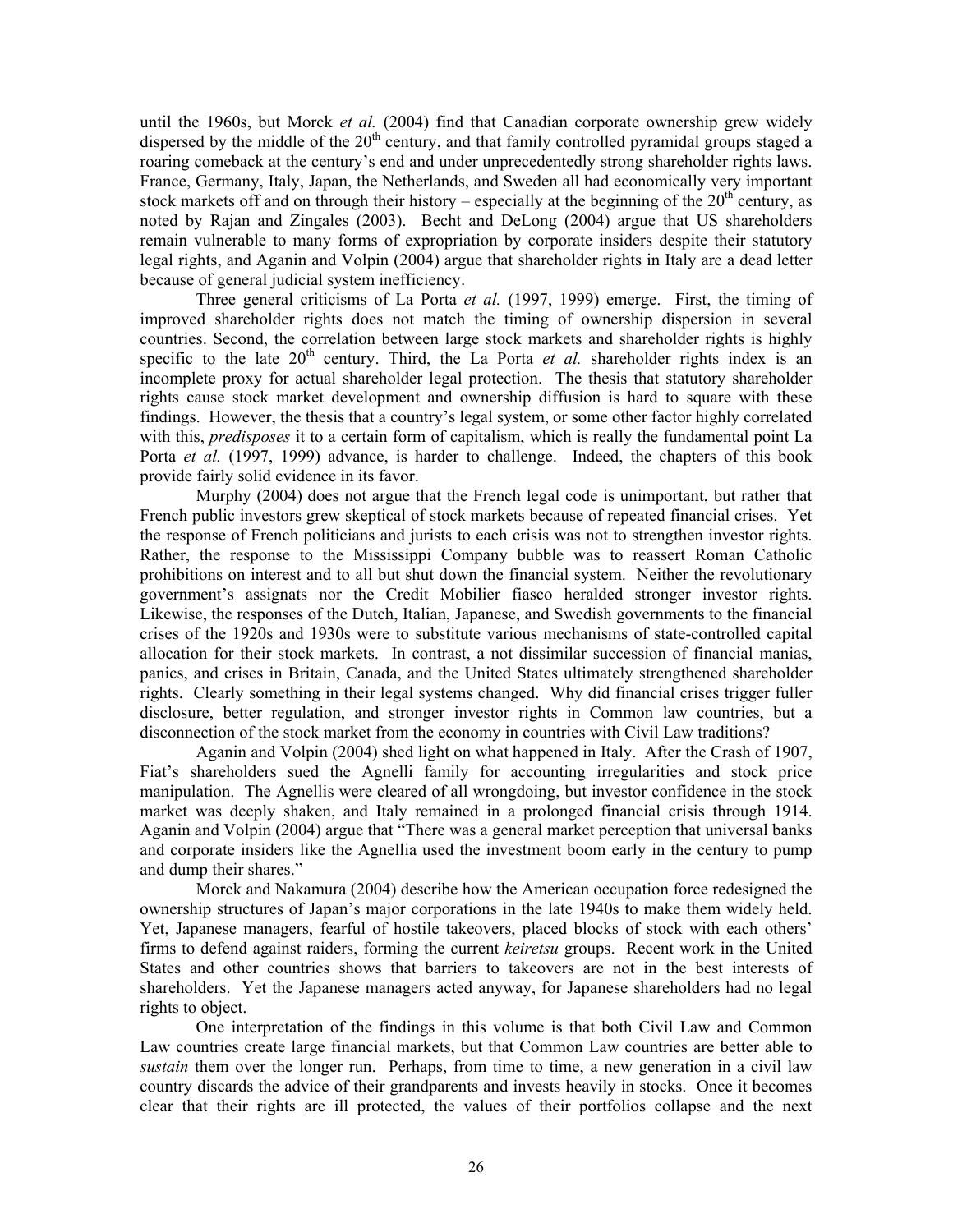generation or two shuns the market again until collective memory fades and a new generation of marks is born.

 But what is it about common law systems that sustains large stock markets and makes sustained diffuse ownership possible? If La Porta *et al.*'s (1997) shareholder rights are recent statutory innovations in most Common Law countries, why are investors in those countries generally more accepting of stocks? One possibility is deeper characteristics distinguishing Common Law from Civil Law.

One such difference emerged in the early  $17<sup>th</sup>$  century, when France was exhausted by its Wars of Religion (1562–98) and England was devastated by its Civil War (1625-49). Cardinal Richelieu sought to reunite France by centralizing power in the hands of an absolute monarchy. Bloodied by years of chaos, the French people accepted this as a sort of salvation. The arbitrary Revolutionary Tribunals of the late  $18<sup>th</sup>$  century left the public mistrustful of judicial discretion, and probably made the French people, and Napoleon in particular, receptive to the rigid codification of the law, and the subjugation of judges to the executive branch of government. Thus, Napoleon replaced France's pre-revolutionary civil code with a new, expanded Napoleonic Code and his armies exported this across the European continent. Meanwhile, England had developed a tradition of an independent judiciary – the Courts of Common Law – as alternatives to the Royal courts – the Exchequer and the Court of Star Chamber. This was a reflection of a broader struggle for power between the monarch and Parliament that came to a head with Cromwell's Commonwealth (1649-60). Parliament won both the English Civil War and the battle for the courts that followed. English courts became independent of the executive branch and subject only to Parliament.<sup>16</sup>

This gave English and French jurisprudence very different flavors.<sup>17</sup> To vastly oversimplify, the French courts existed to implement the will of the king; while the English courts existed to protect free Englishmen from abuse by their king. Over time, *government* came to be substituted for *king*, but the difference persists. Common law systems protect the weak from the strong; civil law systems enforce the edict of the State. This distinction disposes courts in common law countries to protect public shareholders, even in the absence of explicit statutes.

 A second underlying difference is that civil codes provide detailed instructions to judges that try to anticipate all possible cases and specify decisions for each. The judge looks to the letter of the law anew in each case. Merryman (1966, p. 586) describes the resulting dominance of doctrine, and how judicial decisions read "more like excerpts from treatises or commentaries on the codes than the reasoning of a court in deciding a concrete case." Under common law, judges base rulings upon general principles and previous cases, as well as legislation. This, with the relative independence of the judiciary from political interference, renders *all* common law courts, to some extent, activist courts. Decisions are less responsive to the minutia of a legal code and more to the perceived viewpoint of a *reasonable man*, a *prudent man*, or the like. Corporate insiders who pilfer from public shareholders in a common law jurisdiction, even if they fastidiously avoid breaching all written statutes, can never be entirely certain the courts will not find a precedent or general principle to convict them anyway. This uncertainty might contribute to better general treatment of public investors in common law countries, even before those countries enacted the specific statutory rights La Porta *et al.* (1997) enumerate.

 A third difference, which flows from the first two, is the quality of judicial decisions. Both common law and civil code systems can be of high quality, but both also have weak points.<sup>18</sup> Three particular vulnerabilities to which civil law systems are prone are of special

 $16$  See also Hayek (1960) and Glaezer and Shleifer (2002).

<sup>&</sup>lt;sup>17</sup> See Watson (1981), Pistor *et al.* (1999), Glaezer and Shleifer (2002), and others.<br><sup>18</sup> Berkowitz and Clay (2004) find that US states with Civil Law colonial legal systems (Florida, Louisiana, and southwestern states taken from Mexico) have more constitutional instability than purely Common Law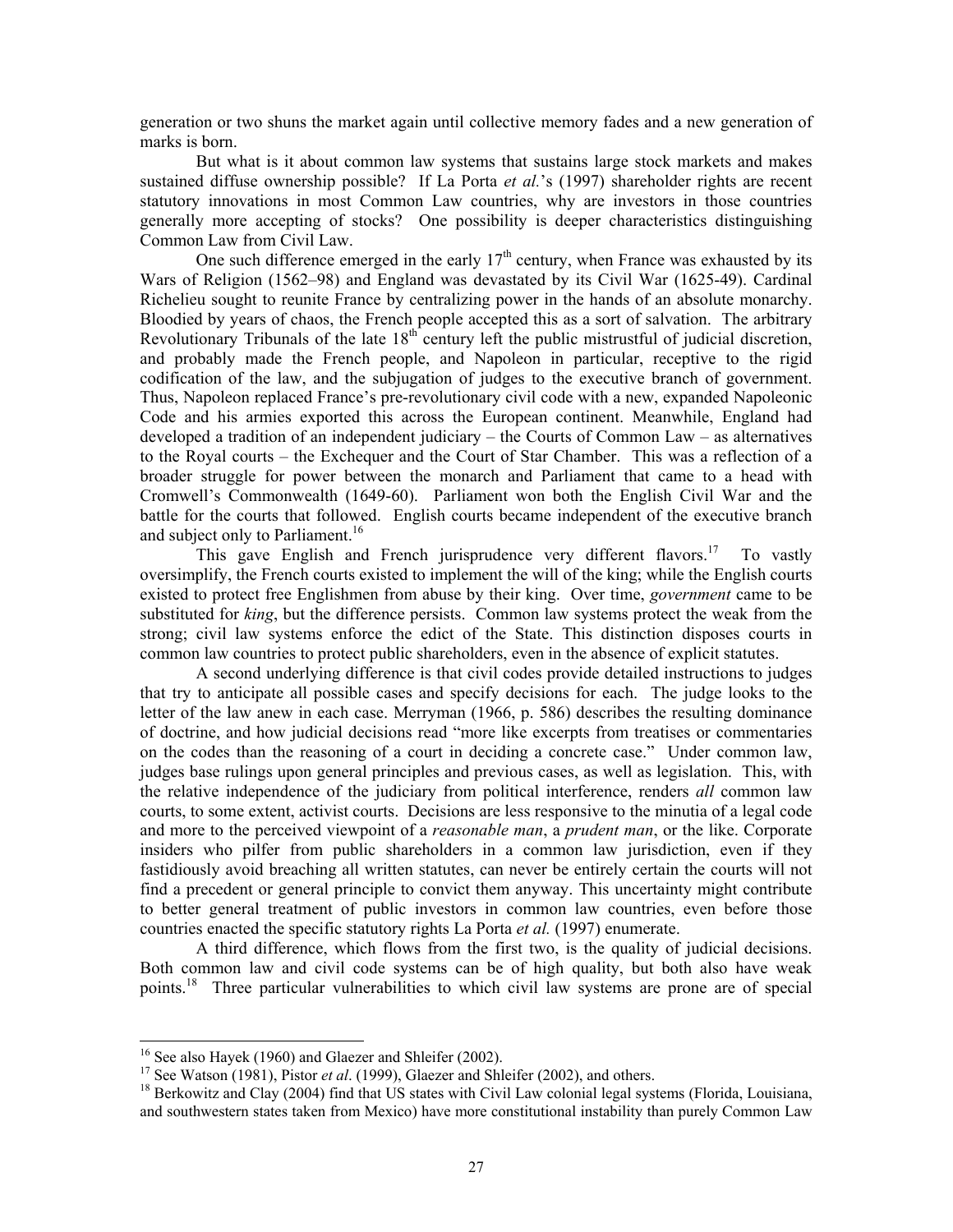concern in cases of corporate governance that pit connected corporate insiders against impecunious public shareholders. First, because civil law judges are bureaucrats subordinate to the government, ill functioning courts are malleable to political pressure.<sup>19</sup> Second, because decisions depend on complicated codes, rather than broad principles, a poorly functioning civil law system can favor litigants better at parsing those codes. Third, because precedent is less a guiding principle, civil law judges can shrug off how their judgments affect people's future behavior in the belief that good bureaucrats should defer to politicians.

 These differences can all be overstated, of course. The United States has codified its contract law in the Uniform Commercial Code, and its securities laws in the Securities and Exchanges Act and various sundry legislation. These codes are easily as detailed as many civil  $\text{codes.}^{20}$  Meanwhile, Enriques (2002) documents how civil codes contain "general clauses" instructing judges to apply certain standards on a case-by-case basis, and civil law judges sometimes even create new standards or extend existing. Although these clauses theoretically allow civil law judges latitude to convict wrongdoers who delicately avoid breaking the letter of the law, they seldom exercise it – perhaps because of their doctrinal training. Finally, the executive branch of government appoints high court judges in most common law countries, and some might see this as subjugating the courts. There is even disagreement among legal scholars about the degree of protection civil law countries actually accord public shareholders. For example, Ramseyer and Nakazato (1999) argue that Japanese law gives public shareholders fairly strong legal rights. Many legal scholars thus regard the distinction between civil and common law as primarily of historical interest. $21$ 

Nonetheless, these three differences might perhaps coalesce into an explanation.<sup>22</sup> Many common law and civil code countries had large stock markets to which numerous small investors entrusted their savings at various points in their histories. All of these countries experienced financial panics and crises, but these seem to have devastated shareholder cultures in civil law countries worse than in common law countries.

 Albeit often with very long lags, financial crises induced stronger shareholder legal rights in common law countries. Coffee (2001) argues that common law created a better environment for self-regulation. Moreover, succession of British court decisions and laws, beginning with the Joint Stock Companies Registration, Incorporation, and Regulation Act of 1844, steadily expanded investor legal protection. Indeed, the committee that drafted the 1844 act reflected long on past financial crises and stock market bubbles, and "classified bubble companies into those naturally unsound, those unsound through bad management, and those clearly fraudulent. For the first nothing could be done, and for the others the great remedy was publicity."23 In contrast, civil law countries typically responded to such crises by using banks or state investment programs to circumvent the stock market. Thus Aganin and Volpin (2004) write that "In Italy, the government responded to the Great Depression by becoming a substitute for capital markets. Post war governments saw no great need to improve capital market regulation." Most other continental European countries and Japan adopted similar policies. This reflects the first intrinsic difference between the two systems. Common law countries' courts and governments sought to protect the weak from the strong; civil law countries' governments sought alternative ways of implementing the public policy goal of efficient capital allocation. Their courts, ill equipped to restore faith in capital markets for the reasons outlined above, let matters rest.

states. Whether this reflects inherent problems in Civil Law or in switching legal systems is not fully clear, though they favor the latter explanation.

<sup>&</sup>lt;sup>19</sup> See Hayek (1960), Mahoney (2001), and La Porta *et al.* (2004).<br><sup>20</sup> See Weiss (2000).<br><sup>21</sup> See e.g. Markesinis (2000); and see also Posner (1996).

 $22$  See also Weiss (2000) for the argument that differences, though perhaps overstated by some scholars, exist and are important.

 $2<sup>23</sup>$  Frentrop (2002, 2003, p. 155).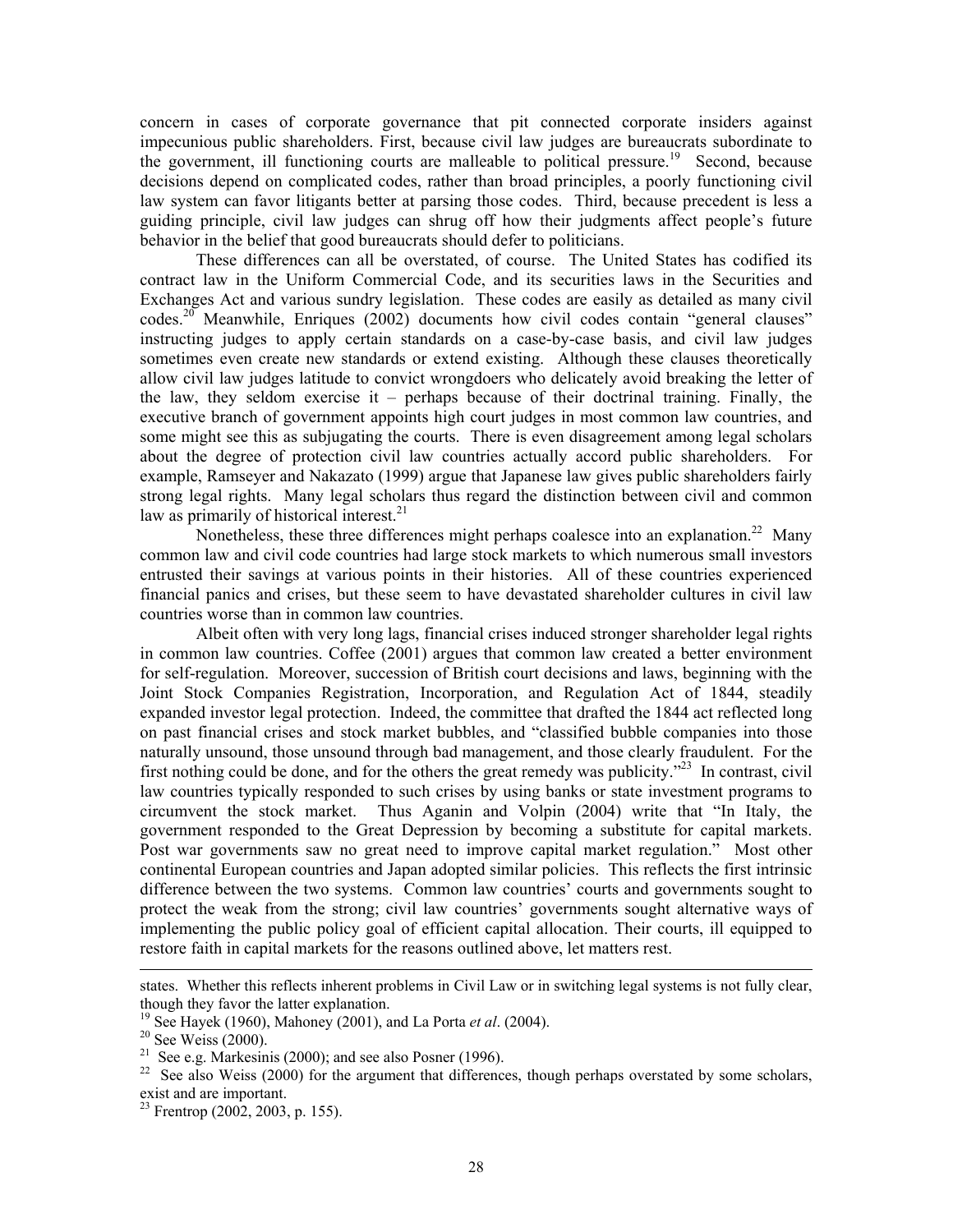Franks *et al.* (2004) write of higher standards of ethics in British than in foreign businesses. This might reflect the second intrinsic difference between common law and civil code systems, the uncertainty intrinsic to common law. Precedent and general principle can convict wrongdoers who rely overly on the letter of the law. Certainly, Becht and DeLong (2004) ascribe the diffusion of ownership to shareholder rights created by activist common law courts in the United States. Perhaps small investors in common law countries factored in the probability of some property rights protection despite an absence of statutory rights, and this sustained their stock markets through rough patches. Sylla and Smith (1995) argue that legal reforms in late  $19<sup>th</sup>$ century Britain could have permitted this.

 Enriques (2002) tracks Italian corporate judicial rulings through the late 1980s and 1990s, and finds a bias in favor of corporate insiders and highly formalistic arguments; but no evidence that judges consider the impact of their rulings on the incentives or behavior of firms and managers. Aganin and Volpin (2004) refer to these findings, and evidence in La Porta *et al*. (1998) of low quality of legal enforcement in Italy, to stress that weak Italian corporate governance might reflect a poor quality judicial system, rather than an absence of specific shareholder rights or a civil law system *per se*. But the third intrinsic difference between common law and civil codes points to judicial dysfunction in these specific areas of law, which matter critically to the corporate governance of diffusely owned firms, as special vulnerabilities of an ill functioning civil code system.

 Overall, the studies in this volume do not undermine the basic argument that differences in legal systems matter. Indeed, de Jong and Röell (2004) present the only discussion of a discrete change in legal system, describing how Napoleon's imposition of his civil code on the Netherlands undid much of its financial development.<sup>24</sup> Frentrop (2002, 2003) confirms much of this in much more detail. Rather, they make clear the subsidiary importance of lists of statutory shareholder rights and underscore the need to study more fundamental differences between legal systems. Effective shareholder legal protection takes more than a complete checklist of statutory provisions. La Porta *et al*. (2004, 2005) stress more fundamental legal system differences turning on judicial independence, disclosure, and securities laws.

## **Origins**

 $\overline{a}$ 

Much recent work posits that the institutional differences between modern countries derive, in part at least, from differences in their preindustrial economies.<sup>25</sup> To some extent, these arguments are motivated by econometric considerations. A truly exogenous variable is needed to resolve many of the econometric issues that bedevil empirical economics, and where better to find one than in the distant past. But beneath these technical motivations, there lies a genuine belief that centuries' past events and conditions constrain today's decision makers and institution builders.

 An extreme thesis of this sort is that economic development is predestined by geography. This is an uncomfortable philosophy to economists, for it diminishes somewhat their trade. Yet Diamond (1997) posits precisely this.<sup>26</sup> Others, like Weber (1904, 1905) and Stulz and Williamson (2003), argue, in a parallel vein, that deeply ingrained cultural factors predetermine economic prosperity. Weber stresses the unique developments surrounding the Protestant

 $^{24}$  Though Mokyr (2000) argues Dutch laws and institutions needed serious reform at this point anyway because heirs to its earlier economic success had become entrenched, and blocked further progress.

<sup>&</sup>lt;sup>25</sup> La Porta *et al.* (1997) justify the exogeneity of *legal origin* on this basis.<br><sup>26</sup> Diamond (1997) argues that the larger land mass of the Eurasia gave rise to more domesticable plants and animals; and that its primarily east-to-west orientation permitted their rapid diffusion. This gave its inhabitants a permanent lead in the process of economic development. Our problem with this thesis is that most domesticated plants and animals derive from wild species. *Ex post*, the ancestors of wheat and cows must have been domesticable. This does not mean New World species, like turkeys and potatoes, could not have been domesticated earlier and more fully too. Who knows how good a beast of burden might have been bred from, say, the plains bison?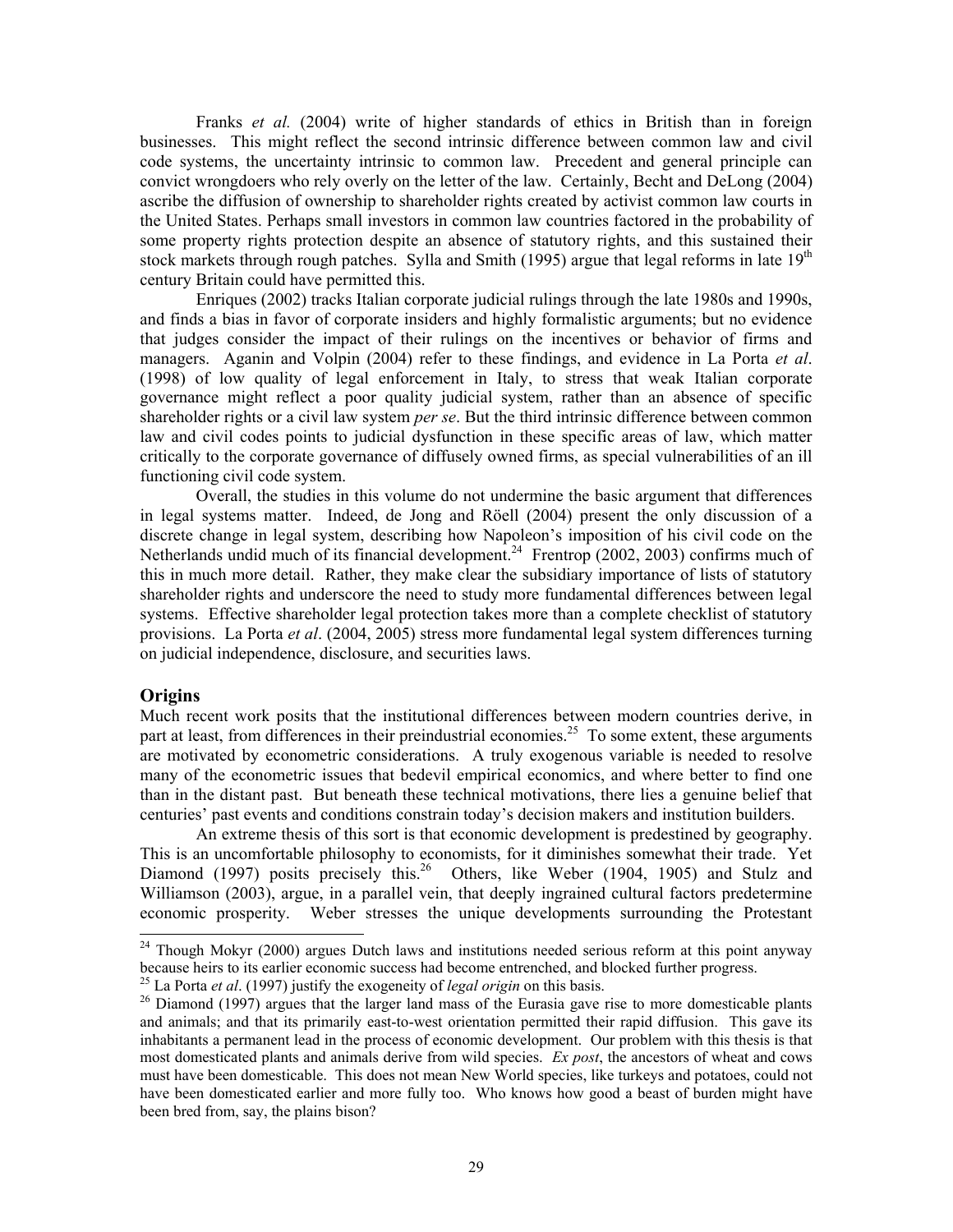Reformation in Europe, and argues that these prepared Europe uniquely for free markets and rapid economic growth. True, the first two economic powerhouses of modern Europe, Britain and the Netherlands, were resolutely Protestant, as were the principalities that became Germany. The religious wars that swept Europe funneled educated refugees and capital into the uniquely tolerant Netherlands as Dutch merchants invented the joint stock company. The English Civil War, which freed British courts of royal oversight, certainly had a religious side – unfinished business from the Reformation. But German industrial development occurred long after the reformation, and not much before similar bursts of growth in Catholic Europe in the  $20<sup>th</sup>$  century. Högfeldt's chapter on Sweden describes decidedly oligarchic institutions given a modern social democratic sheen. And other Protestant countries, like the Baltic States, remained outside the modern world until quite recently.

 An alternate approach to predestination, more conducive to economic analysis, is Haber's (1999) argument that different countries have different economic institutions – customs, cultures, and traditions as well as legal systems – and that these institutions determine how people behave, and hence what sorts of public and private investments are feasible.<sup>27</sup> Sound institutions protect private property rights, encourage the honest payment of taxes, and enforce contractual agreements and other forms of cooperation. In a sound institutional environment, large-scale public and private investment are made possible by freedom from the threats of theft, cheating, and reneging. With varying qualifications, this situation characterizes today's developed economies. In particular, sound institutions of corporate governance permit the existence of large corporations and their ownership by diffuse investors.

 But an absence of sound institutions leads to different arrangements. Where the state and investors cannot rely on arm's length arrangements to protect property rights, one must co-opt the other. To protect their property rights, powerful individuals and families in such countries control the police powers of the State. Or, those who control the State appropriate what wealth the economy has, invest it to benefit themselves, and use their police power to protect their investments. Either solution frees investors from the danger of losing to cheaters, thieves, and scoundrels. However, unsurprisingly, these oligarchs see little reason to protect the property rights of others. This leads to *oligarchic institutions* – the governance of most economic activity is entrusted to wealthy oligarchs who use the State to protect their interests, and most of the population lives without meaningful property rights or extensive public goods. Haber (1999) views Latin America as typifying this form of economic organization.

 Once oligarchic institutions are in place, oligarchs understandably prefer the *status quo*, and use the State to prevent institutions change. Olson (1963), Acemoglu and Robinson (2000), Acemoglu *et al.* (2001, 2002, 2002a), and Morck *et al*. (2004a) all present mechanisms through which this can happen, and which give rise to a sort of economic predestination. Once a country has oligarchic institutions, upending them is not easy.

 Advanced non-Western economies, according to Acemoglu *et al.* (2002a), had welldeveloped indigenous institutions that evolved to exploit natural resources for the benefit of the local elite. European colonial rulers and post-colonial independence leaders retained these oligarchic institutions, hampering broad-based economic development. Consequently, the most advanced non-Western societies – Asia, the Islamic world, Mexico, and Peru – have the most problems incorporating modern Western Institutions.

 This certainly resonates with the chapter on China by Goetzmann and Köll, which described how the traditional Chinese Imperial Bureaucracy, acting as it always had, undermined well-intentioned and carefully written legal reforms aimed at establishing the institutions of good corporate governance in late 19<sup>th</sup> century China. In contrast, Japan, a much younger civilization, whose local institutions were in disrepute at the time of its opening to the West, managed a more successful transplant of Western institutional arrangements.

 $27$  This work builds upon Olson (1963, 1982) and others.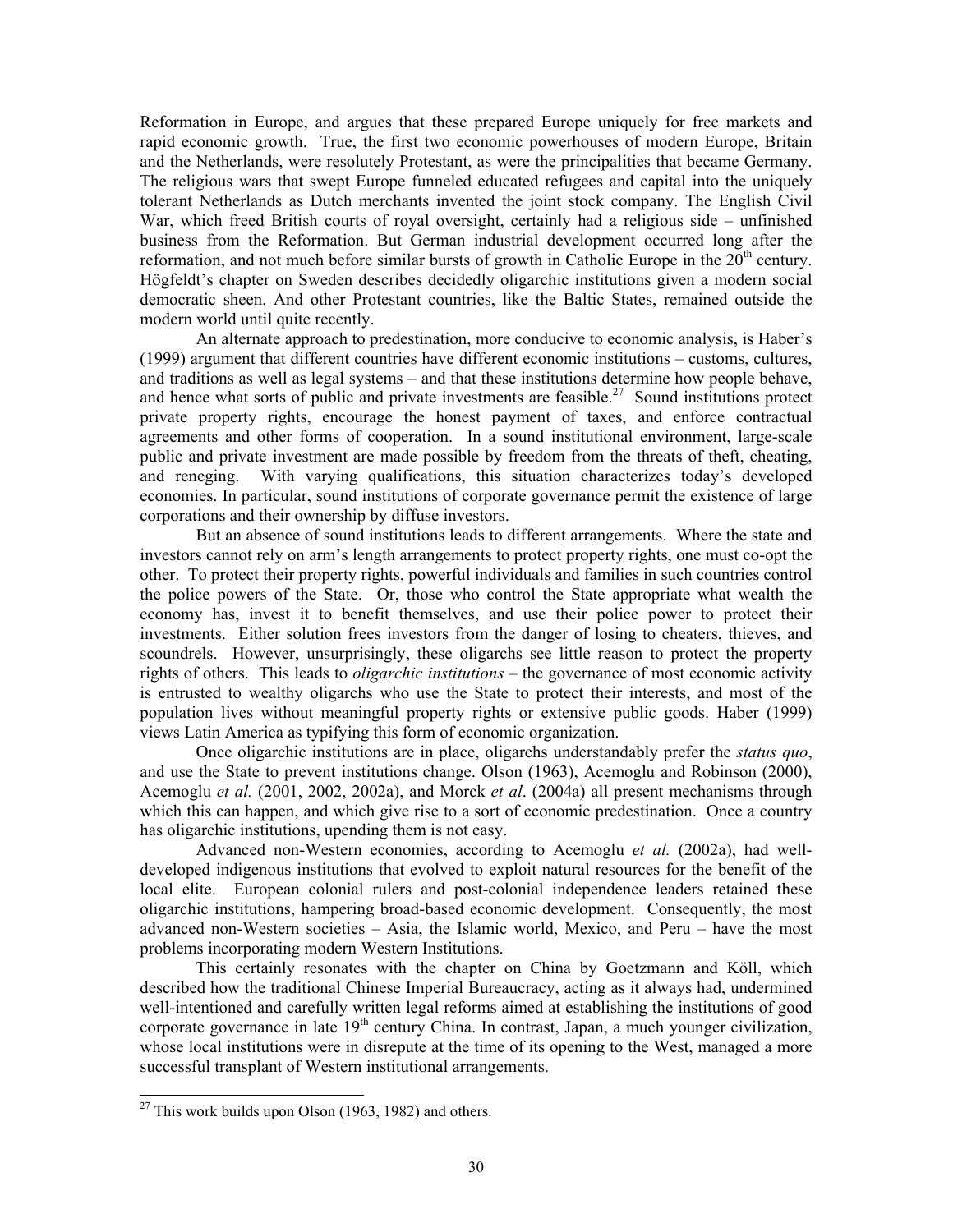The chapter on India fits less fully with the thesis of Acemoglu *et al.* (2002). Khanna and Palepu (2004) point to India's ancient precolonial mercantile traditions, carried into the modern world by specific ethnic minorities – especially the Marwari, Gujerati and Parsi. They document the close ties between India's leading mercantile families and both the British Raj and Congress Party, and describe situations similar to Haber's (1999) depiction of Latin American oligarchic institutions and in line with Acemoglu *et al.* (2002). However, Khanna and Palepu go on to describe how the Tata family, which was politically close to the British colonial government, lost much of its political influence after independence, and especially after India embraced Nehruvian socialism. The family's response was an energetic entrepreneurial strategy that worked around a mainly hostile License Raj and built up sufficient capital and good will to finance a large part of India's new software industry.

 Acemoglu *et al.* (2001) argue that patterns of European settlement centuries ago determine modern economic institutions, and patterns of corporate control in the modern world. They argue that where European settlers could survive, they created institutions that promoted economic development; but that where they could not survive, they created institutions that facilitated the fastest possible extraction of valuable resources. Those oligarchic institutions, once established, were locked in; condemning the latter countries to centuries of poverty and exploitation by colonial and then local elites.

 The chapters on Canada, India, and the United States – all former colonies – speak to this thesis. Those on Canada and the United States document early institutions and institutional development not that different from that of their colonial masters, the British and French. Morck *et al.* (2004) make the point that Canada's longer pre-settlement history as a French, and then British, fur trade entrepôt gives it some institutional echoes of a colony of resource extraction run in the interests of a tiny elite. Clearly, colonial and traditional institutions do persist, and constrain subsequent institutional development.

## **Evolution**

But this argument can be pressed too far. European countries also have their colonial origins. France was a Roman colony, and French Civil Code is essentially a revised version of the code Justinian applied to all parts of the Roman Empire, including Gaul. The Romans adopted Greek ideas, and the Greeks drew from Egypt. Modern European institutions of government, society, and law still echo ancient antecedents, but they have also clearly evolved.

 Institutions change – occasionally radically – dooming predestination as a complete explanation of modern institutions. Olson (1982) argues that major institutional changes require major disruptions, like wars or disasters, which weaken the elite sufficiently to interrupt its control of the State. This certainly resonates with several of the chapters in this volume and other work on the history of corporate governance. Frentrop (2002, 2003) argues that the Dutch developed the first joint stock company, the Dutch East Indies Company, founded in 1602, to gain leverage against larger European powers that threatened them.<sup>28</sup> This company pioneered the use of share certificates traded on a stock exchange to raise money. This freed the company from financial dependence on a royal exchequer so that economic logic, rather than court intrigue, might determine strategies. Its commercial success catapulted the small Dutch Republic from obscurity to challenging the Spanish Empire, built on New World gold, and the Portuguese domination of the circum-African spice trade. In the  $17<sup>th</sup>$  century, the British imported successful Dutch institutions along with the House of Orange after the Glorious Revolution. In the  $19<sup>th</sup>$ century, the French, Germans, Italians, and Swedes – and even the Dutch – could all look to Britain for model institutions when their own came into disrepute. In the  $20<sup>th</sup>$  century, Germany, the Soviet Union, Japan, and the United States each took Britain's place in different decades, with decidedly more mixed results.

 $28$  See Frentrop (2002, 2003) for details.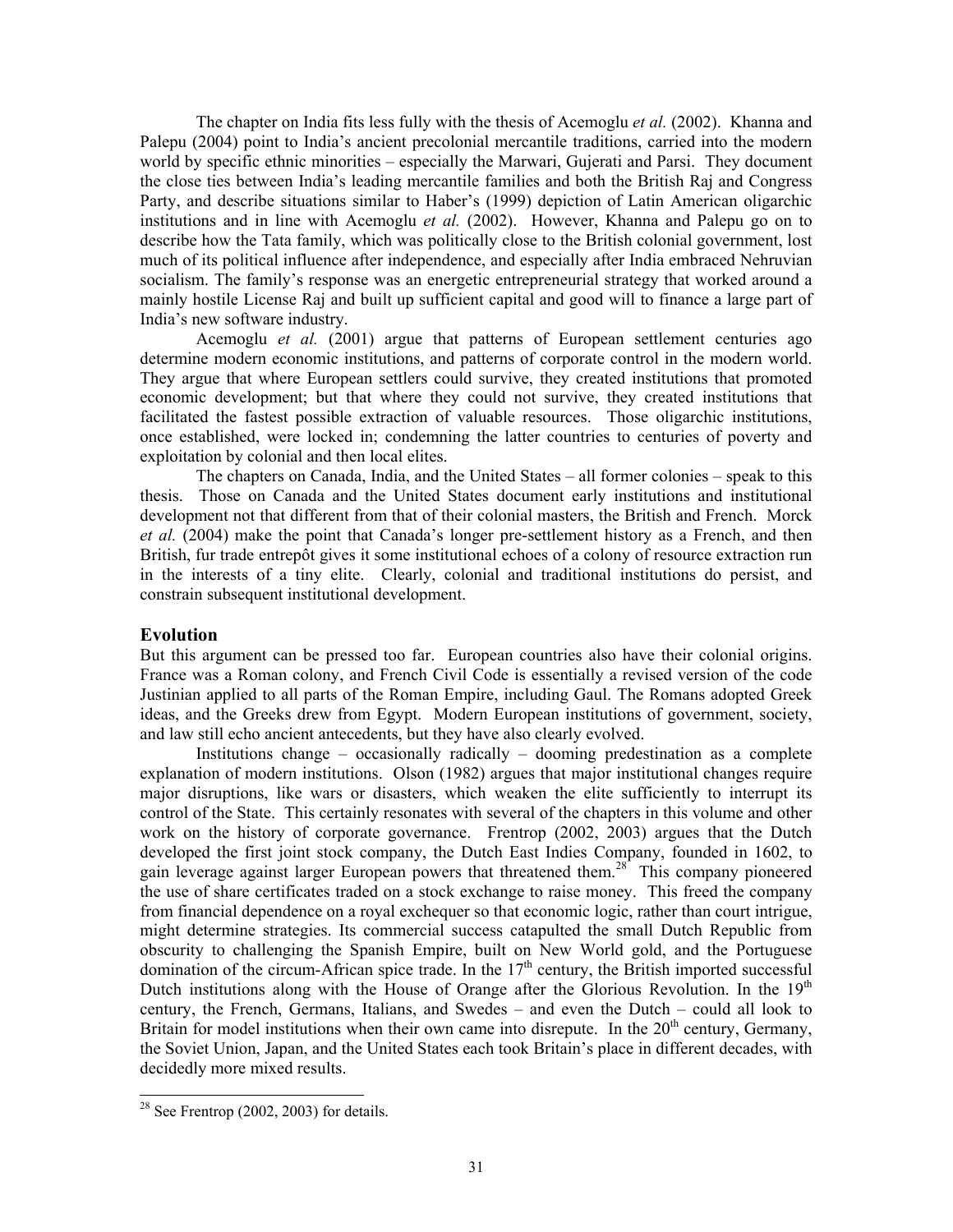The chapters in this book show that institutional change seems to require a crisis in existing institutions, and a workable role model for new ones. The Tokugawa shoguns lost face irreparably by capitulating to Admiral Perry and opening Japan to American trade. This loss let the Meiji leaders stage a coup and undertake wholesale changes to every aspect of Japanese society. The American Revolution and the liberal rebellions in 1830s Canada also clearly reshaped institutions. But the financial chaos of the French Revolution, according to Murphy (2004) helped induce institutions that delayed French financial development. Good intentions are certainly no guarantee of good results.

 Most importantly to recent developments in corporate governance, the Great Depression emerges in virtually every chapter as a key formative experience. In the United States, this crisis activated progressive political forces that broke up America's great pyramidal groups. But in Canada, it triggered a return to old mercantilist traditions, as the government cartelized the economy to fight deflation. In Sweden, the Great Depression left scores of firms bankrupt, and the Wallenbergs' bank holding control blocks of their shares in lieu of debt repayments. In Germany, Italy, and Japan, the Depression brought in extremist political movements, which subordinated corporate governance to ideology.

#### **Transplants**

The histories recounted in this volume contain several instances of one country deliberately adopting institutions developed in another. Generalizations from these few histories must be highly tentative. Nonetheless, a few patterns stand out.

 Transplants between Western countries seem healthier than those from Western to non-Western countries. This might be because none of these institutions was totally foreign to the importing country. Thus, the Napoleonic code was successfully transplanted to the rest of continental Europe, including the Netherlands. That most of Europe already used variants of Roman civil law prepared the ground. Sweden adopted first Scottish and then German banking with little difficulty, but Swedes were already quite familiar with each system beforehand. Canada borrowed much of her securities laws from the United States, but many Canadians were already familiar with American securities laws from doing business in the United States.

 Transplants to non-Western countries seem less robust. The chapter on China describes a rejected transplant. In the late Qing dynasty, China's entrenched bureaucrats could not comprehend the concept of independent firms, as envisioned in its Westernized corporations law. The bureaucrats' traditional concepts of patronage and loyalty congealed into endemic corruption that replaced Chinese capitalism with Soviet institutions. The chapter on India describes how shoddy Soviet transplants also corroded India's British institutions after independence, though less completely. The Japan chapter describes that country's serial adoption of a sequence of foreign institutions.

 All of these observations concur well with the *transplant effect* proposed by Berkowitz *et al.* (2003) and Pistor *et al.* (2003, p. 81), who argues that legal evolution is continuous and gradual in countries with indigenously developed legal systems; but that transplanted legal systems stagnate for long periods, with interruptions of radical and even erratic change. Pistor argues that transplanted legal systems that can adapt are more likely to succeed. Without disputing this, Goetzmann and Köll (2004) propose that indigenous Chinese institutions undermined promising transplants. This raises the possibility that operational home-grown institutions might marginalize or capture transplants, rendering them dysfunctional.

### **Large Outside Shareholders**

Corporate governance is an important determinant of the distribution of economic power, and thus a key plank of reform in many political ideologies.

 For example, the French Revolution probably injected an important ideological element into European corporate governance. Dunlavy (2004) argues that many corporate shareholder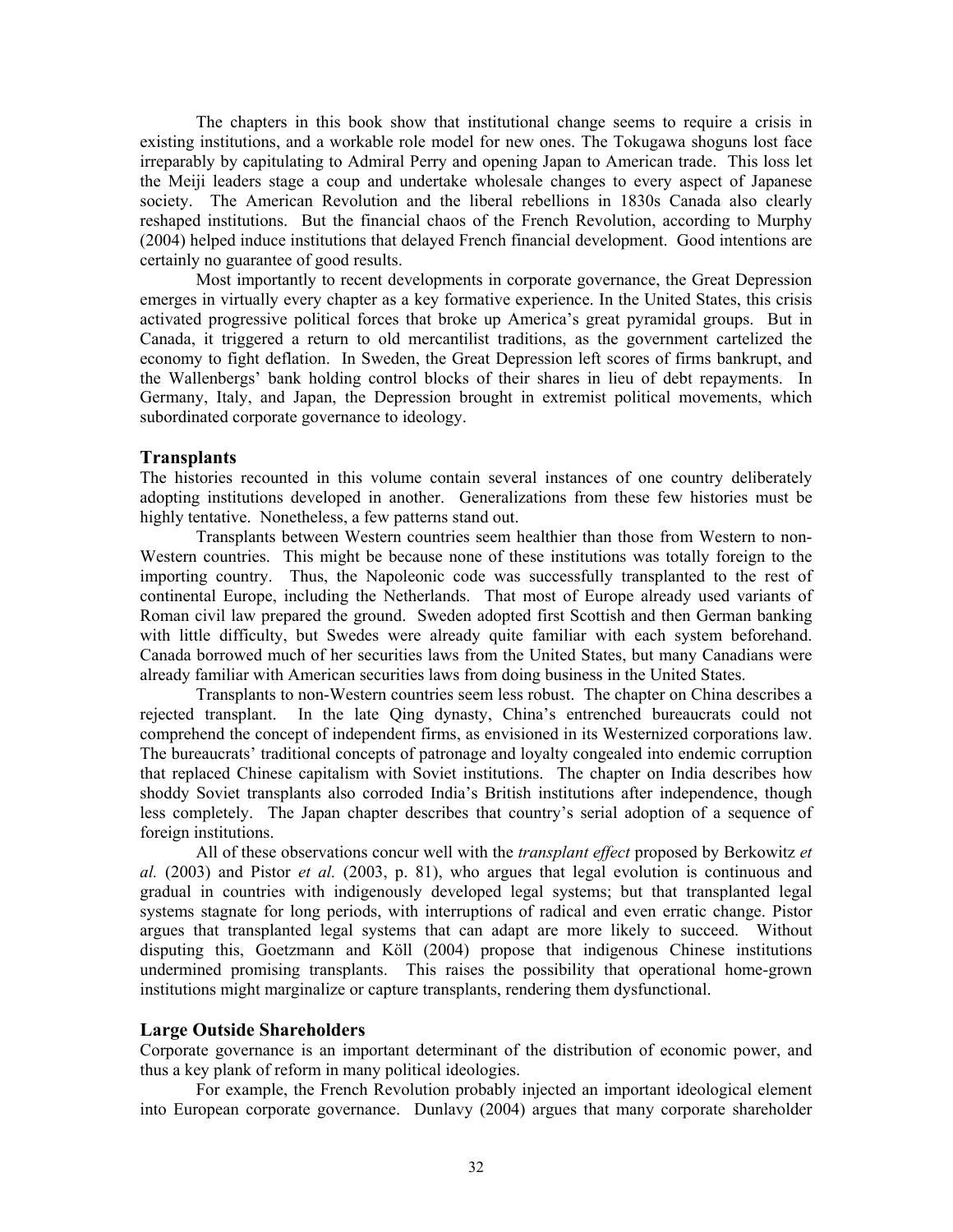meetings were radically more democratic in the early  $19<sup>th</sup>$  century than they are now. Many corporate charters at that time granted *one vote per shareholder*, rather than *one vote per share*, which Dunlavy calls *plutocratic voting*. Others had scaled voting rights systems, which granted larger shareholders fewer votes per share, or capped their voting rights. The one vote per shareholder system may have reflected common legal rules governing business and municipal corporations. However, such voting systems were by no means universal in the early history of capitalism. For example, the 1670 charter of the Hudson's Bay Company provided for one vote per share, not one vote per shareholder. Dunlavy reports that plutocratic voting rapidly came to dominate American shareholder meetings, but that more democratic shareholder meetings persisted through much of the  $19<sup>th</sup>$  century on the European continent.

 Perhaps the radical democratic ideals of the French Revolution sustained the popularity of one vote per shareholder corporate governance on the continent. Certainly, Frentrop (2002, 2003) argues that "the ideal of equality promulgated by the French Revolution made the shareholders meeting, which provided equal rights for all shareholders, the most powerful body of the company. This was so self-evident that Napoleon's 1807 Code de Commerce does not mention it. Directors were dismissible agents of the shareholders."

 An alternative explanation, proposed by De Jong and Röell (2004) in connection with the Netherlands, is that corporate insiders limited the voting power of large outside shareholders to entrench themselves. Certainly, both explanations could be true. Corporate insiders might have cynically exploited popular ideologies to lock in their control rights. Or they might have genuinely subscribed to ideologies that coincidentally entrenched their economic power.

 Rajan and Zingales (2003) advance the former thesis to explain why the financial systems of many countries atrophied during the  $20<sup>th</sup>$  century. They show that many countries had much larger and more developed financial systems at the beginning of the century than at the end of the Cold War era. They propose that a first generation of entrepreneurs raised money to finance industrialization at the beginning of the century, and that they or their heirs lobbied for government policies that crippled their countries' financial systems to prevent competitors from raising capital. One way to do this is to support high income taxes and low estate taxes. Another might be checks on the voting power of large outside shareholders, which might have been an ideologically acceptable way to do this.

 Shleifer and Vishny (1986, 1997) argue that large outside shareholders, by rendering takeovers credible threats, cause corporate managers in the United States to work harder, and that this raises share prices for small investors. Weakening large outside shareholders would entrench existing insiders by stopping takeovers; and would make stocks less attractive to small investors, depriving potential entrants of capital.

 However, large outside shareholders may have interests of their own that mesh poorly with small shareholders' interests. Corporate pension funds might be reined in by corporate management to invite reciprocal treatment from their counterparts' pension funds. Public sector pension funds might be subject to political influence. Nonetheless, Franks *et al.* (2004) argue that institutional investors were clearly a force for good governance in the United Kingdom. Perhaps they are set to play similar roles elsewhere too.

 Becht, Bolton, and Röell (2002) stress finding a balance between managerial discretion and small shareholder protection. Systems that lean too far towards protecting small shareholders from blockholders let existing corporate insiders do as they like because small shareholders lack the resources to challenge them. Leaving too much power in the hands of large blockholders exposes shareholders to expropriation, and perhaps also subjects managers to unwarranted monitoring.

## **Financial Development**

In an historical study of German universal banks, Kleeberg (1987, p. 112) remarks that "the best advice for a young German industrialist who needed more capital was to marry a rich wife … this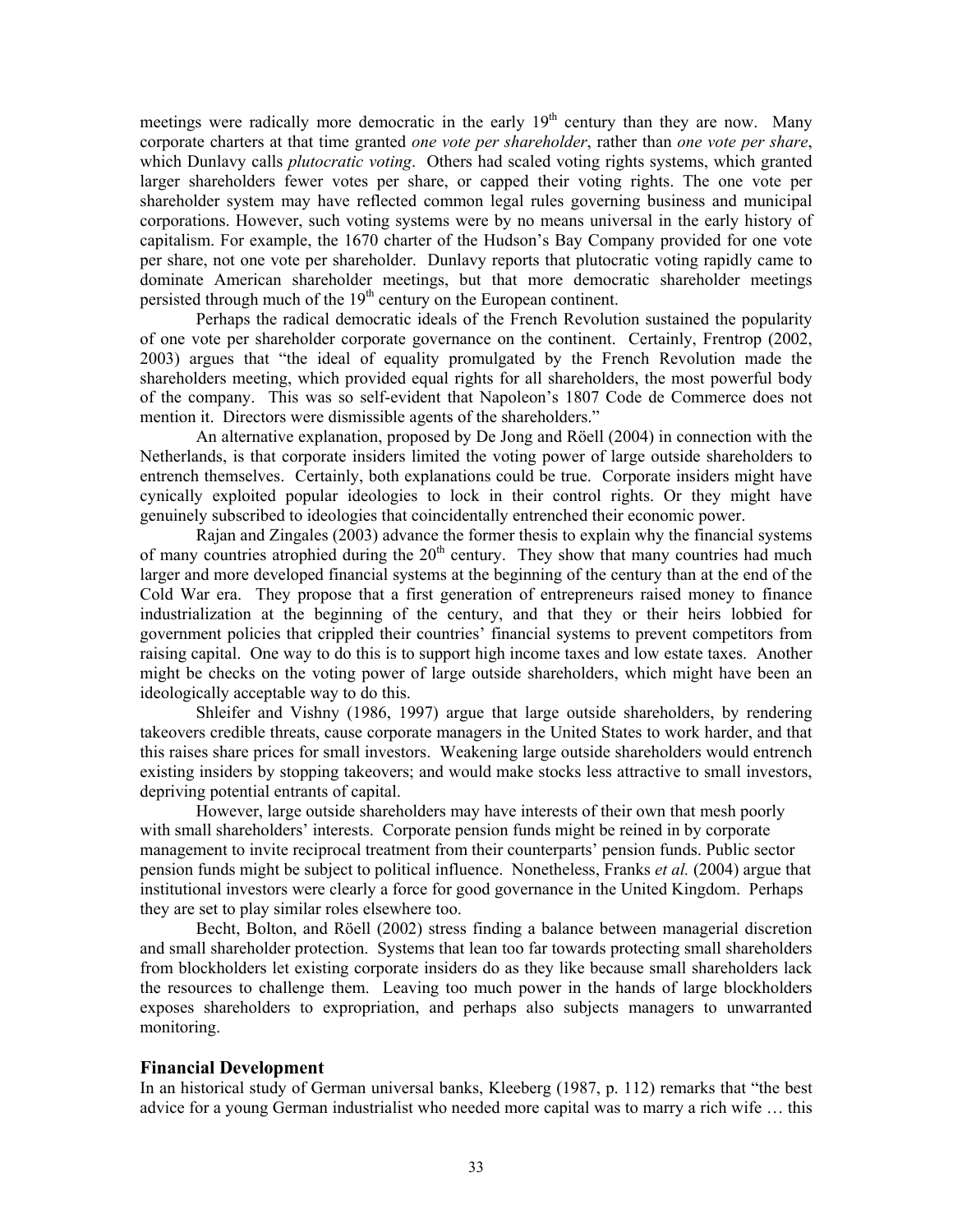was the advice which the cologne merchant Friedrich Sölling constantly pressed upon his partner Adolf Krupp. Hence the extremely complicated family trees and numerous intermarriages among the Rhenish Bourgeoisie, grown rich off trade."

Schumpeter (1912) puts less faith in entrepreneurs' ability to procure advantageous marriages. He argues that the social purpose of financial markets and institutions is to put capital in the hands of people with economically viable business plans, and that technology-driven growth is very difficult without tandem financial development. Consistent with this, King and Levine (1993) show that countries with better developed stock markets and banking systems continually reallocate capital to finance visionary entrepreneurs and thereby grow faster.

The studies in this volume largely support King and Levine (1993).

 Energetic stock markets are associated with the entry of new firms and corporate governance entrusted to new entrepreneurs. Sleepy stock markets are associated with a freezing of cast. Morck *et al.* (2004) show that Canadian stock market booms correspond to periods of energetic entrepreneurial activity. Aganin and Volpin (2004) stress the importance of Italy's stock markets a century ago in financing her first generation of great industrial corporate groups. Högfeldt (2004) argues that Sweden's socialist governments weakened her financial system, locking a corporate elite in place, and that this ultimately retarded economic growth. Rajan and Zingales (2003) argue that yesterday's entrepreneurs often lobbied to weaken financial markets as a way to deter competitors from arising. While none of the studies in this volume reports direct evidence of such lobbying, the argument is plausible. To distort Mark Twain only slightly, "The radical of one century is the conservative of the next."

 Shleifer and Wolfenzon (2002) argue that active stock markets affect corporate governance by letting wealthy heirs sell out, and this is confirmed in several chapters. Becht and DeLong (2004) describe how American stock markets deepened and broadened to finance first railways and then industrial firms too. This permitted trust promoters to float shares to buy out founders or their heirs in a wave of takeovers. Other American families sold out incompletely, keeping a tenuous grip on their companies with relatively small ownership stakes or board seats. Morck *et al*. (2004) describe similar events in Canada. Aganin and Volpin (2004) describe a boom on the Milan Stock Exchange at the beginning of the 20th century caused by the Banca Commmerciale and Credito Italiano, who helped numerous entrepreneurs raise capital by selling shares on the stock market. They go on to note that, by 1907, 72 percent of the total equity of all Italian limited-liability firms traded on stock markets.

 Irrational exuberance in America's stock markets may also have helped disperse corporate ownership in that country. Becht and DeLong (2004) echo Dewing (1919) and argue that the American stock market gave founders and heirs the chance to sell their stock for more than it was worth. "Physicians, teachers, dentists, and clergymen" constituted "the happy hunting ground" of the "sucker list," where people were persuaded to buy "highly speculative and worthless securities" by "devious and dubious" methods. Stock market booms in other countries may have played similar roles. Morck *et al*. (2004) describe Canadian families selling out into the overheated market of the late 1920s, and a consequent increase in the importance of widely held firms.

 Where shareholders' property rights are insecure, trust commands a premium. Becht and DeLong (2004) argue that American shareholders at the beginning of the  $20<sup>th</sup>$  century had "virtually no statutory legal rights, and so favored companies controlled by men of good repute and accomplishment, such as J.P. Morgan and his partners, who charged handsomely for monitoring services." Under these circumstances, stock markets expand the governance sway of established families. Pagano *et al.* (1998) report that, from 1983 through 1989, the number of listings on the Milan stock market grew more than 50 percent; but that most of new listings were subsidiaries of traded companies going public to take advantage of booming stock markets. Khanna and Palepu (2004) point to similar developments in post-independence India, and argue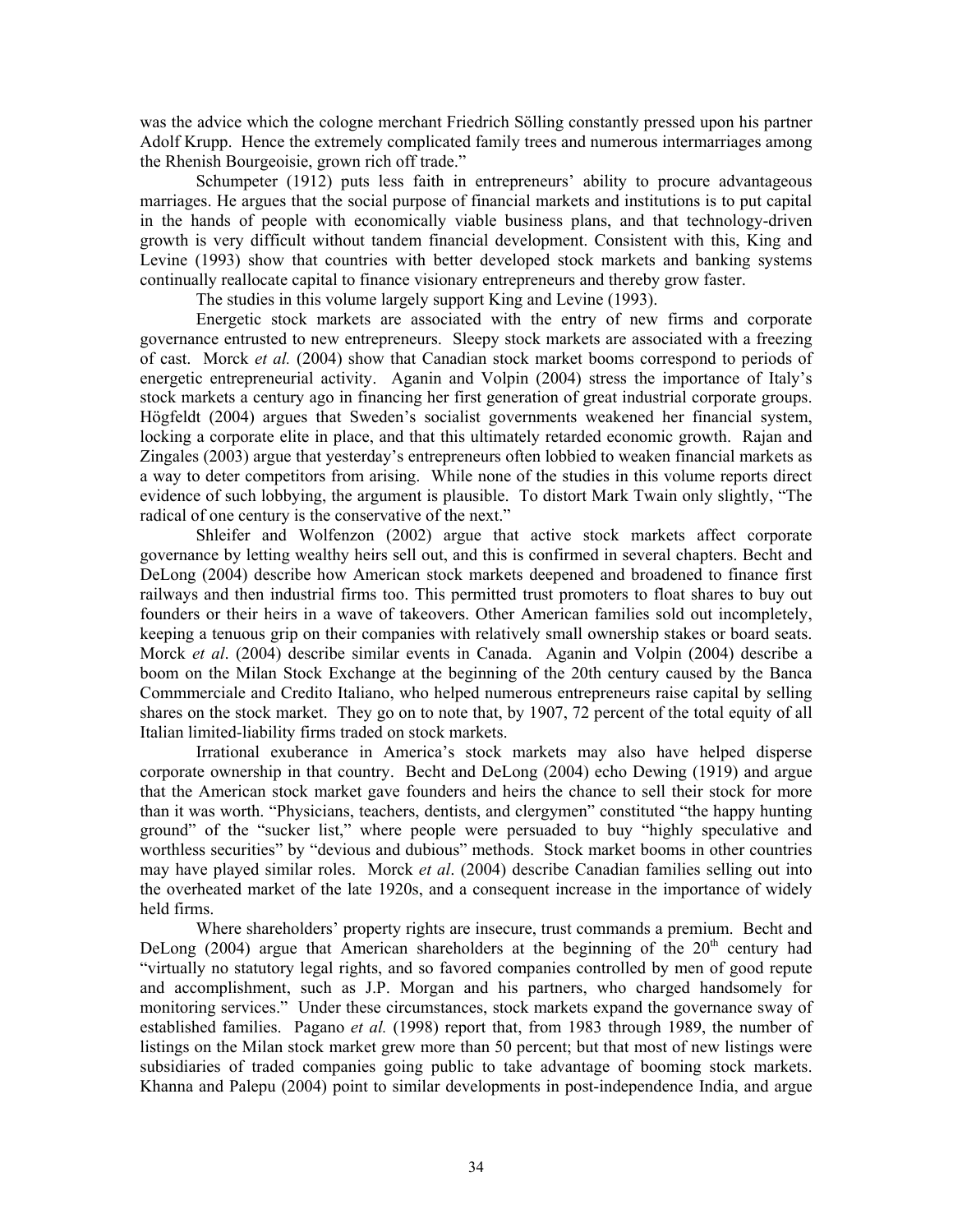that established families backed entrepreneurs by helping them build listed companies within established family pyramidal groups.

 Where stock markets are ill trusted, banks can channel financing to entrepreneurs and monitor corporate governance. However, this seems to have played an important role in only a few countries. The chapters on Britain, Canadian, and the Netherlands highlight how commercial banks in those countries entered the era of industrialization with strong attachments to the *real bills doctrine*, which mandated that banks lend with trade goods as collateral. This let banks enthusiastically fund trade, but kept them from financing industrial plant and equipment. Branch banking restrictions and the Glass Steagall Act of 1933 kept American commercial banks to a minimal role in financing large corporations. Memory of the Crédit Mobilier fiasco apparently kept British banks out of investment banking too. In contrast, German, Japanese, and (later) Swedish banks eagerly financed industrial development. In the case of Japanese banks, this was despite an analog of Glass Steagall imposed by Macarthur in the postwar period.

 Aoki (1988), Kaplan (1994) and others argue that bankers can be sophisticated monitors of corporate insiders, and thus reliable guarantors of good corporate governance. However, Morck and Nakamura (1999), Morck *et al.* (2000), and others argue that bankers' aim in governance oversight is to make sure corporate borrowers repay their debts. This could induce excessive risk aversion and excessive investment in tangible collateralizable assets, rather than knowledge-based assets. Banks and other financial firms are also biased as monitors of corporate governance because they see firms as customers too. De Jong and Röell (2004) make this point succinctly quoting an insurance company representative thus: "You are in a difficult position if you want to present a new contract to the management board whilst you have voted against one of their proposals the day before."<sup>29</sup>

 Fohlin (2004) argues that German banks' contribution of corporate governance is often overstated. Kleeberg (1987, p. 134) agrees, noting that "German industrialization advanced rapidly in the late  $19<sup>th</sup>$  century, but probably depended more on old family wealth than on bank loans." Where bank financing was important, he questions its economic effects, noting (p. 404) that "An unfortunate result has been that often the most successful captains of industry in Germany have not had any particular talent for industry or marketing, but rather were skilled at handling the banks."

 Finally, this volume makes it clear that financial development is not a given, but depends on politics and history. China's first attempt to develop a modern financial system was a serious initiative that ran afoul of her ancient entrenched bureaucracy. Murphy (2004) argues that France's train of financial crises made her people leery of capital markets and induced her politicians to over-regulate them. Pointing to a constricted financial system as an explanation for highly concentrated corporate governance is inadequate, for this begs the question of why a country's financial system is what it is. Becht and DeLong (2004) and Franks *et al.* (2004) show how politicians responsive to demands by investors made the financial systems of the United States and United Kingdom, respectively, what they are.

### **Politics**

 $\overline{a}$ 

The studies in this volume are unenthusiastic about direct political involvement in corporate governance. But they also testify to the importance of government in establishing and sustaining the legal and regulatory infrastructure needed for sustained good governance.

 From a historical perspective, entrusting corporate governance to the State evokes the Axis powers' policies in the 1930s and 1940s, described in this volume by Aganin and Volpin (2004), Fohlin (2004), and Morck and Nakamura (2004). While the forms of private ownership survived, effective control rested with party and military representatives on boards. From a theoretical viewpoint, Boycko *et al.* (1996) argue that state control leads to excessive

<sup>29</sup> D. Brilleslijper, Delta Lloyd spokesman, in *FEM Business*, 20 September 2003.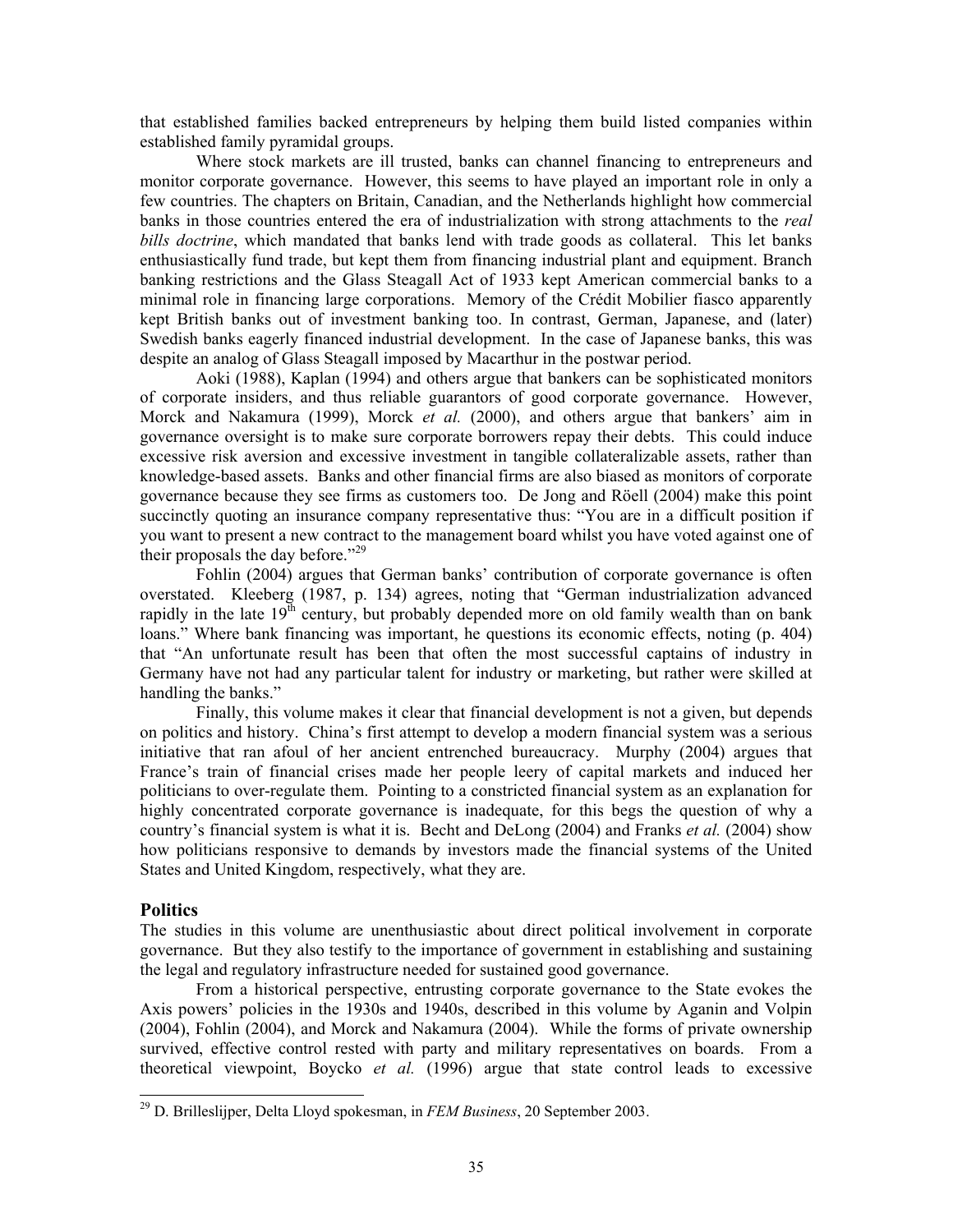employment. Krueger (1990) argues that political patronage inflicts inferior governance on stateowned enterprises. Consistent with this, Dewenter and Malatesta (2001) find significantly depressed profitability in state-owned enterprises.

 One state role in corporate governance that has not yet attracted much attention from researchers is the pyramidal group of listed companies with a state-owned enterprise at the apex. Aganin and Volpin (2004) argue that the "wasting of resources" by state-controlled pyramidal groups of listed companies in Italy was an important cause of that country's economic crisis in the 1990s. Morck *et al.* (2004) refer to scandalous governance problems at the Caisse de Dépôt et Placement du Québec, a provincially controlled pyramidal group in Canada. Further work is needed to clarify the political purposes of these structures and to understand better their governance and economic impact.

 Despite their skepticism about direct political involvement in corporate decisions, many contributors stress the power of the State to despoil or distort corporate governance. Rajan and Zingales (2003) argue that the stock market can either be fostered or hampered by government action, depending on the balance of powers between pressure groups. Khanna and Palepu (2004) describe the License Raj as a "Kafkaesque maze of controls [having] more to do with a heady fascination with the intellectual cuisine of the London School of Economics and Cambridge … and the wonder of the then ascendant Soviet planning machine, than with the actions of India's dominant family businesses. Business groups had to either manipulate it, as some did, or invent themselves around it, as did others." Aganin and Volpin (2004) likewise stress the role of politics in Italian corporate governance through the century.

 Ghemawat and Khanna (1998) argue that business families control business groups to extract personal gains, and attain their position through directly unproductive economic activities and through their influence over government policies and actions.<sup>30</sup> Pagano and Volpin (2001) and Biais and Perotti (2003) argue that state intervention in the economy should be negatively correlated with financial development, because the state acts as a substitute for financial markets. Högfeldt (2004) proposes a similar history in Sweden, where the Social Democrats let the financial system whither like an unnecessary appendix. Aganin and Volpin (2004) emphasize how little Italian stock markets mattered mid-century, noting that "From 1950 to 1980, between 15 and 20 percent of traded companies in Italy were controlled by the government. The correlation between the two series is –70 percent."

## **Entrenchment**

 $\overline{a}$ 

Finally, the studies in this volume all point to a commonality in human nature. Elites are selfinterested, and cooperate to entrench themselves – even at considerable cost to their economies and to themselves in foregone opportunities to grow richer. Becht and Delong (2004) explain how American controlling shareholders and professional managers took control of the board nomination process to all but give themselves ironclad tenure. Morck and Nakamura (2004) describe how the builders of Japanese zaibatsu family pyramids viewed those structures as devices to lock in control, and how postwar *keiretsu* groups developed to block hostile takeovers that threatened corporate insiders' positions. De Jong and Röell (2004) argue that Dutch corporate insiders developed an array of *oligarchic devices* to limit shareholders' power to fire them. Franks *et al.* (2004) describe how British corporate insiders tried unsuccessfully to erect pyramidal business groups to similarly entrench a *status quo* that bestowed privileges upon them. Fohlin (2004) depict German banks safeguarding their control of corporate proxy voting to entrench the power of leading bankers. Aganin and Volpin (2004) relate how elite Italian business families entrenched themselves. Goetzmann and Köll (2004), Khanna and Palepu (2004), Murphy (2004), and Högfeldt (2004) describe bureaucrats destroying wealth to lock in their power. In the

<sup>&</sup>lt;sup>30</sup> Morck *et al.* (2004a) develop several more arguments along these lines and assemble a range of empirical evidence about their scope of applicability.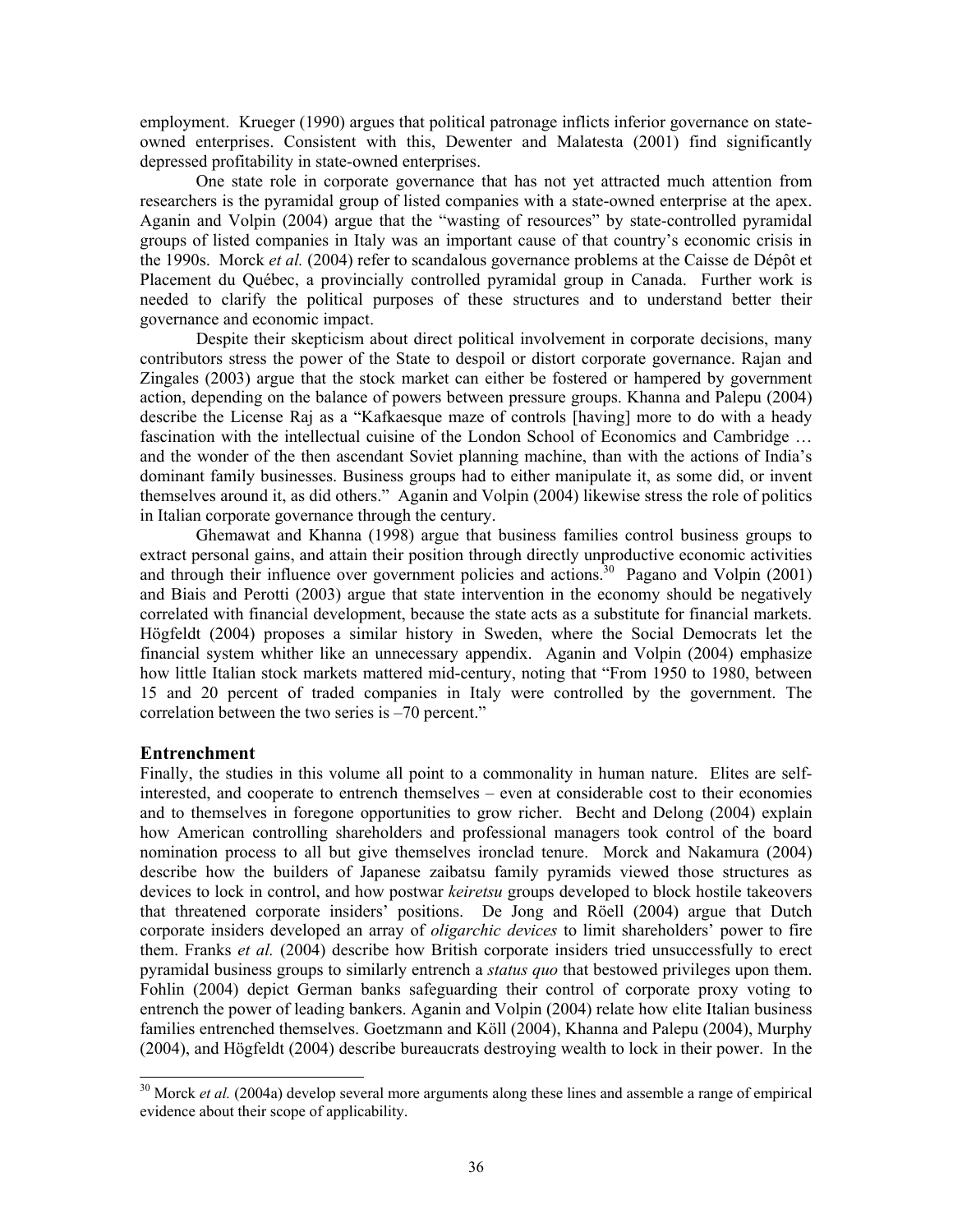case of Sweden, Högfeldt argues that wealthy families ultimately cooperated with public officials in a sort of 'mutual entrenchment' pact. Mody argues, in his discussion of the chapter on India, that a similar confluence of self interest occurred in India, and Morck *et al.* (2004) speculate that something analogous might have happened in Canada in the latter  $20<sup>th</sup>$  century.

 A predisposition to invest in entrenching one's position is consistent with recent research into the nature of self-interest. *Prospect theory*, proposed by Kahneman and Tversky (1979) holds that individuals view upside and downside risk asymmetrically, as in Figure 2. A preponderance of empirical and experimental work, surveyed by Shleifer (2000), now supports prospect theory as representative of typical human behavior.

### [Figure 2 about here]

 Prospect theory makes people loss averse. Figure 2 graphs the subjective gains and losses due to possible monetary gains and losses according to prospect theory. The key insight for our purposes involves the subjective values individuals attach to risky bets. For example, bet 1 returns a small gain of  $G_1$  with probability  $p_1$  and a small loss of  $L_1$  with probability  $1 - p_1$ . Suppose  $p_1$  is set so that the expected value of the bet is zero. The individual's subjective value of the bet is  $V(B_1) = E[p_1V(G_1) + (1-p_1)V(L_1)] > 0$ , so the individual takes the bet. In contrast, bet 2 returns a large gain of  $G_2$  with probability  $p_2$  and a large loss of  $L_2$  with probability  $1 - p_2$ . Again,  $p_2$  is such that the expected value of the bet is zero. The individual's subjective value of the bet is  $V(B_2) = E[p_2V(G_2) + (1-p_2)V(L_2)] < 0$ , so the individual refuses the bet.

 In this light, pervasive entrenchment seems almost inevitable. For entrenchment is precisely about sacrificing opportunities for further gain to minimize the risk of loss – archetypical self-interested behavior according to prospect theory. The patriarch of a large family firm can either support or oppose institutional reforms, such as more efficient capital markets or courts. These changes might let the patriarch greatly expand his family business group, and grow much wealthier, but also might let competitors arise who might erode or even destroy the family's established wealth. Large risks of this sort, according to prospect theory, are typically rejected even if they entail substantial upside potential. Risking the patrimony is simply unacceptable. In contrast, minor tinkering with institutional change, analogous to bet 1 in Figure 2, is typically acceptable. Prospect theory thus suggests a conservative bias that would encourage wealthy patriarchs to invest in entrenching themselves and oppose institutional reform that might risk their current wealth and status. If political power is largely in the hands of the currently wealthy, Kuran (1988) predicts a locking in of the *status quo*. Olson (1965, 1982) suggests that this is likely to be the case, as does Faccio (2003).

 But ordinary citizens might also entertain a bias against institutional reform. Murphy (2004) shows how various attempts to reform the French financial system led to repeated disaster. If most people view institutional change as a bet like bet 2 in Figure 2, carrying a substantial probability of making things worse, populations as a whole might likewise favor the *status quo*.

 Another key element of human nature, first demonstrated in experimental work by Milgram (1963, 1983), is an apparently reflexive obedience to perceived legitimate authority.<sup>31</sup> It seems likely that this behavioral response stabilizes family capitalism throughout much of the world, especially where wealthy families who control large business groups are closely intertwined with the State, and so have reinforced legitimacy.

 Thirdly, the economy requires a degree of institutional stability. Commons (1924) argues correctly that business planning is impossible if critical institutions are uncertain. Business is often easier with certain but unfavorable laws than with uncertain favorable laws. Owen and Braeutigam (1978) argue in this vein that people holding uncompleted contracts perceive themselves as having a right to the continuation of existing institutions, and so oppose change.

 $31$  For a quick summary, see Morck (2004a).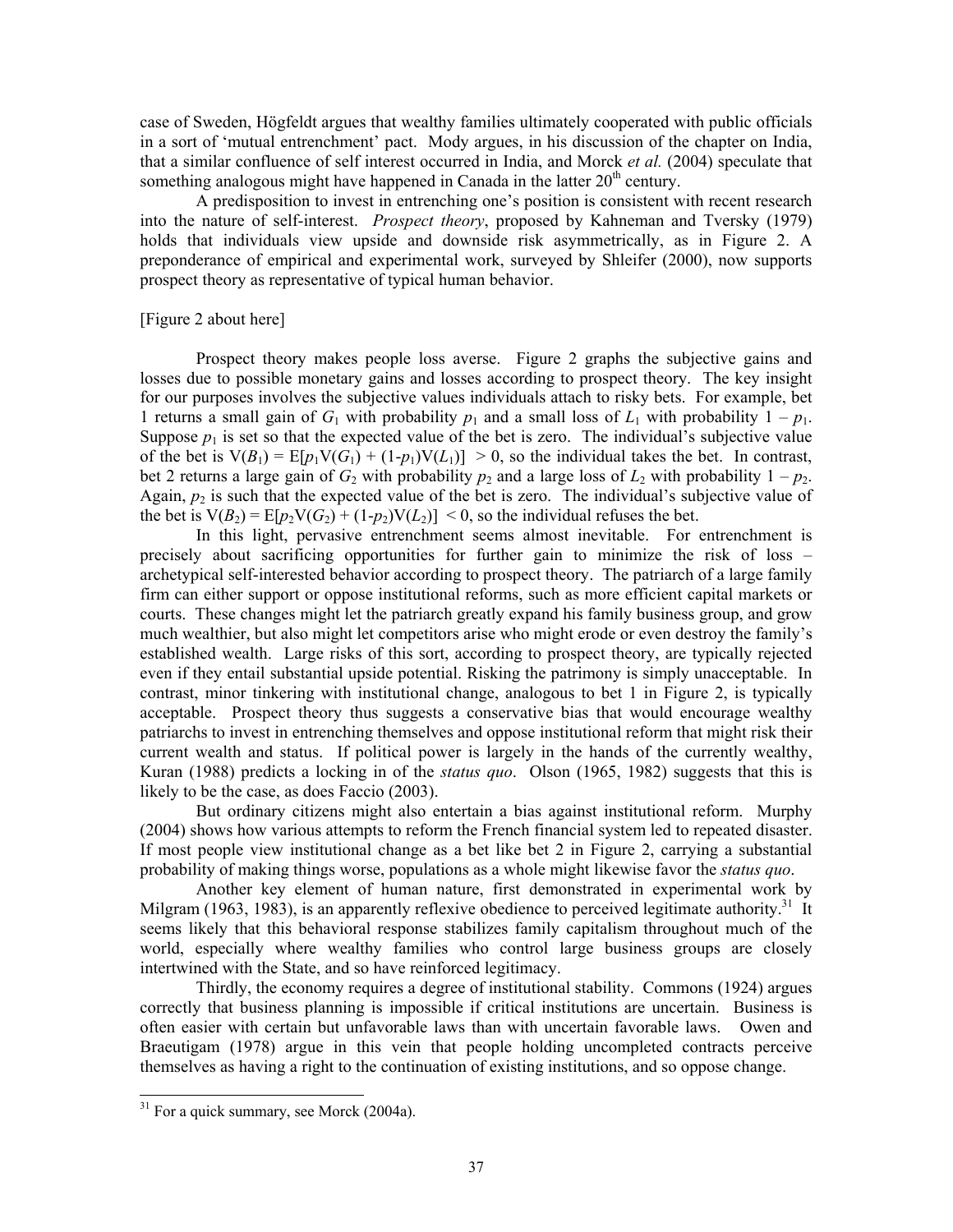All of this might explain the one sided institutional momentum that is evident throughout the studies in this volume. Institutional reform that locks in the *status quo* seems easy. Institutional reform that brings real change is rare. China's first attempt to import Western legal institutions failed because it threatened the powers of her ancient bureaucracy. The reforms were either ignored or modified to protect the bureaucrats, and so failed to bring sustainable free enterprise to China. America's attempt to impose freestanding widely held firms on postwar Japan likewise failed because their professional managers saw their status at risk because of threatened hostile takeovers. Those managers reconstituted corporate groups to lock in the status quo. India's License Raj, Sweden's social democracy, and perhaps Canada's post 1960s Statism were all arguably attempts at radical reform of various sorts that ultimately entrenched corporate elite families.

 Real reform seems to have succeeded in 1930s America – perhaps because people thought they had little more to lose given the disaster of the Great Depression. A small loss balanced against a large gain, diagrammatically represented by the grey line in Figure 2, can induce people to take the bet and support institutional change. In America, they apparently won. Similar willingness to bet in 1930s Germany, Italy, and Japan turned out less happily.

 Prospect theory is not the only possible underpinnings for a conservative bias against institutional change. Roe (1996) argues that institutions might suffer from a QWERTY effect, whereby institutions, like keyboards with which everyone is familiar, are retained because the cost of adjusting to new ways exceeds the benefit – at least in the short term.<sup>32</sup> Day (1987), Heiner (1983, 1986, 1988), and others argue for a conservative bias based on bounded rationality and computation costs.

 All of this has several implications. First, real institutional change is difficult, but not impossible. Overcoming a popular conservative bias is easiest during crises, when people feel they have less to lose should the reform go wrong. Second, countries will not easily mimic each other, so variation in institutions across countries with different histories will not disappear easily – even if one system appears better. Third, institutional change, even when implemented enthusiastically from above, as in precommunist China, may fail because of a popular conservative bias. Institutions that sustain great inefficiency, inequality, and even corruption may thus be quite historically stable.

# **5. Conclusions**

History, like poetry, does not repeat itself, but rhymes. Accidents of history give the rhyme a different starting point in different countries, but there is a common meter throughout.

Financial disasters tainted French confidence in financial securities early on, and set corporate governance in that country on a different path from that of Britain, where similar trauma was overcome and forgotten. Why trauma desolates some people and some nations, while others pick up the pieces and move on is profoundly unclear. But history is more than a string of accidental traumas.

Ideas matter. There is a conservative bias in every country that impedes institutional change. But when crisis strikes, that bias lessens and change is possible. Whatever idea is waiting in the wings at that time can be swept into reality. Thus, American Progressivism, German National Socialism, Italian Fascism, Japanese militarism, and Swedish Social Democracy all became incarnate during the depressions of the 1920s and 1930s.

Families matter. Throughout the word, big business was, at first, family business. It seems likely this arose because blood kin can cooperate more reliably than non-kin. Reliable cooperation is important in countries at early stages in their economic development, when legal and regulatory institutions are unreliable guarantors of trustworthy behavior. But this, too, is admittedly speculation. For families remain overwhelmingly important in the governance of the

<sup>32</sup> Though see David (1985).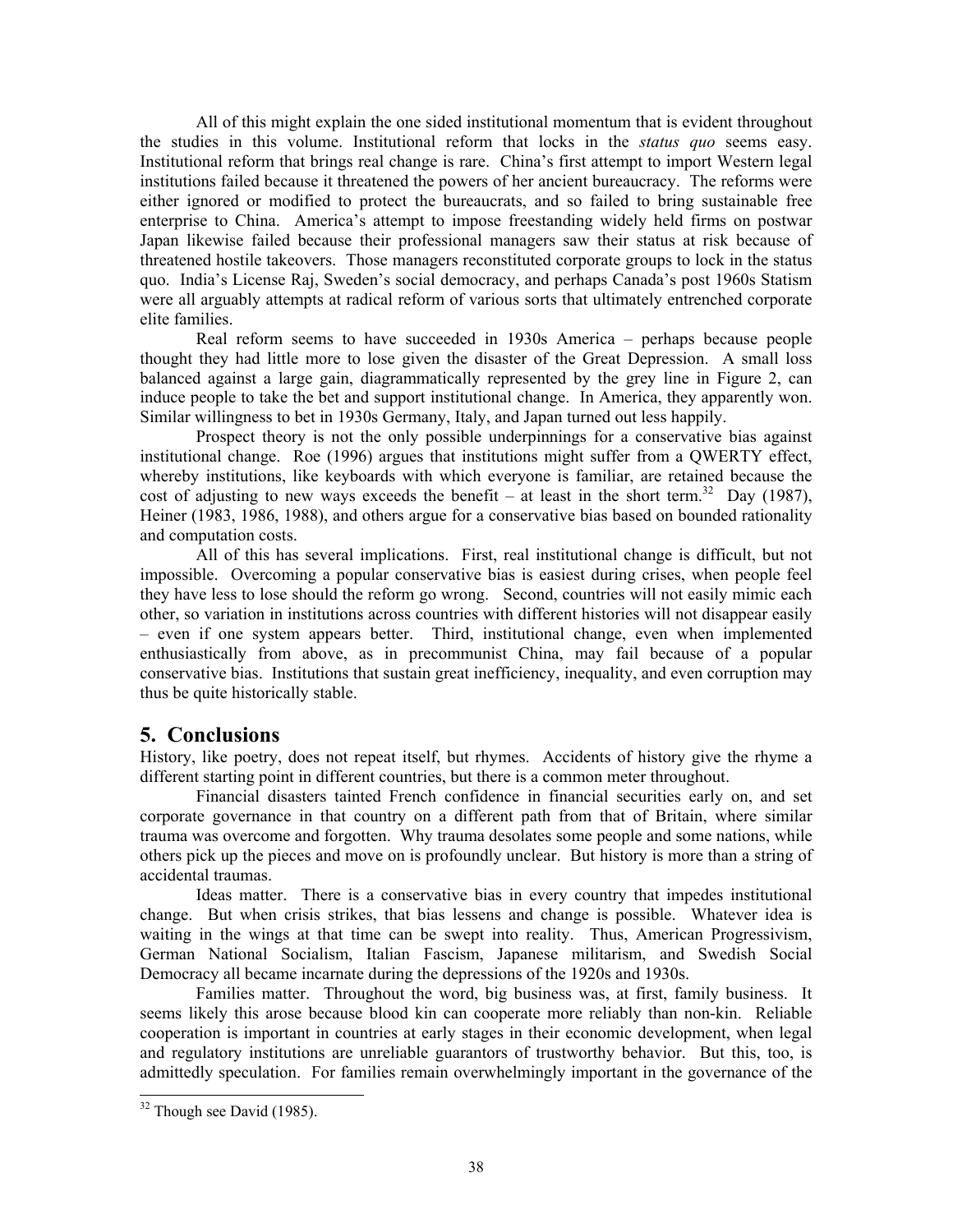large business sectors of all but a handful of developed economies. Perhaps this reflects a conservative bias against change, or perhaps many developed countries still do not have institutions that foster an ambient trust. Or perhaps there are other explanations, like inherited talent, that we find intellectually uncomfortable.

Business groups, each encompassing many separately listed firms, became important in almost every country, including the United States, at some point, and remain important in most developed economies. These groups almost always have a pyramidal structure, with a family, family partnership, or family trust at the apex. To some extent, these structures were probably hierarchical arrangements designed to span dysfunctional markets in the early stages of economic development, and these explanations perhaps retain validity in modern emerging economies. But the ubiquity of large pyramidal family controlled business groups in Canada, Japan, and most of Western Europe is harder to square with this theory. Those countries have had many decades of high income, and could surely have repaired such problems had they wanted to. It seems likely that pyramidal business groups of listed companies survive in wealthy countries because they lock in the corporate governance power of an elite family over capital assets worth far more than the family fortune. That power brings intangible benefits that such families are loath to surrender.

 Wealthy families, to lock in their corporate governance, might block the emergence of trustworthy markets and institutions, and so greatly harm their countries. Or, they might persist as a sort of corporate governance appendix while institutions and markets develop around them. Or, like constitutional monarchs, they might serve shareholders by providing constitutional guarantees of good governance, and so contribute to higher levels of trust. Or, might business acumen sometimes actually pass down through families? Each possibility was probably realized at different times and in different countries.

Law clearly matters, though just how is less than clear. Many current differences between Common Law and Civil Law countries regarding statutory shareholder rights are not longstanding differences.<sup>33</sup> This volume advances our understanding of the different This volume advances our understanding of the different manifestations of capitalism throughout the world. By adopting a historical approach it provides useful insights into how various economic institutions, and institutional configurations, came to be. It also engenders some general observation regarding varieties of capitalism and economic change.

Legal systems are not the only features that distinguish former Western colonies from each other. Perhaps vestiges of indigenous institutions mount an immune response against transplanted Western institutions. Or perhaps radical changes in institutions invite problems. Patterns in current corporate governance sometimes attributed to legal system origins may reflect other historical antecedents.

Institutions in every country studied evolved through time, and corporate control changed with them. What caused what is often unclear, though. Many countries now considered to have highly trustworthy institutions, including institutions of corporate governance, were profoundly corrupt only a few generations ago. There seems to have been an evolution towards ever less popular tolerance of corrupt elites everywhere, except perhaps in Britain.

Where reformers sought to hasten that evolution by transplanting institutions from one country to another, success has varied. Although Western institutions grafted onto Japan quickly took on a native appearance, the grafts surely did not fail. Japan is a highly prosperous economy, and few countries are so devoid of governance and other scandals as to denounce its institutional experimentation as a failure. Western institutions grafted onto pre-Revolutionary China failed spectacularly, and those grafted onto India long looked sickly, but recently seem invigorated.

<sup>&</sup>lt;sup>33</sup> See Lamoreaux and Rosenthal (2004) regarding the dearth of shareholder rights in the pre-depression US.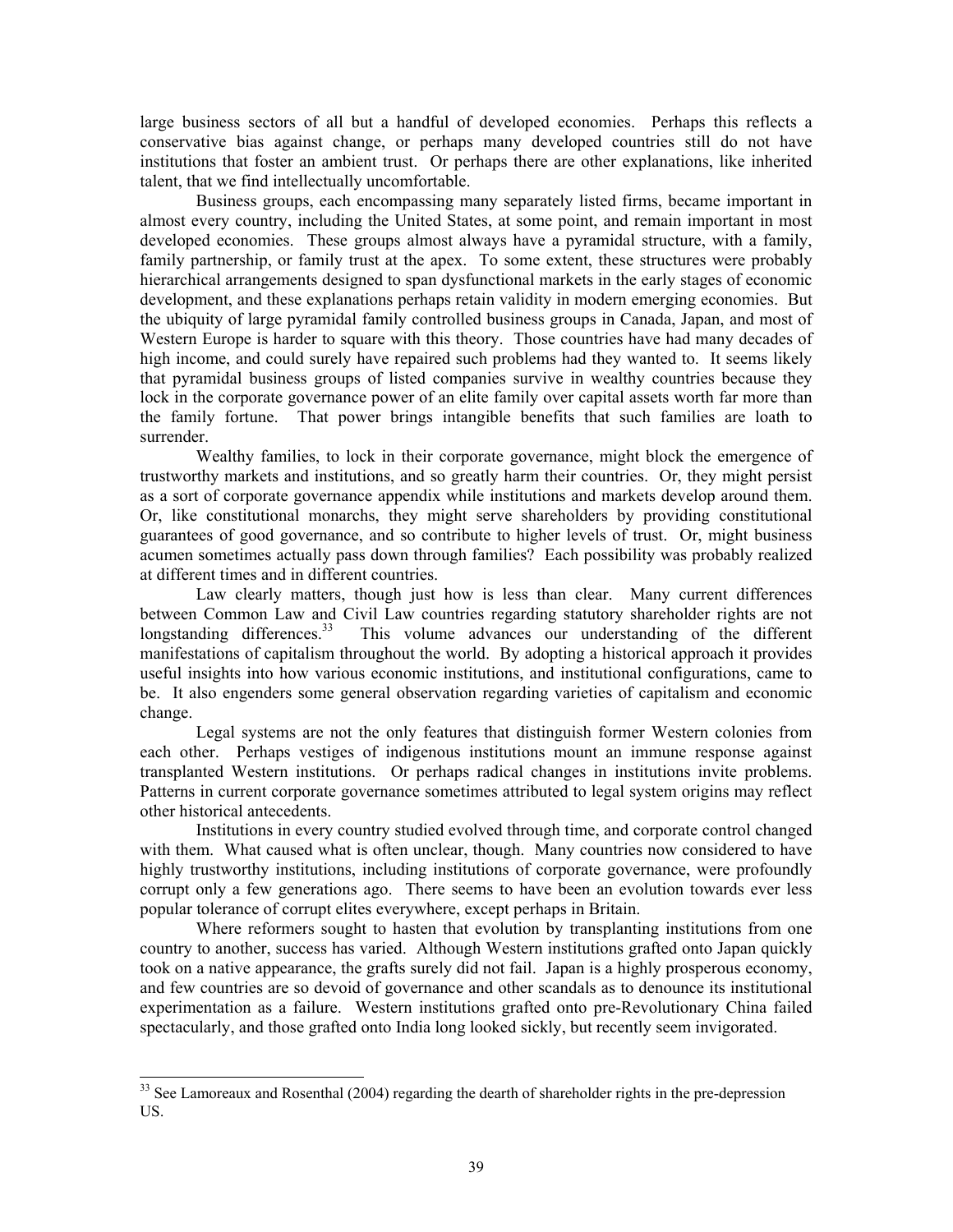Large outside investors, such as pension funds, are becoming important throughout the world, and may well have a salubrious effect on corporate governance everywhere. However, it is hard to see how success in influencing the professional managers of widely held firms in the United Kingdom or United States need imply similar success in influencing old moneyed families with control blocks in scores of firms in a more typical country. Yet wonders happen.

Financial development seems intimately tied to corporate governance, with more developed financial systems associated with more professional management, more diffuse shareholders, and less ubiquitous family control. But these correlations are only rough, and many counterexamples arose in the histories of many countries. For example, family groups rose and fell in importance in Italy, while financial development fell and then rose – consistent with the general cross-country pattern. But family groups fell and then rose in importance in Canada, while financial development probably mainly rose.

Politics perhaps explains some of this, for large family groups may be better at dealing with more interventionist governments than multitudinous freestanding firms. Or politicians bent on interventionism may value being able to influence the whole corporate sector with phone calls to a handful of patriarchs.

Perhaps because business elites and political elites tend to overlap, institutions, including those that pertain to corporate governance, seem hard to change, except to lock in more solidly the *status quo* at any point in time. A common theme through all the countries surveyed is entrenchment – corporate insiders modifying the rules to minimize the chances of becoming outsiders. This is so ubiquitous that we propose something basic in human nature must be involved.

An ultimate bottom line for this volume is that history is best enjoyed vicariously. Institutional change, and even worse, experimentation, though enlivening the studies in this volume, has often been disastrous to those involved. This too may explain the institutional momentum apparent in every country. Certainly, it cautions against overly optimistic plans for top-down structural reforms to corporate governance in developing countries. But successful reforms dot history and Japan's wholesale transplanting of Western institutions can scarcely be called a failure. History need not be the handmaiden of authority.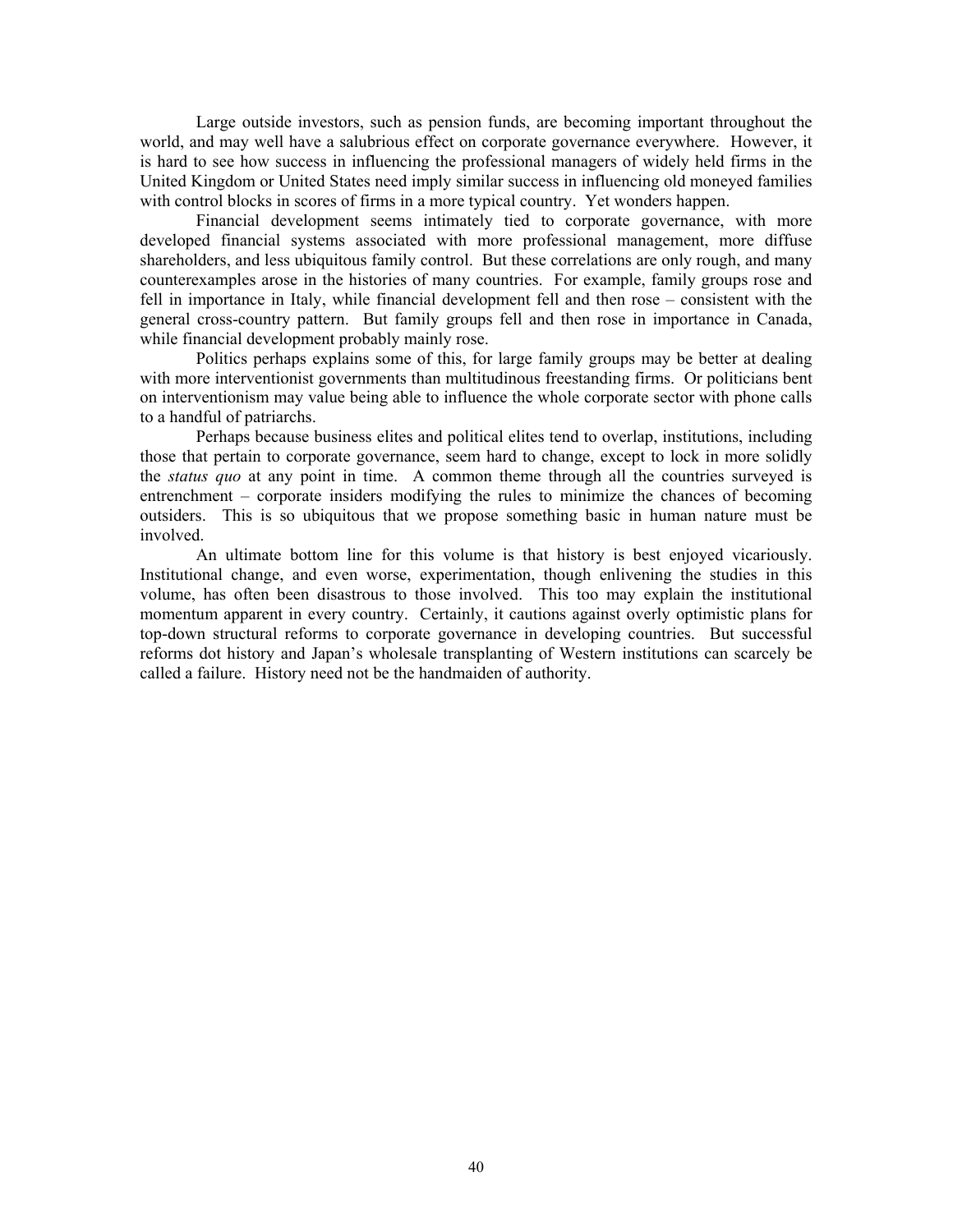## **References**

- Acemoglu, Daron and James A Robinson. 2000. Political Losers as a Barrier to Economic Development. *American Economic Review,* 90(2), 126.
- Acemoglu, Daron, Simon Johnson, and James A. Robinson. 2001. The Colonial Origins of Comparative Development: An Empirical Investigation. *American Economic Review,* 91(5), 1369-1422.
- Acemoglu, Daron, Simon Johnson, and James A Robinson. 2002. Reversal of fortune: Geography and Institutions in the Making of the Modern World Income Distribution. *Quarterly Journal of Economics,* 117(4), 1231.
- Acemoglu, Daron, Simon Johnson, and James A. Robinson. 2002a. The Rise of Europe: Atlantic Trade, Institutional Change and Economic Growth. Working Paper.
- Aganin, Alexander and Paolo Volpin. 2004. The History of Corporate Ownership in Italy. National Bureau of Economic Research Working Paper.
- Aoki, Masahiko, 1988. *Information, Incentives, and Bargaining in the Japanese Economy.* New York: Cambridge University Press.
- Arrow, Kenneth. 1974. *The Limits of Organization.* New York: Norton.
- Axelrod, Robert, and William Hamilton. 1981. The Evolution of Cooperation in Biological Systems. *Science* 211(27) 1390-96.
- Bae, Kee-Hong, Jun-Koo Kang and Jin-Mo Kim. 2002. Tunneling or value added? Evidence from mergers by Korean business groups. *Journal of Finance* 57(6) 2695-2741.
- Barca, Fabrizio and Marco Becht, eds. 2001. *The Control of Corporate Europe*. European Corporate Governance Network, Oxford University Press.
- Baums, Theodor. 1995. Universal Banks and Investment Companies in Germany. Working paper. New York University Salomon Centre Conference on Universal Banking.
- Bebchuk, Lucien, Reinier Kraakman, and George Triantis. 2000. Stock Pyramids, Cross Ownership and Dual Class Equity: The Mechanisms and Agency Costs of Separating Control from Cash Flow Rights. In R. Morck ed. *Concentrated Corporate Ownership*. National Bureau of Economic Research Conference Volume. University of Chicago Press.
- Becht, Marco and J. Bradford DeLong. 2004. Why Has There Been So Little Blockholding in America? National Bureau of Economic Research Working Paper.
- Becht, Marco, Patrick Bolton, and Ailsa Röell. 2002. Corporate Governance and Control. In George Constantinides, Milton Harris and René Stulz, eds. *Handbook of Economics and Finance*, Amsterdam: North Holland.
- Berkowitz, Daniel and Karen Clay. 2004. American Civil Law Origins: Implications for State Constitutions. *American Law and Economic Review Symposium on Comparative* Law, forthcoming.
- Berkowitz, Daniel, Katharina Pistor, and Jean-Francois Richard. 2003. Economic Development, Legality, and the Transplant Effect. *European Economic Review*, 47(1), 165.
- Berle, Adolf, and Gardiner Means. 1932. *The Modern Corporation and Private Property*. New York: Macmillan.
- Bertrand, Marianne, Paras Mehta, and Sendhil Mullainathan. 2002. Ferreting out tunneling: An application to Indian business groups. *Quarterly Journal of Economics* 117(1) 121-148.
- Biais, Bruno, and Enrico Perotti. 2003. Entrepreneurs and New Ideas. CEPR Discussion Paper No. 3864.
- Boycko, Maxim, Andrei Shleifer, and Robert Vishny. 1996. A Theory of Privatization. *Economic Journal,* 106(435), 309-19.
- Bradach, Jeffrey & Robert Eccles. 1989. Price, Authority, and Trust: From Ideal Types to Plural Forms. *Annual Review of Sociology*, 15, 97-118.
- Burkart, Mike, Fausto Panunzi and Andrei Shleifer. 2003. Family Firms. *Journal of Finance*. October. 58(5), 2167-2201.
- Burt, Ron S. 1992a. The Social Structure of Competition, in N. Nohria & R.G. Eccles, eds., *Networks and Organizations: Structure, Form, and Action* (pp.57-91). Boston: Harvard Business School Press.
- Burt, Ron S. 1992b. *Structural Holes*. Cambridge, MA: Harvard University Press.
- Burt, Ron S. 1997. The Contingent Value of Social Capital. *Administrative Science Quarterly* 42, 339-365.
- Cheffins, Brian. 2001. Does Law Matter? The Separation of Ownership and Control in the United Kingdom. *Journal of Legal Studies* 459.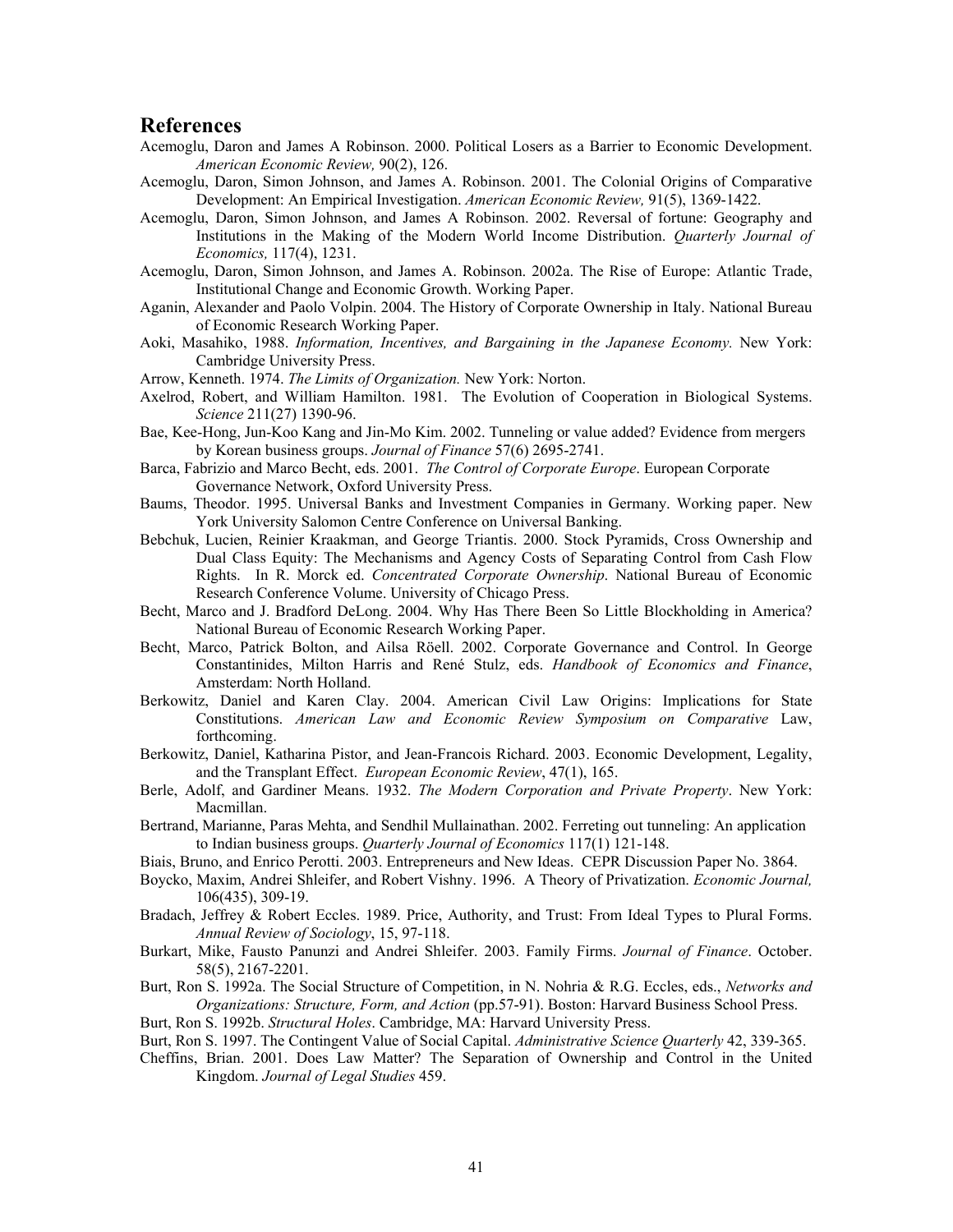Claessens Stijn, Simeon Djankov, and Larry H.P. Lang. 2000. The Separation of Ownership and Control in East Asian Corporations, *Journal of Financial Economics,* (58)1-2, 81-112.

Claessens, Stjin, Simeon Djankov, Joseph Fan, and Larry Lang. 2002. Disentangling the incentive and entrenchment effects of large shareholdings. *Journal of Finance* 57(6) 2741-72.

Coase, Ronald. 1937. The Nature of the Firm. *Economica*, 4, 386-405.

- Coffee, John. 2001. The Rise of Dispersed Ownership: The Roles of Law and State in the Separation of Ownership and Control. *Yale Law Journal,* 111(1) 1-82.
- Coleman, James S. 1988. Social Capital in the Creation of Human Capital. *American Journal of Sociology*, *94*, S95-S120.

Commons, John R., 1924. Legal foundations of capitalism. University of Wisconsin Press, Madison.

- Daniels, Ron, Randall Morck and David Stangeland. 1995. High Gear: A Case Study of the Hees-Edper Corporate Group. In R. Daniels and R. Morck, eds. *Corporate Decision Making in Canada*. Industry Canada and the University of Calgary Press. Calgary.
- Das, Gurcharan. 2002. *India Unbound*. Anchor.
- David, Paul A. 1985. Clio and the economics of QWERTY. *American Economic Review* 75 332-337.
- Day, Richard H. 1987. The general theory of disequilibrium and economic evolution. In D. Batten, J. Casti and B. Johansson, eds. *Economic evolution and structural adjustment*. Springer-Verlag Berlin, 46-63.
- De Jong, Abe and Ailsa Röell. 2004. Financing and Control in The Netherlands: A Historical Perspective. National Bureau of Economic Research Working Paper.
- Dewenter, Kathryn and Paul Malatesta. 2001. State-Owned and Privately Owned Firms: An Empirical Analysis of Profitability. *American Economic Review,* 91(1) 320-35.
- Dewing, Arthur. 1919. *The Financial Policy of Corporations*. New York: Ronald Press.
- Diamond, Jared. 1997. *Guns, Germs, and Steel: The Fates of Human Societies*. Norton.
- Dunlavy, Colleen. 2004. *The Plutocratic Turn in 19th-Century Shareholder Voting Rights: Why the U.S. but not Britain, France, or Germany?* Harvard University Press, forthcoming. Manuscript presented at Harvard's Charles Warren Center for Studies in American History on 19 April 2004.
- Dyer, Jeffrey H. and Harbir Singh. 1998. The Relational View: Cooperative Strategy and Sources of Interorganizational Competitive Advantage. *Academy of Management Review,* 23, 660-679.
- Enriques, Luca. 2002. Do Corporate Law Judges Matter? Some Evidence from Milan. *European Business Organization Law Review* 3, 765-821.
- Faccio, Mara and Larry H.P. Lang. 2003. The Separation of Ownership and Control: An Analysis of Ultimate Ownership in Western European Countries. *Journal of Financial Economics* 65(3) 365- 395
- Faccio, Mara, Larry Lang and Leslie Young. 2001. Dividends and expropriation. *American Economic Review* 91(1) 54-78.
- Faccio. 2002. Politically Connected Firms Can They Squeeze the State? University of Notre Dame working paper.
- Fohlin, Caroline. 2004. The History of Corporate Ownership and Control in Germany. National Bureau of Economic Research Working Paper.
- Franks, Julian, Colin Mayer, and Stefano Rossi. 2004. Spending Less Time with the Family: The Decline of Family Ownership in the United Kingdom. National Bureau of Economic Research Working Paper.
- Frentrop, Paul. 2002, 2003. *A History of Corporate Governance 1602-2002.* De minor Press, Amsterdam. A translation by Ted Alkins of *Ondernemingen en hun aandeelhouders sinds de VOC*, published in 2002 by Prometheus, Amsterdam.
- Fukuyama, Francis. 1995. *Trust, the Social Virtues and the Creation of Prosperity*. New York: Free Press.
- Ghemawat, Pankaj and Tarun Khanna. 1998. The Nature of Diversified Business Groups: A Research Design and Two Case Studies. *Journal of Industrial Economics* 46(1), 35-62.
- Glaezer, Edward and Andrei Shleifer. 2002. Legal Origins. *Quarterly Journal of Economics* 117(4) 1193-1250.
- Goetzmann, William and Elisabeth Köll. 2004. The History of Corporate Ownership in China: State Patronage, Company Legislation, and the Issue of Control. National Bureau of Economic Research Working Paper.
- Granovetter, Mark. In Press. Business Groups and social Organization. In N. Smelser and R. Swedberg eds. *Handbook of Economic Sociology*, 2<sup>nd</sup> ed. Princeton, NJ: Princeton University Press.
- Guerin, Daniel. 1945. *Fascism and Big Business*. Pathfinder: New York.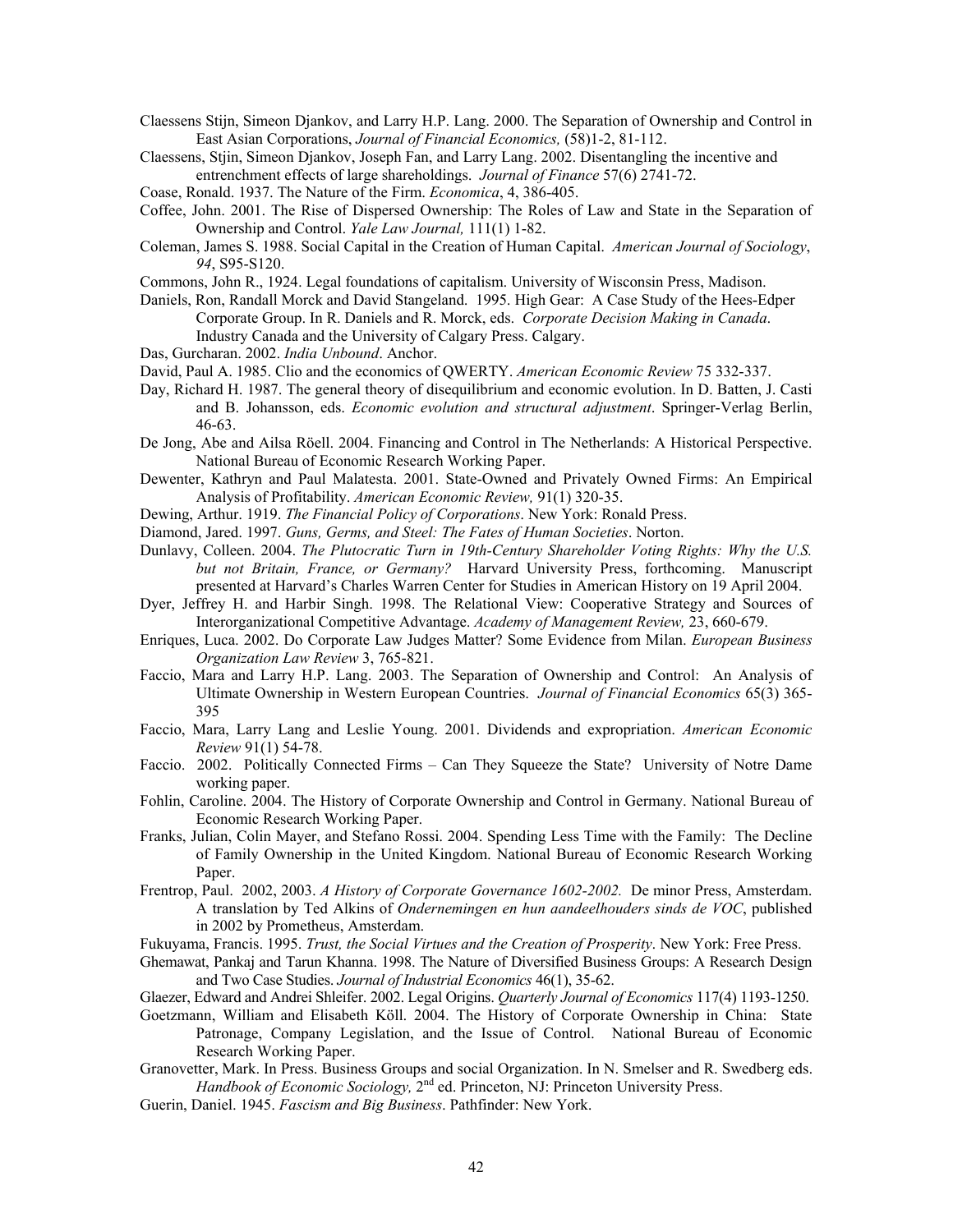- Haber, Stephen. 1999. *Industry and Underdevelopment: The Industrialization of Mexico, 1890-1940*. Stanford University Press.
- Hayek, Friedrich. 1960. *The Constitution of Liberty*. University of Chicago Press.
- Heiner, Ronald A. 1983. The Origin of Predictable Behavior. *American Economic Review* 83 560-595.
- Heiner, Ronald A. 1986. Imperfect decisions and the law: On the evolution of legal precedent and rules. *Journal of Legal Studies* 15 227-261.
- Heiner, Ronald A. 1988. Imperfect decisions and organizations: Toward a theory of internal structure. *Journal of Economic Behavior and Organization* 9 25-44.
- Högfeldt, Peter. 2004. The History and Polices of Corporate Ownership in Sweden. National Bureau of Economic Research Working Paper.
- Hoshi, Takeo, Anil Kashyap, and David Scharfstein. 1991. Corporate Structure, Liquidity, and Investment: Evidence from Japanese Industrial Groups. *Quarterly Journal of Economics* 106 33-60.
- Hosking, Geoffrey. 1985. *The First Socialist Society A History of the Soviet Union from Within*,  $2<sup>nd</sup>$  ed. Harvard University Press.
- Kahneman, Daniel and Amos Tversky. 1979. Prospect Theory: An Analysis of Decision Under Risk. *Econometrica* 47, 263-291.
- Kaplan, Steven. 1994. Top Executive Rewards and Firm Performance: A Comparison of Japan and the U.S. *Journal of Political Economy* 102, 510-546.
- Khanna, Tarun. (2000) Business Groups and Social Welfare in Emerging Markets: Existing Evidence and Unanswered Questions. *European Economic Review* 44, 748-61.
- Khanna, Tarun and Krishna Palepu. 1997. Why Focused Strategies May be Wrong for Emerging Markets. *Harvard Business Review* 75(4), 41-51
- Khanna, Tarun and Krishna Palepu. 2000. The Future of Business Groups in Emerging Markets: Long Run Evidence from Chile. *Academy of Management Journal* 43(3), 268-285.
- Khanna, Tarun and Krishna Palepu. 2004. The Evolution of Concentrated Ownership in India National Bureau of Economic Research Working Paper.
- Khanna, Tarun and Jan Rivkin. 2001. Estimating the performance effects of business groups in emerging markets. *Strategic Management Journal*. 22(1), 45.
- Kindleberger, Charles. 1978. *Manias, Panics and Crashes.* London: Macmillan.
- Kindleberger, Charles. 1984. *A Financial History of Western Europe*. London: Allen & Unwin.
- King, Robert G. and Ross Levine, 1993. Finance and Growth: Schumpeter Might Be Right. *Quarterly Journal of Economics* 108(3), 717–737.
- Kleeberg, John. 1987. *The Disconto-Gesellschaft and German Industrialization: A Critical Examination of the Career of a German Universal Bank, 1851-1914.* D. Phil thesis, University of Oxford.
- Krueger, Anne. 1990. Government Failures in Development. *Journal of Economic Perspectives* 4(3),9-23.
- Kuran, Timur. 1988. The Tenacious Past: Theories of Personal and Collective Conservatism. *Journal of Economic Behavior and Organization* 10(2) 143-72.
- La Porta, Rafael, Florencio López-de-Silanes, and Andrei Shleifer. 2003. What Works in Securities Laws? Tuck School of Business Working Paper No. 03-22.
- La Porta, Rafael, Florencio López-de-Silanes, and Andrei Shleifer. 2005. What Works in Securities Laws? Journal of …
- La Porta, Rafael, Florencio López-de-Silanes, Andrei Shleifer and Robert Vishny. 1997. Legal Determinants of External Finance. *Journal of Finance* 52(3) 1131-1150.
- La Porta, Rafael, Florencio López-de-Silanes, Andrei Shleifer and Robert Vishny. 1997a. Trust in Large Organizations. *American Economic Review*. 87(2), 333-9.
- La Porta, Rafael, Florencio López-de-Silanes, Andrei Shleifer and Robert Vishny. 1998. Law and Finance. *Journal of Political Economy*. 106(6), 1113-57.
- La Porta, Rafael, Florencio López-de-Silanes, Andrei Shleifer and Robert Vishny, 1999. Corporate Ownership Around the World. *Journal of Finance.* 54(2), 471-520.
- La Porta, Rafael, Florencio López-de-Silanes, Cristian Pop-Eleches and Andrei Shleifer. 2004. Judicial Checks and Balances. *Journal of Political Economy* 112(2): 445-70.
- Lamoreaux, Naomi and Jean Laurant Rosenthal. 2004. Corporate Governance and the Plight of Minority Shareholders in the United States before the Great Depression. NBER Working Paper 10900.
- Landes, David S. 1998. *The Wealth and Poverty of Nations: Why Some Are So Rich and Some So Poor*. New York: W.W. Norton.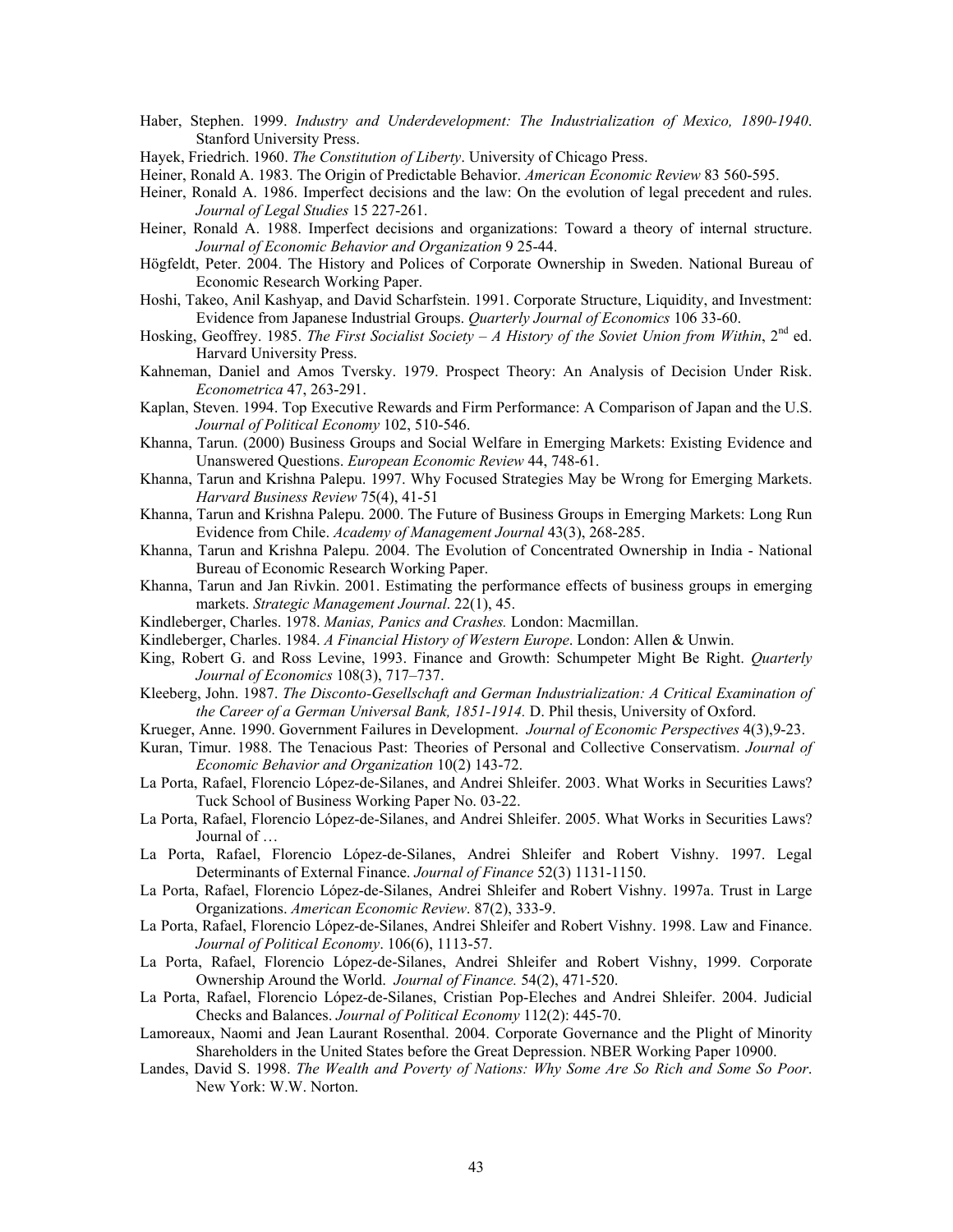- Landes, David. 1949. French Entrepreneurship and Industrial Growth in the Nineteenth Century. *Journal of Economic History* 9.
- Macaulay, Stewart. 1963. Non-Contractual Relations in Business: A Preliminary Study. *American Sociological Review*, 28, 55-67.
- Mahoney, Paul. 2001. The Common Law and Economic Growth: Hayek Might Be Right. *Journal of Legal Studies* 30, 503.
- Markesinis, Basil. 2000. Our Debt to Europe: Past, Present and Future. In Basil Markesinis, ed. *The Clifford Chance Millennium Lectures: The Coming Together of the Common Law and Civil Law*. London: Hart
- Mayer, Roger C., James H. Davis, and F.David Schoorman. 1995. An Integrative Model of Organizational Trust. *Academy of Management Review*, 20, 709-734.
- Merryman, John. 1966. The Italian Style III: Interpretation. *Stanford Law Review* 18, 583-611.
- Milgram, Stanley. 1963. Behavioral Study of Obedience. *Journal of Abnormal and Social Psychology* 67, 371-378.
- Milgram, Stanley. 1983. *Obedience to Authority: An Experimental View*. New York: Harper/Collins.
- Mokyr, Joel. 2000. The industrial revolution and the Netherlands: Why Did it Not Happen? *De Economist*  148(4), 503.
- Moody, John. 1904. *The Truth about the Trusts*. Moody's: New York.
- Morck, Randall and Masao Nakamura. 1999. Banks and Corporate Control in Japan. *Journal of Finance*. Feb. 54(1), 319-340.
- Morck, Randall and Masao Nakamura. 2004. A Frog in a Well Knows Nothing of the Ocean: A History of Corporate Ownership in Japan. National Bureau of Economic Research Working Paper.
- Morck, Randall, Andrei Shleifer and Robert Vishny. 1988. Management Ownership and Market Valuation: An Empirical Analysis. *Journal of Financial Economics*, Vol. 20, No. ½, Jan./Mar. 293-315.
- Morck, Randall, Daniel Wolfenzon, and Bernard Yeung. 2004a. Corporate Governance, Economic Entrenchment and Growth. National Bureau of Economic Research working paper 10692.
- Morck, Randall, David A. Stangeland, and Bernard Yeung. 2000. Inherited Wealth, Corporate Control, and Economic Growth: The Canadian Disease. In R. Morck ed. *Concentrated Corporate Ownership*. University of Chicago Press.
- Morck, Randall, Michael Percy, Gloria Tian, and Bernard Yeung. 2004. The Rise and Fall of the Widely Held Firm: A History of corporate Ownership in Canada. National Bureau of Economic Research Working Paper.
- Morck, Randall. 2004. How to Eliminate Pyramidal Business Groups The Double Taxation of Intercorporate Dividends and other Incisive Uses of Tax Policy. National Bureau of Economic Research working paper 106XX.
- Morck, Randall. 2004a. Behavioral Finance in Corporate Governance Independent Directors and Non-Executive Chairs. National Bureau of Economic Research working paper 10644
- Murphy, Antoin. 2004. Corporate Ownership in France: The Importance of History. National Bureau of Economic Research Working Paper.
- Nakatani, Iwao. 1984. The economic role of financial corporate grouping. In Masahiko Aoki, ed. *The Economic Analysis of the Japanese Firm*. North Holland, Amsterdam.
- Olson, Mancur Jr. 1963. Rapid Growth as a Destabilizing Force, *Journal of Economic History* 23(4), 529- 552.
- Olson, Mancur Jr. 1982. *The Rise and Decline of Nations*. New Haven, CT: Yale University Press.
- Owen. Bruce M. and Ronald Braeutigam. 1978. The regulation game. Ballinger, Cambridge, MA.
- Pagano, Marco and Paolo Volpin. 2001. The Political Economy of Finance. *Oxford Review of Economic Policy* 17(4).
- Pagano, Marco, Fabio Panetta and Luigi Zingales 1998. Why do companies go public? An empirical analysis. *Journal of Finance* 53, 27-64.
- Pistor, Katharina, Yoram Keinan, Jan Kleinheisterkamp, and Mark West. 2003. Evolution of corporate law and the transplant effect: Lessons from six countries. *World Bank Research Observer* 18(1) 89- 112.
- Pistor, Katharina, Yoram Keinan, Jan Kleinhelsterkamp, and Mark West. 1999. The Evolution of Corporate Law. *University of Pennsylvania Journal of International Economic Law* 22.
- Portes, Alejandro. 1998. Social Capital: Its Origins and Applications in Modern Sociology. *Annual Review of Sociology*, 24, 1-24.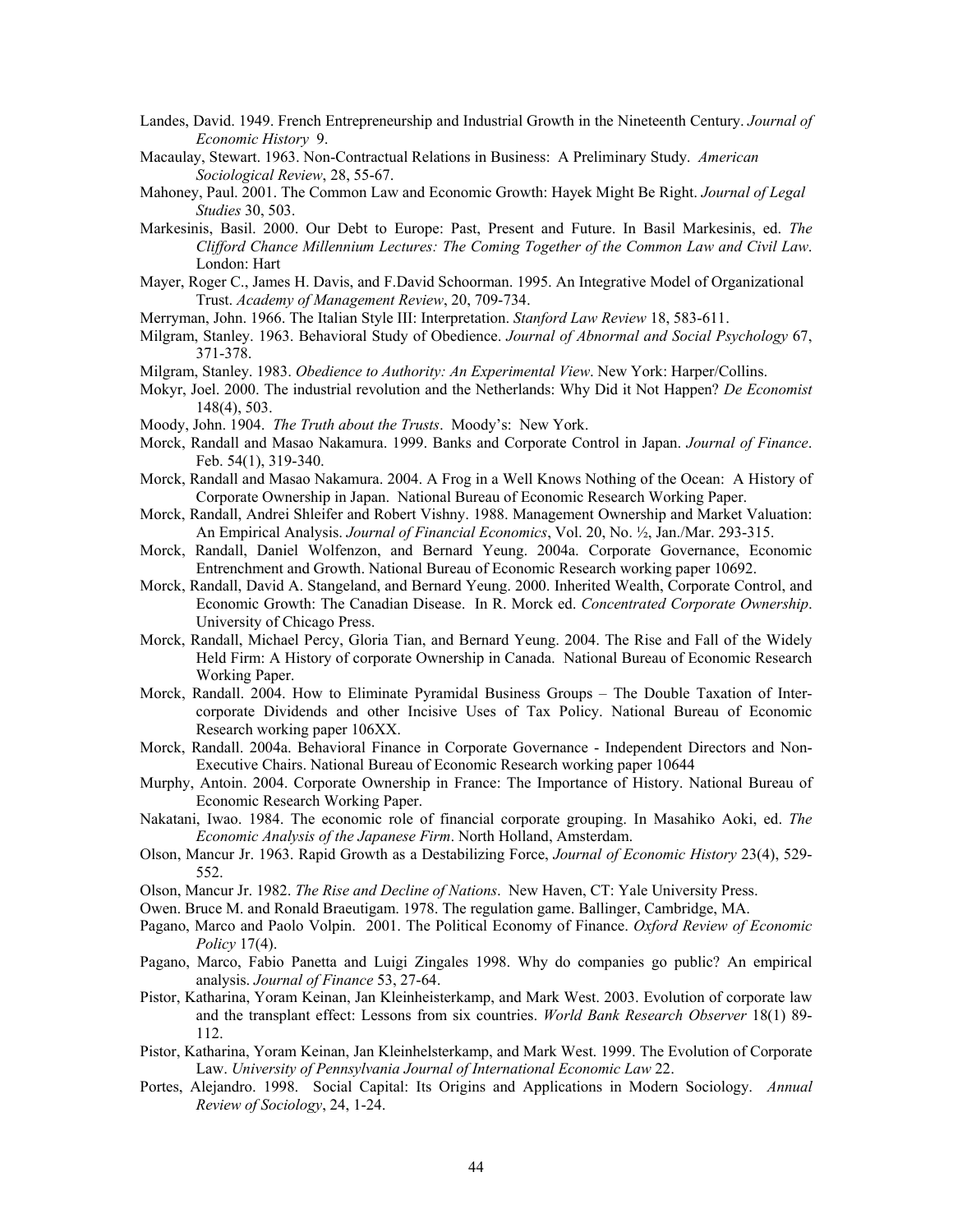Posner, Richard. 1996. *Law and Legal Theory in England and America*. Oxford Clarendon Press.

- Powell, Walter W. 1990. Neither Market Nor Hierarchy: Network Forms of Organization. In B.M. Staw and L.L. Cummings, eds., *Research in Organizational Behavior*, 12, p. 295-396. Greenwich, CT: JAI Press.
- Putnam, Robert. 1993. *Making Democracy Work.* Princeton, NJ: Princeton University Press.
- Rajan, Raghuram and Luigi Zingales. 2003. The Great Reversals: The Politics of Financial Development in the Twentieth Century. *Journal of Financial Economics* 69(1), 5.
- Ramseyer, J. Mark and Minoru Nakazato. 1999. *Japanese Law: An Economic Approach*. University of Chicago Press.
- Roe, Mark J. 1996. Chaos and evolution in law and economics. *Harvard Law Review* 109(3) 641-69.
- Roe, Mark. 2002. *Political Determinants of Corporate Governance: Political Context, Corporate Impact*. Oxford University Press.
- Sahlman, William A. 1990. The Structure and Governance of Venture-Capital Organizations. *Journal of Financial Economics*, 27, 473-521.
- Schumpeter, Joseph A. 1912. *Theorie der Wirtschaftlichen Entwichlung*, Leipzig, Dunker und Humbolt. Translation by R. Opie (1934) published as Th*e Theory of Economic Development: An Inquiry into Profits, Capital, Credit, Interest, and the Business Cycle*. Cambridge, MA: Harvard University Press.

Schumpeter, Joseph A. 1951. *Imperialism and Social Classes*. Meridian Books

- Shleifer, Andrei. 2000. *Inefficient Markets: An Introduction to Behavioral Finance*. Clarendon Lectures in Economics, Oxford University Press.
- Shleifer, Andrei and Robert Vishny. 1986. Large Shareholders and Corporate Control. *Journal of Political Economy* 95, 461-88.
- Shleifer, Andrei and Robert Vishny. 1997. A Survey of Corporate Governance. *Journal of Finance* 52(2), 737-784.
- Shleifer, Andrei and Daniel Wolfenzon. 2002. Investor Protection and Equity Markets. *Journal of Financial Economics* 66(1), 3-27.
- Silverman, Dan. 1998. Hitler's Economy Nazi Work Creation Programs 1933-1936. Harvard University Press.
- Steier, Lloyd. 1998. Confounding Market and Hierarchy in Venture Capital Governance: The Canadian Immigrant Investor Program. *Journal of Management Studies,* 35(4), 511-535.
- Stinchcombe, Arthur L. 1965. Social Structure and Organizations. In J.G. March, ed., *Handbook of organizations* (pp.142-193). Chicago: Rand-McNally.
- Stulz, René and Rohan Williamson. 2003. Culture, Openness and Finance. *Journal of Financial Economics* 70(3) 313-349.
- Sylla, Richard and George David Smith. 1995. Information and Capital Market Regulation in Anglo-American Finance. In Michael Bordo and Richard Sylla, eds, *Anglo-American Financial Systems*, New York: Irwin, pp.179-208.
- Thurow, Lester C. 1989. An Establishment or an Oligarchy? *National Tax Journal*, 42(4) 405-411.
- Watson, Alan.1981. *The Making of the Civil Law* Cambridge, MA: Harvard University Press.
- Weber, Max. 1904, 1905. Die protestantische Ethik und der Geist des Kapitalismus. In: *Archiv für Sozialwissenschaft u. Sozialpolitik* 20 (1904). S. 1-54 u. 21 (1905). S. 1-110. Translated in 1930 by Talcott Parsons and Anthony Giddens as *The Protestant Ethic and the Spirit of Capitalism*, Boston: Unwin Hyman.
- Weber, Max. 1981. *General Economic History*. New Brunswick NJ: Transaction Books.
- Weiss, Gunther. 2000. The Enchantment of Codification in the Common-Law World. *Yale Journal of International Law* 25, 435.
- Williamson, Oliver. 1975. *Markets and Hierarchies: Analysis and Antitrust Implications*. New York: The Free Press.
- Williamson, Oliver. 1985. *The Economic Institutions of Capitalism*. New York: Free Press.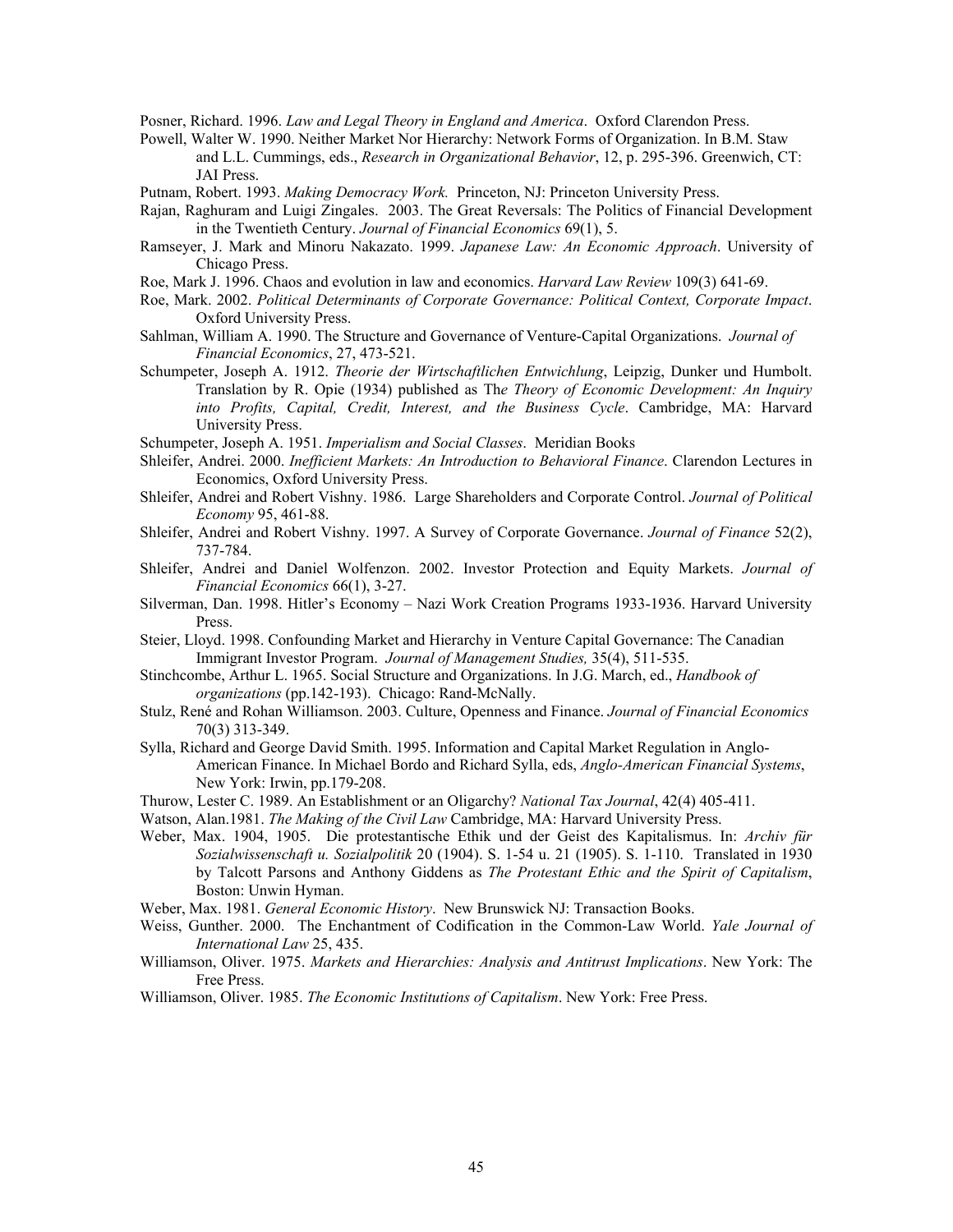# **Figure 1. Who Controls the World's Great Corporations?**

**Fraction of top ten firms with different types of controlling shareholders is shown for each country. Control is assumed if any shareholder or group of shareholders believed to work in consort controls 20% of the votes in a company's annual shareholder meeting.** 

| Argentina                                |     |                |                |                |                                      |                |     |     |       |      |
|------------------------------------------|-----|----------------|----------------|----------------|--------------------------------------|----------------|-----|-----|-------|------|
| Australia                                | n.  | Ù.             | Ù.             | $\bar{1}$      | Ù.                                   | r.             |     |     |       |      |
| Austria                                  |     |                |                |                |                                      |                |     |     | W     |      |
| Belgium                                  |     |                |                |                |                                      |                |     |     | 7777  |      |
| Canada                                   |     |                |                |                |                                      |                |     |     |       |      |
| Denmark                                  |     |                |                |                |                                      |                |     |     | ///// |      |
| Finland                                  |     |                |                |                |                                      |                |     |     | ///// |      |
| France                                   |     |                |                |                |                                      |                |     |     |       |      |
| Germany                                  |     |                |                |                |                                      |                |     |     |       |      |
| Greece                                   |     |                |                |                |                                      |                |     |     |       |      |
| Hong Kong                                |     | т,             | t.             | $\mathbb{R}$   | ×,                                   |                |     |     |       |      |
| Ireland                                  |     | $\mathbb{R}^+$ | $\mathbb{R}^n$ | $\mathbb{R}^n$ | J.                                   | $\mathbb{R}^+$ |     |     |       |      |
| Israel                                   |     | $\bar{1}$      | í,             |                |                                      |                |     |     |       |      |
| Italy                                    | n.  | $\mathbb{I}$   | $\mathbb{R}^2$ | $\mathbb{R}^2$ | f.                                   |                |     |     |       |      |
|                                          | n.  | n.             |                |                |                                      |                |     |     |       |      |
| Japan<br>Mexico                          | H.  | t,             | j.             | J.             | J.                                   | J.             |     |     |       |      |
|                                          |     | n.             |                |                |                                      |                |     |     |       |      |
| Netherlands                              |     |                |                |                |                                      |                |     |     |       |      |
| New Zealand                              |     |                |                |                |                                      |                |     |     |       |      |
| Norway                                   |     |                |                |                |                                      |                |     |     | 7777  |      |
| Portugal                                 |     |                |                |                |                                      |                |     |     |       | z    |
| Singapore                                |     |                |                |                |                                      |                |     |     |       | Å    |
| South Korea                              |     |                |                |                |                                      |                |     |     | ⋙     |      |
| Spain                                    |     | ×,             |                |                |                                      |                |     |     |       |      |
| Sweden                                   | H.  | t,             |                |                |                                      |                |     |     |       |      |
| Switzerland                              |     | $\bar{1}$      | $\bar{\alpha}$ | $\bar{\alpha}$ |                                      |                |     |     |       |      |
| United Kingdom                           | J.  | $\mathbb{I}$   | I,             | $\,$           | j.                                   | Ú.             | J.  |     |       |      |
| <b>United States</b>                     |     |                |                |                |                                      |                |     |     |       |      |
| 0%                                       | 10% | 20%            | 30%            | 40%            | 50%                                  | 60%            | 70% | 80% | 90%   | 100% |
| □ No Controlling Shareholder             |     |                |                |                | Wealthy Families                     |                |     |     |       |      |
| <b>Governments</b>                       |     |                |                |                | □ Widely Held Financial Institutions |                |     |     |       |      |
| <b>E</b> Widely Held Non-financial Firms |     |                |                |                | <b>Z</b> Other                       |                |     |     |       |      |

*Source. La Porta et al. (1999) with Japanese data augmented by Morck and Nakamura (1999) to account for combined keiretsu stakes and German data augmented with information from Baums (1995) to account for bank proxy voting.*